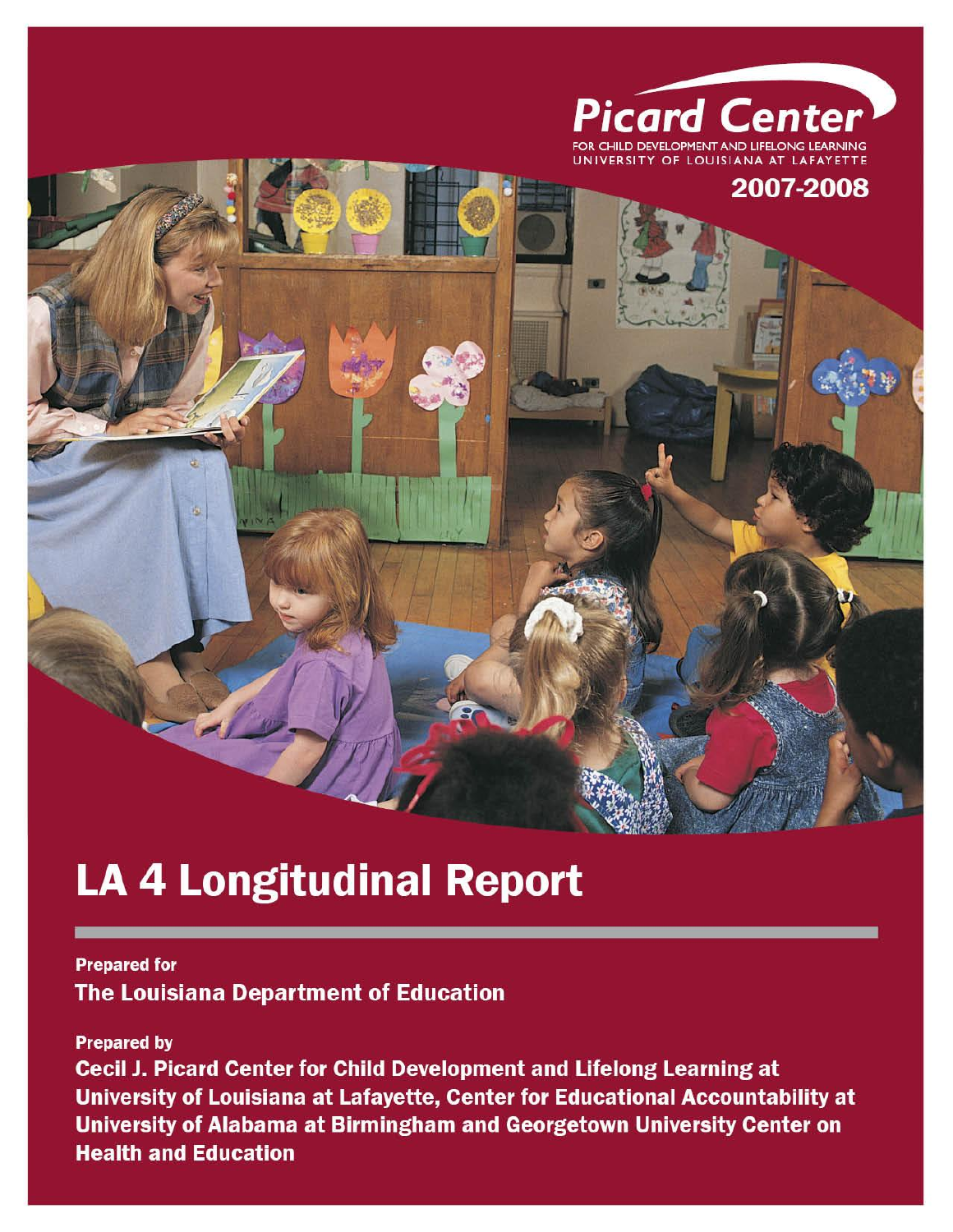### Acknowledgements

#### **Louisiana Department of Education**

Paul Pastorek *State Superintendent of Education*

Ollie Tyler *Deputy Superintendent of Education*

Scott M. Norton, PhD *Assistant Superintendent of Education, Office of Student and School Performance*

Mary Louise Jones, EdD *Section Supervisor*

Marybeth Ridgel *Program Officer, Office of Student and School Performance*

Anita Ashford, Loren Barrios, Linda Champion, Jeanette Hidalgo, Nicholy Johnson, Crystalyn Lee, Terri McClellan, Kay Nelson, Cindy Ramagos, and Ivy Starns *Program Consultants* 

Fen Chou, PhD and Marieanne Hollay, PhD *Education Research Analysts*

Carla Amy, Tara Baudean, Penny Black, Stephanie Blanchard, Ellen Howell, April Lauterbach, Rebecca Marcantel, Stacy Marino, Joyce Sjolander, and Libbie Sonnier *LA 4 and Special Education Coordinators* 

### **Louisiana State Board of Elementary and Secondary Education**

Linda Johnson *President Eighth District*

Leslie Jacobs *Vice President Member-at-Large*

Dale Bayard *Secretary-Treasurer Seventh District*

Penny Dastugue *First District*

Louella Givens *Second District*

Glenny Lee Buquet *Third District*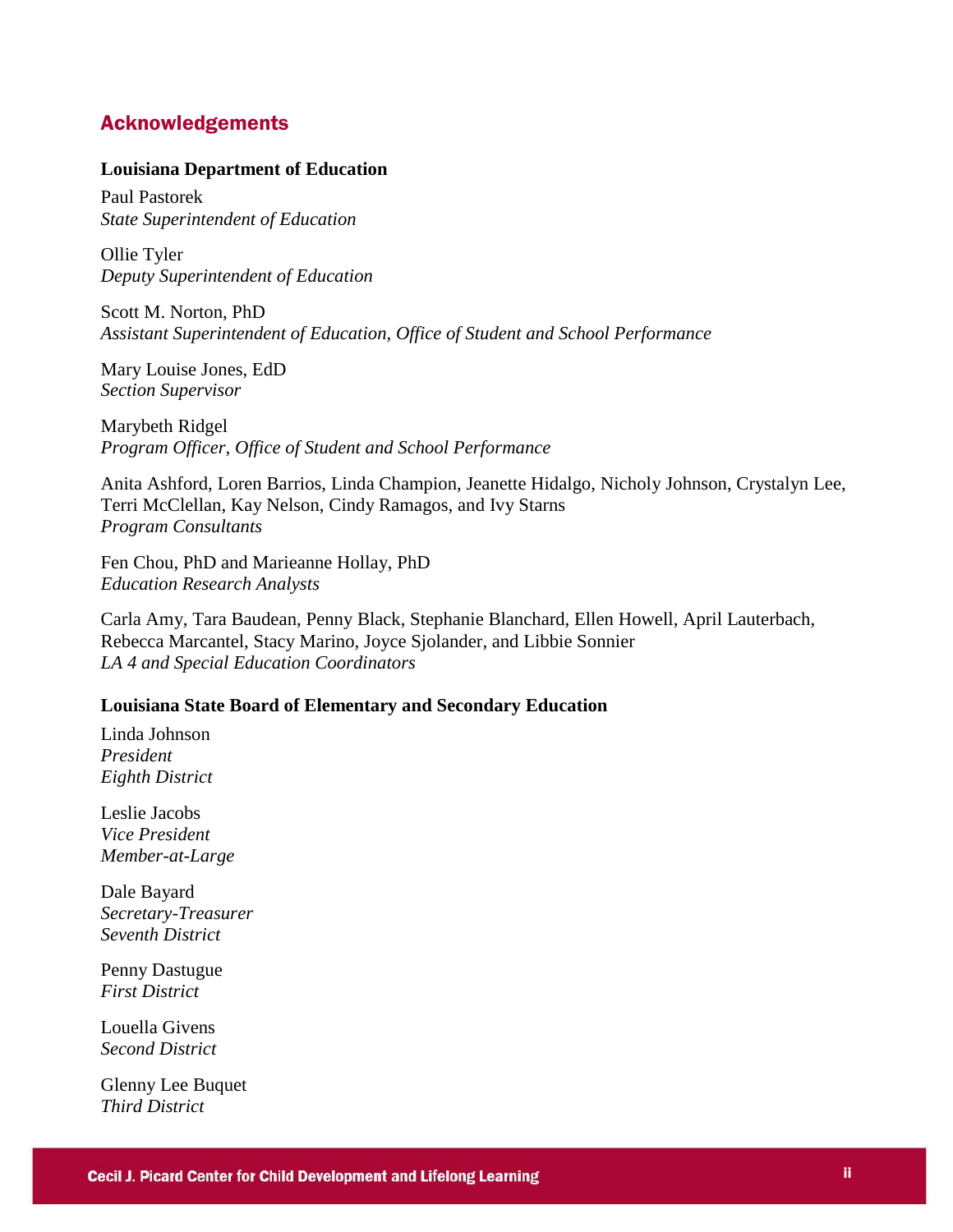Walter Lee *Fourth District*

Dr. James Stafford *Fifth District*

Polly Broussard *Sixth District*

Edgar Chase *Member-at-Large*

Mary Washington *Member-at-Large*

Weegie Peabody *Executive Director* 

### **Cecil J. Picard Center for Child Development and Lifelong Learning Research Team at the University of Louisiana at Lafayette**

Billy R. Stokes, EdD, MBA *Cecil J. Picard Endowed Fellow in Child Development Executive Director*

Ouida Forsyth, EdS *Project Director, Early Childhood*

Gary Asmus, PhD *Director, Management Information Systems*

Kara L. Farmer, MS *Research Associate*

**Georgetown University Center on Health and Education**  Craig T. Ramey, PhD *Georgetown Distinguished Professor of Health Studies Director*

**Center for Educational Accountability at the University of Alabama at Birmingham**  Carl M. Brezausek, MS *Information Systems Specialist III*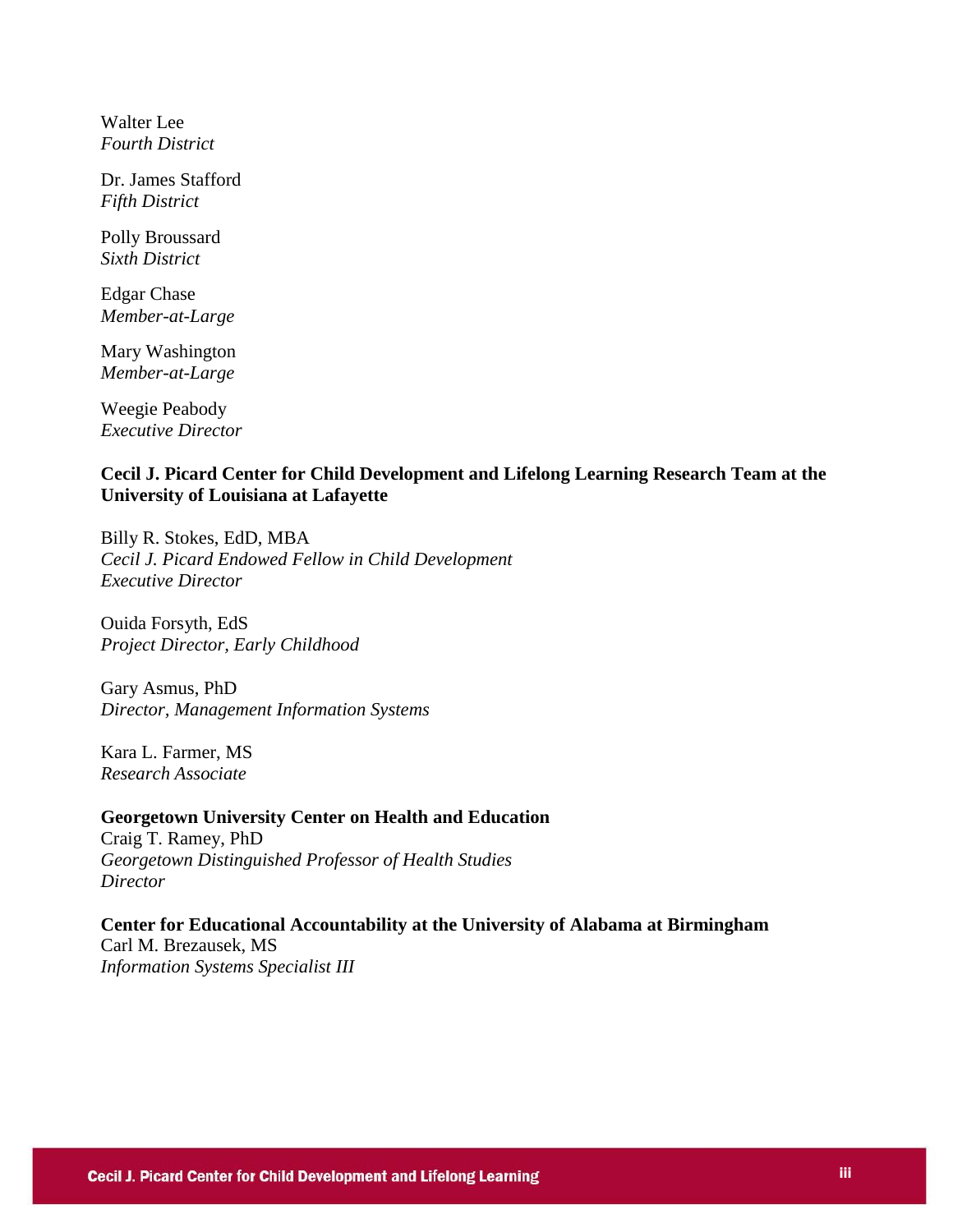## Table of Contents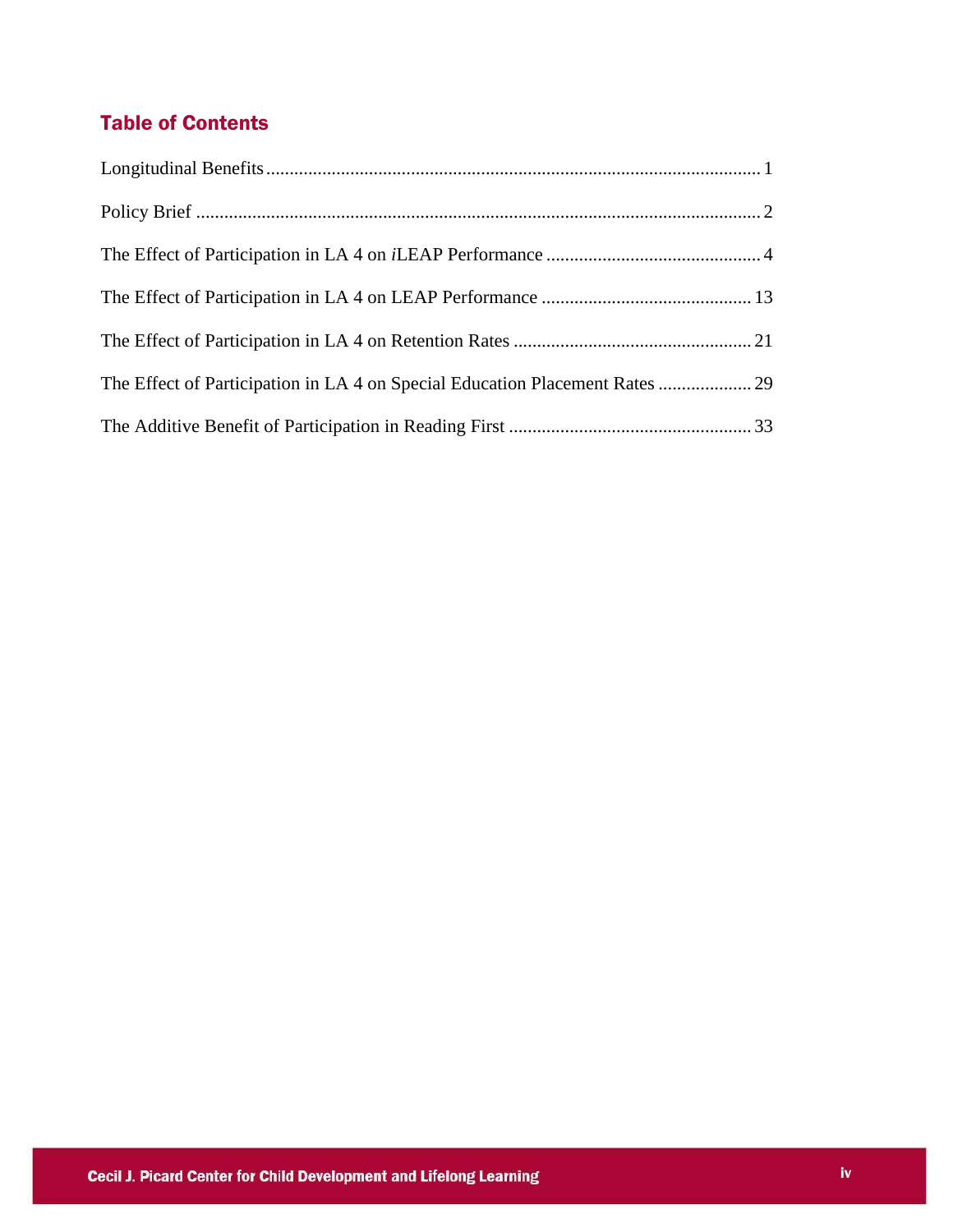### Longitudinal Benefits

The high-quality early childhood education provided by LA 4 programs has had a positive impact on children's academic success. From the kindergarten year through fourth grade and according to every empirical measure that has been applied, LA 4 participants demonstrate improved performance when compared with all other children who do not have a record of receiving any public prekindergarten. The following sections provide details of findings in the following areas:

- *i***LEAP**
- **LEAP**
- **Retention in all grades**
- **Placement in special education**
- **Additive benefit of participation in Louisiana's Reading First Program**

In order to continue monitoring the long-term progress of children who participate in the LA 4 program, each cohort will be followed as they progress through the public schools in Louisiana. To date, LA 4 cohort 1 children (who participated in LA 4 in 2002-03) and have completed the fourth grade during the 2007-08 school year, show greater levels of academic achievement when compared with their peers who did not participate in a public prekindergarten program. Similar results were seen with LA 4 cohort 2 students (who participated in LA 4 in 2003-04) on the thirdgrade *i*LEAP achievement test when compared with their peers who did not participate in a public prekindergarten program. The performance on the eighth-grade LEAP for cohort 1 will serve as the next longitudinal measure of achievement. This cohort and all subsequent cohorts will be similarly tracked until high school graduation. Additionally, grade retention, special education placement, and participation in Louisiana's Reading First will be analyzed for each cohort as they progress through the public school system.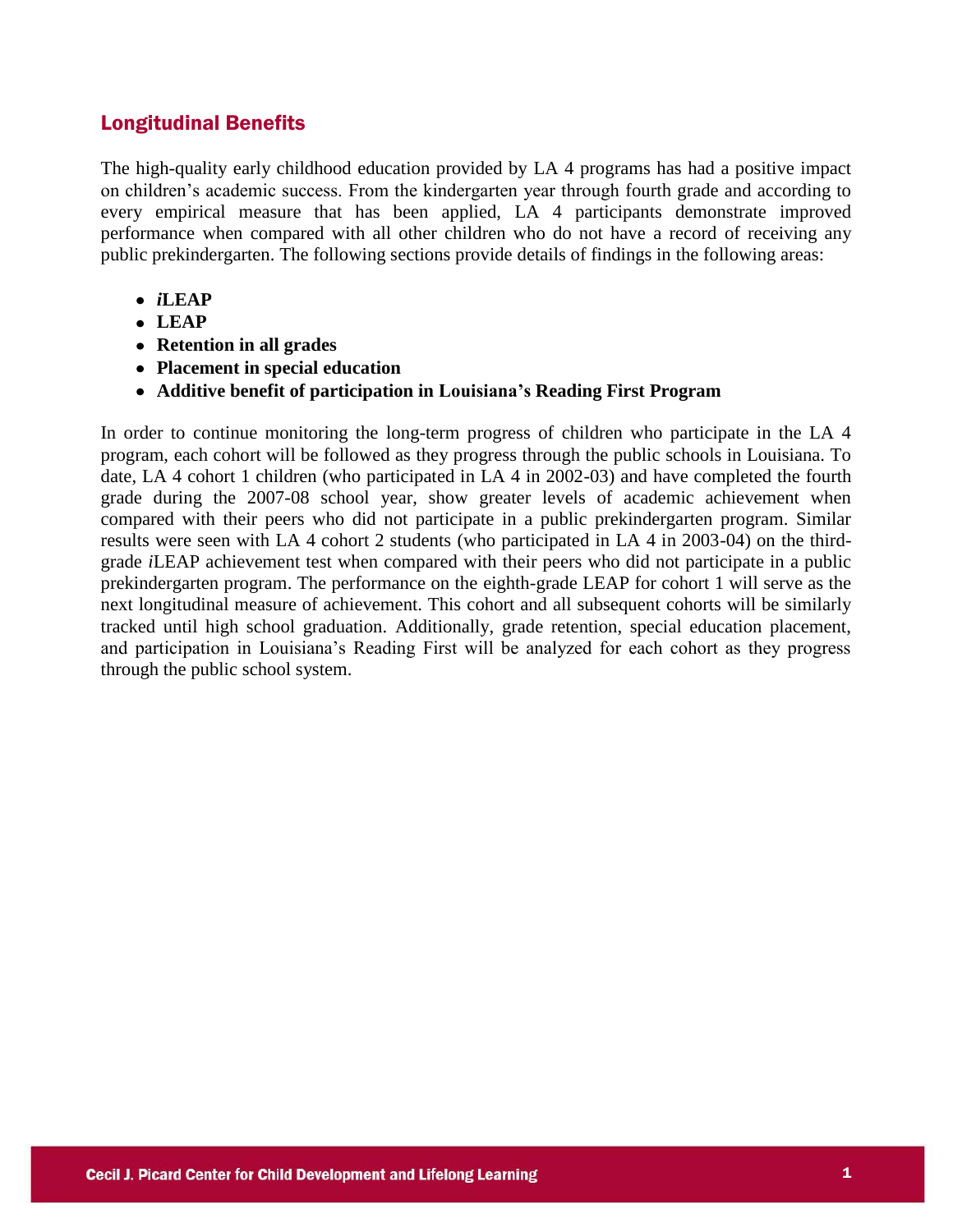### Policy Brief

### **1. Research Findings**

Four-year-old at-risk children, who participate in the LA 4 prekindergarten program continue to show significant gains in the academic areas of Language, Print, and Math year after year.

The LA 4 program has for the past six years shown that at-risk four-year-olds enter the program at or below the 11th percentile and exit performing at or near the national average (50th percentile) in Language, Print, and Math.

Policy Implications *Continue* the delivery of high-quality prekindergarten and school readiness initiatives for targeted at-risk four-year-olds.

*Expand* prekindergarten programs to serve all at-risk four-year-olds (approximately 35,000).

*Implement* the LA 4 high-quality components across all funding types including LA 4, Title I, 8(g), Locally Funded, the Nonpublic Schools Early Childhood Development Program, Head Start, Even Start, the Educational Excellence Fund, and the Rural Educational Achievement Program.

### **2. Research Findings**

Participation in the LA 4 program increases student performance on Louisiana's *i*LEAP and LEAP achievement tests, sustaining continued benefits through the fourth grade.

Cohort 1 students who participated in the LA 4 program in 2002-03 outperformed their no-publicprekindergarten peers (NPPK) by scoring at Basic and Above on statewide assessments in similar school environments on the 2007-08 LEAP (as fourth-graders) by 8% in Language, 10% in Math, 6% in Science, and 5% in Social Studies. Similar results were seen with cohort 2 students (who participated in the LA 4 program in 2003-04). Cohort 2 students outperformed their NPPK peers by 9% in Language, 9% in Math, 7% in Science, and 9% in Social Studies on the 2007-08 *i*LEAP. *\*The percentages reflect the difference in scores between the two groups scoring at achievement levels Basic and Above.*

### Policy Implications

It can be expected that at-risk students who are exposed to the high-quality LA 4 program will score higher in English/Language Arts (ELA), Math, Science, and Social Studies.

### **3. Research Findings**

The LA 4 program significantly reduces the number of students placed in special education.

Cohort 3 LA 4 students (participants in the LA 4 program in 2004-05) and cohort 4 LA 4 students (participants in the LA 4 program in 2005-06) were placed in special education at a relative reduction rate of 33%-43% lower than their NPPK peers in kindergarten.

### Policy Implications

*Reduce* the placement in special education by increasing the participation of students in LA 4 type programs.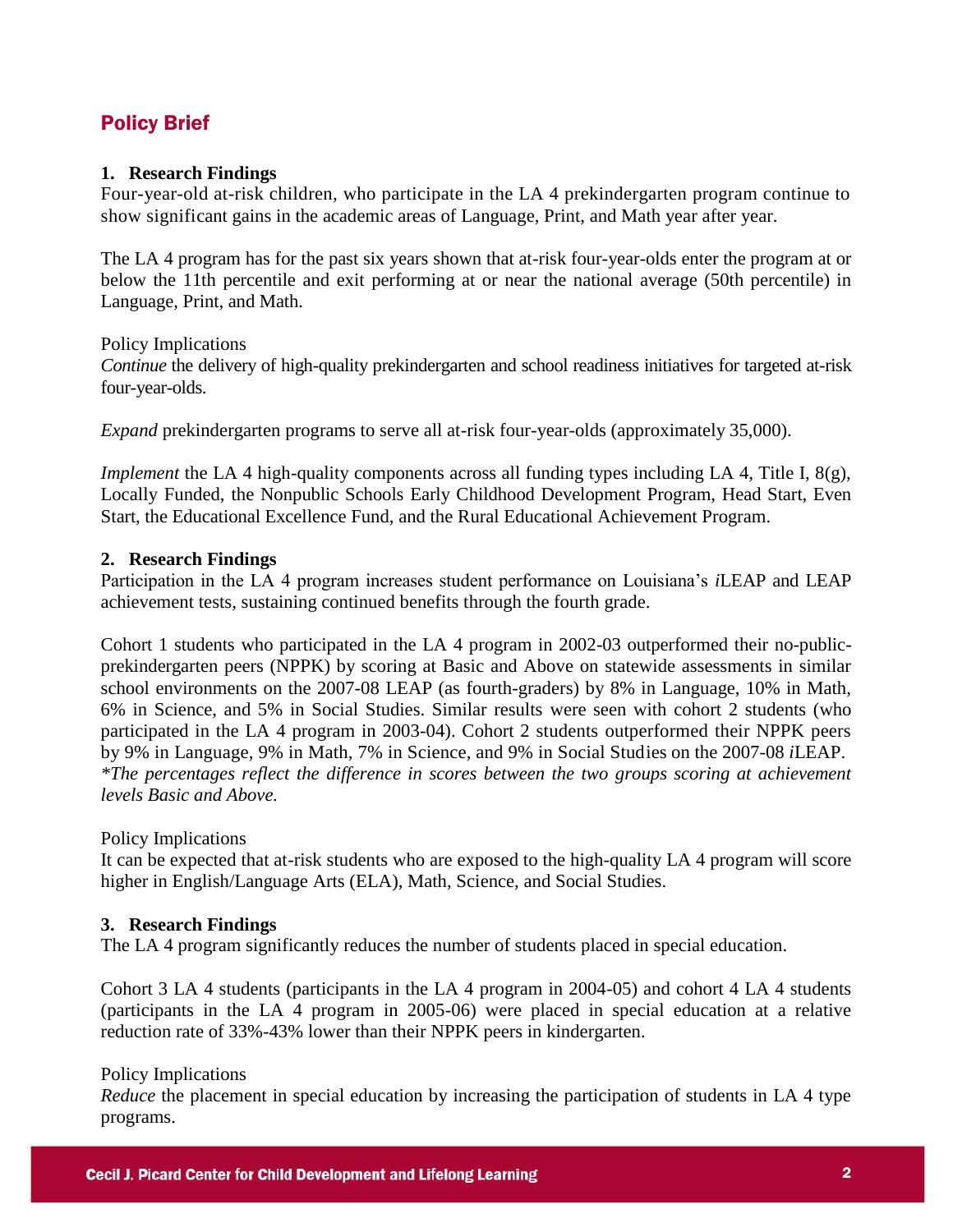*Continue* the reduction in special education placement and use the dollars freed within the MFP to implement an aggressive intervention program for those students remaining in quartile one at midyear.

*Revenue freed within the MFP* as a result in the reduction in special education placement should be used to support the integration of students, identified as needing additional services, into regular education classes. This includes providing students with interventionists and reading coaches to support academic learning.

### **4. Research Findings**

Participation in the LA 4 program significantly reduces grade retention in the elementary grades.

Children who participate in the LA 4 program show consistent reductions in kindergarten grade retention year after year. Relative to their NPPK peers, cohort 1 LA 4 students show a 28% reduction in kindergarten grade retention, cohort 2 LA 4 students show a 30% reduction in kindergarten grade retention, cohort 3 LA 4 students show a 39% reduction, and cohort 4 LA 4 students show a 32% reduction in kindergarten grade retention when compared to their NPPK peers.

### Policy Implications

*Reduce* the number of students who are grade retained by increasing the participation of students in  $LA4$ 

*Revenue freed* as a result of the reduction in grade retentions should be used to provide support and/or intervention for those students who are not retained (i.e. reading coaches, tutors, before and after care, and extended learning programs).

*Follow* these students as they progress into adulthood in order to validate that they graduated high school and did not drop out of school.

### **5. Research Findings**

Some targeted children will require additional high quality early childhood educational opportunities to become "school ready."

Each year, about 14% of LA 4 students remain in quartile 1 (students scoring in the lowest 25% of the sample) in Language, 12% remain in quartile 1 in Print, and 22% remain in quartile 1 in Math. The implication is that these children may have needed additional high-quality educational experiences to become more school ready.

### Policy Implications

*Develop* a collaborative strategy for three-year-old at-risk students that transitions into the overall universal prekindergarten policy.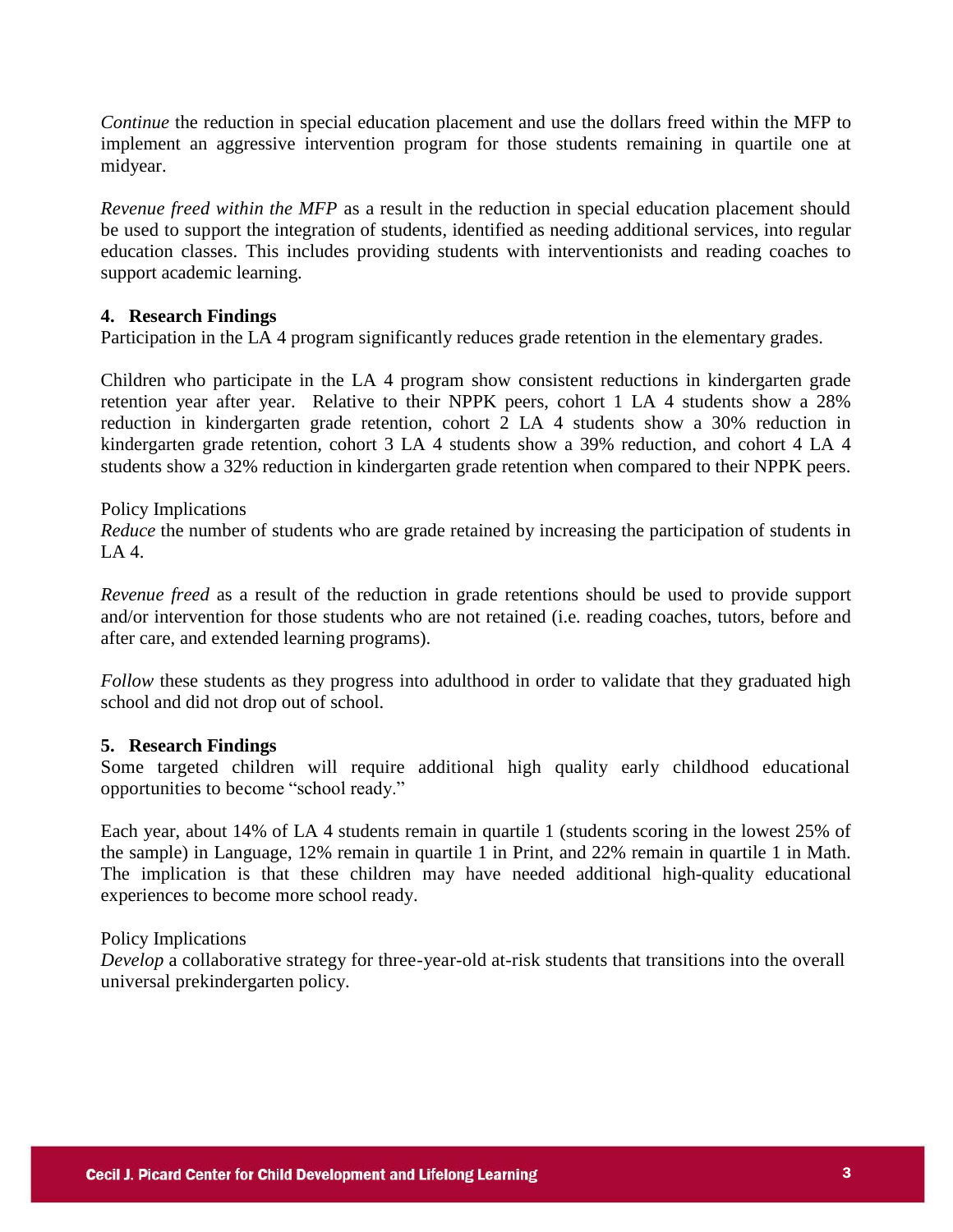### Accountability Achievement Level in Third Grade: A Comparison of Children Who Received the LA 4 Program in Prekindergarten with Those Who Received No Public Prekindergarten

### **Introduction**

This report presents data about the performance of cohort 2 children (those who received the LA 4 full-year program in 2003-04) on the Integrated Louisiana Educational Assessment Program (*i*LEAP). In particular, this report will provide comparisons of students who participated in LA 4 in their prekindergarten year with those children who did not participate in any public prekindergarten program and who have subsequently been administered the *i*LEAP in their third-grade year.

### **Study Sample**

Scores on the *i*LEAP were examined for all third graders taking the test during the spring 2008 semester. We included students who entered public school in 2004-05, were in third grade in the spring of 2008, and had complete *i*LEAP scores in the state's student record file. Scores for those children in the LA 4 cohort 2 group ( $n = 2,903$ , of whom 2,299 were eligible for FRL services) were compared with those children who did not participate in LA 4 or any other publicly funded prekindergarten program (the NPPK group). The comparison group was enrolled in the same schools as LA 4 cohort 2 students in 2004-05 ( $n = 11,267$ , of whom 6,912 were eligible for FRL services). The LA 4 cohort 2 group and the NPPK group entered public school kindergarten during the 2004-05 school year and subsequently advanced to third grade on schedule. These two groups were divided into two subgroups, based on their third-grade enrollment status in FRL programs, for the analyses presented here.

### **The Integrated Louisiana Education Assessment Program**

From 1998 through 2005, Louisiana students in grades three, five, six, seven, and nine were assessed using the Iowa Tests, which are norm-referenced tests (NRTs). The Iowa Tests provide data for evaluating Louisiana student performance in comparison with the performance of students across the nation. The No Child Left Behind Act (NCLB), enacted in 2002, requires that state assessments be aligned to state content standards and that student results be expressed in terms of the state's performance standards (i.e., Louisiana's five achievement levels, ranging from *unsatisfactory* to *advanced*). Since the Iowa Tests alone do not fulfill this NCLB requirement, the Integrated Louisiana Educational Assessment Program (*i*LEAP) was developed. In January 2003, the Board of Elementary and Secondary Education (BESE) approved the use of augmented normreferenced tests, referred to as *i*LEAP, at grades three, five, six, seven, and nine. Additionally, as another benefit, administration of the *i*LEAP made it possible to compare the performance of third, fifth, six, seventh, and ninth graders from one year to the next. Beginning in spring 2006, the *i*LEAP tests were administered to public school students in grades three, five, six, seven, and nine. Beginning in 2007-08, NCLB required tests in science: once in grades three through five, once in grades six through nine, and once in grades ten through twelve.

The *i*LEAP assessments were developed to align to Louisiana content standards, benchmarks, and grade-level expectations (GLEs). The *i*LEAP is referred to as an *integrated* LEAP because Louisiana chose to combine a norm-referenced test and a criterion-referenced test. The *i*LEAP tests were constructed using test items from two sources: items from the Iowa Tests and new test items specifically developed to measure certain content standards and GLEs. Through the *i*LEAP, students are able to demonstrate what they understand about the subjects as well as their mastery of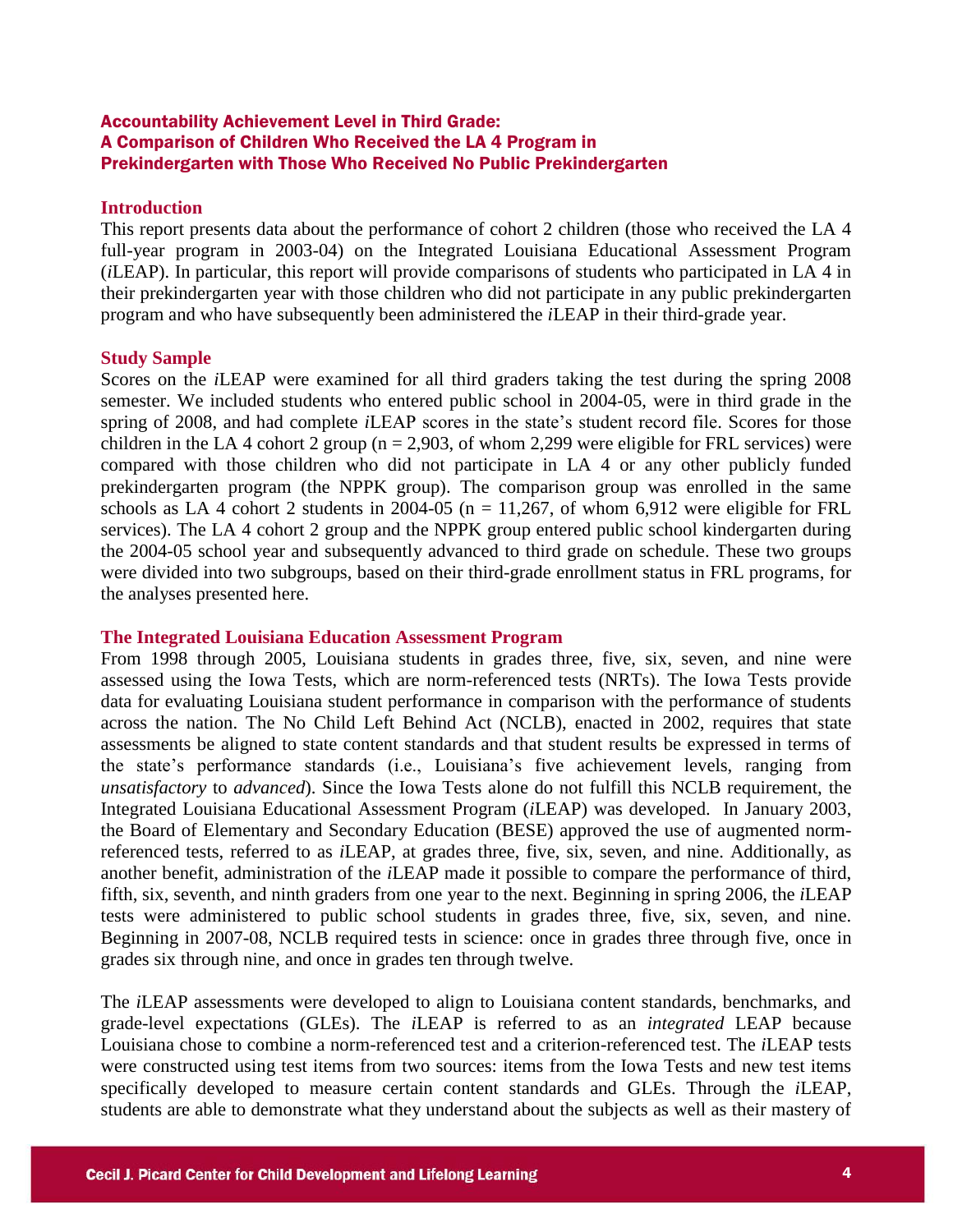the GLEs. Educators can determine how students are progressing in relation to the content standards from year to year.

Louisiana's general policy definitions for the five achievement levels are as follows:

- *advanced*: A student at this level has demonstrated superior performance beyond the level of mastery.
- *mastery*: A student at this level has demonstrated competency with challenging subject matter and is well prepared for the next level of schooling.
- *basic*: A student at this level has demonstrated only the fundamental knowledge and skills needed for the next level of schooling.
- *approaching basic:* A student at this level has only partially demonstrated the fundamental knowledge and skills needed for the next level of schooling.
- *unsatisfactory:* A student at this level has not demonstrated the fundamental knowledge and skills needed for the next level of schooling.

### **Study Findings**

### *i***LEAP Accountability Achievement Level in the Third Grade**

Table 1 displays the distribution of achievement levels for each of the four study groups (LA 4, FRL; LA 4, no FRL; NPPK, FRL; and NPPK, no FRL) within each major component of the *i*LEAP. Figure 1 displays the distributions of the four groups and Louisiana students statewide based on the proportion of students scoring at the *basic* level and above. For the LA 4, FRL group, the percentage of students at achievement level *basic* and above on the *i*LEAP subtests ranged between 54% and 66%, compared with 47% and 58% for the NPPK, FRL group. The results of the z-test of proportion show that students who participated in the LA 4 program and who were eligible for FRL had higher achievement levels on all *i*LEAP subtests than did their peers who were also eligible for FRL but did not receive any public prekindergarten program. Z-tests of proportion yielded z-scores of 7.48, 7.84, 6.00, and 7.61 with p values  $< 0.001$  in English language arts, math, science, and social studies, respectively.

For the no FRL groups, the z-test of proportion yielded z-scores of 0.67 NS; 1.55 NS; 2.27 with  $p =$ 0.02; and 0.73 NS on English language arts, math, science, and social studies, respectively. This indicates that LA 4, no FRL students, had comparable achievement levels on the third-grade English language arts, math, and social studies subtests when compared with their NPPK, no FRL peers.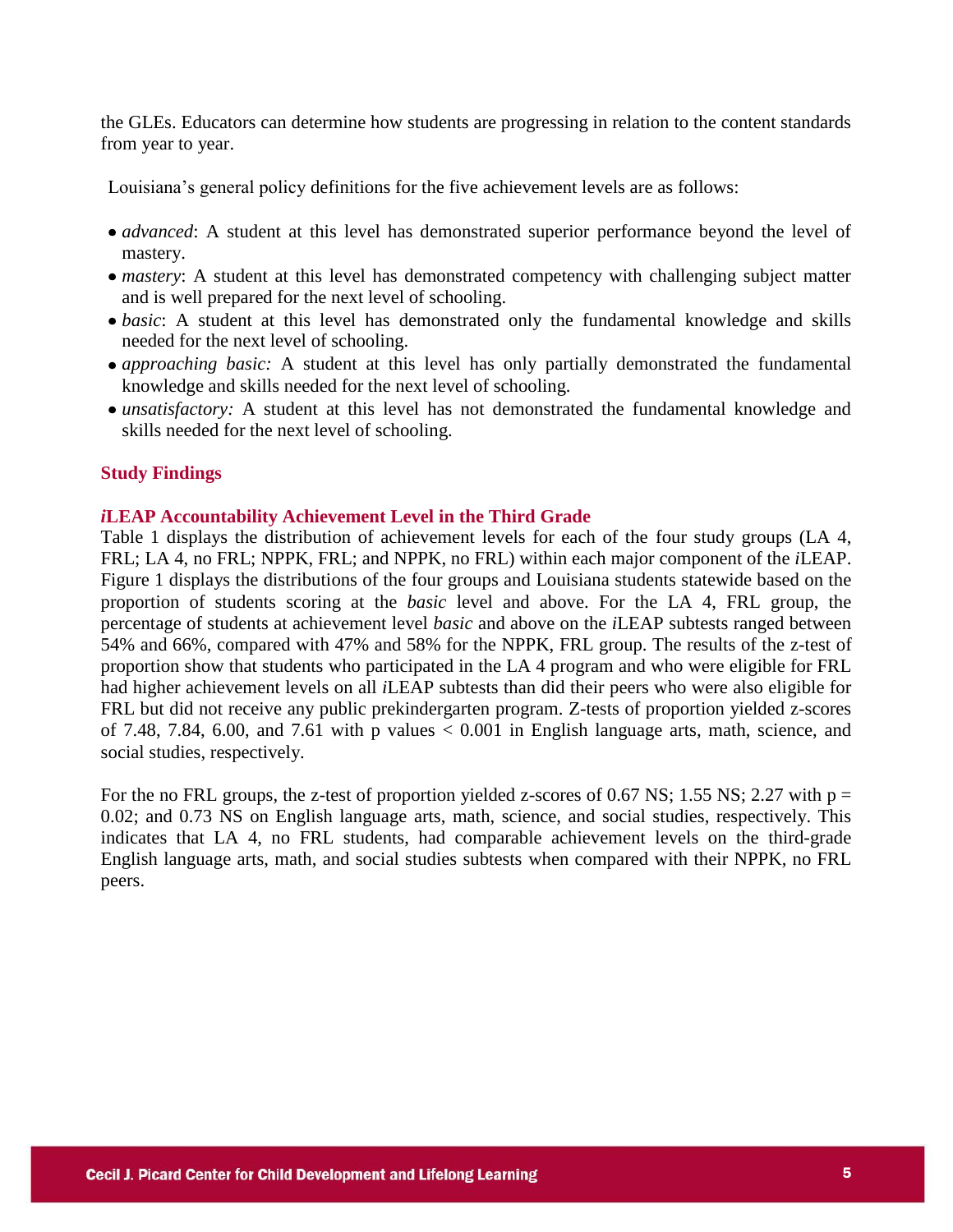**Table 1. Summary of** *i***LEAP Accountability Achievement Levels in the Third Grade: Comparing Students in LA 4 Cohort 2 with Children Who Received No Public Prekindergarten Program and Who Were Eligible or Ineligible to Receive Free or Reduced Price Lunch Services**

| <i>i</i> LEAP                |            |             | LA 4 ( $n = 2,299$ ) |                |            |             | No Public PreK $(n = 6.912)$ |                |
|------------------------------|------------|-------------|----------------------|----------------|------------|-------------|------------------------------|----------------|
| <b>Accountability</b>        | <b>ELA</b> | <b>Math</b> | <b>Science</b>       | <b>Social</b>  | <b>ELA</b> | <b>Math</b> | <b>Science</b>               | <b>Social</b>  |
| <b>Achievement Level</b>     |            |             |                      | <b>Studies</b> |            |             |                              | <b>Studies</b> |
| <i><b>Unsatisfactory</b></i> | 260        | 328         | 338                  | 277            | 1.271      | 1.571       | 1,338                        | 1,190          |
|                              | $(11.3\%)$ | $(14.3\%)$  | $(14.7\%)$           | $(12.0\%)$     | $(18.4\%)$ | (22.7%)     | $(19.4\%)$                   | (17.2%)        |
| <b>Approaching Basic</b>     | 513        | 480         | 720                  | 515            | 1.648      | 1,486       | 2,337                        | 1,796          |
|                              | (22.3%)    | $(20.9\%)$  | (31.3%)              | $(22.4\%)$     | $(23.8\%)$ | (21.5%)     | $(33.8\%)$                   | $(26.0\%)$     |
| <b>Basic</b>                 | 1.103      | 1.042       | 1.001                | 1,202          | 2.922      | 2.789       | 2.597                        | 3.142          |
|                              | $(48.0\%)$ | $(45.3\%)$  | $(43.5\%)$           | $(52.3\%)$     | $(42.3\%)$ | $(40.4\%)$  | $(37.6\%)$                   | $(45.5\%)$     |
| <b>Mastery</b>               | 363        | 324         | 205                  | 267            | 949        | 811         | 535                          | 694            |
|                              | $(15.8\%)$ | $(14.1\%)$  | $(8.9\%)$            | $(11.6\%)$     | (13.7%)    | $(11.7\%)$  | $(7.7\%)$                    | $(10.0\%)$     |
| <b>Advanced</b>              | 60         | 125         | 35                   | 38             | 122        | 255         | 105                          | 90             |
|                              | $(2.6\%)$  | $(5.4\%)$   | $(1.5\%)$            | $(1.7\%)$      | $(1.8\%)$  | $(3.7\%)$   | $(1.5\%)$                    | $(1.3\%)$      |

**A. Free or Reduced Price Lunch Services**

### **B. No Free or Reduced Price Lunch Services**

| <i>i</i> LEAP            |            |             | LA 4 ( $n = 604$ ) |                                 |            |             | No Public PreK $(n = 4,355)$ |                                 |
|--------------------------|------------|-------------|--------------------|---------------------------------|------------|-------------|------------------------------|---------------------------------|
| <b>Accountability</b>    | <b>ELA</b> | <b>Math</b> | <b>Science</b>     | <b>Social</b><br><b>Studies</b> | <b>ELA</b> | <b>Math</b> | <b>Science</b>               | <b>Social</b><br><b>Studies</b> |
| <b>Achievement Level</b> |            |             |                    |                                 |            |             |                              |                                 |
| <b>Unsatisfactory</b>    | 27         | 37          | 26                 | 29                              | 212        | 259         | 196                          | 222                             |
|                          | $(4.5\%)$  | $(6.1\%)$   | $(4.3\%)$          | $(4.8\%)$                       | $(4.9\%)$  | $(5.9\%)$   | $(4.5\%)$                    | $(5.1\%)$                       |
| <b>Approaching Basic</b> | 77         | 76          | 121                | 77                              | 490        | 444         | 679                          | 489                             |
|                          | (12.7%)    | $(12.6\%)$  | $(20.0\%)$         | (12.7%)                         | $(11.3\%)$ | $(10.2\%)$  | $(15.6\%)$                   | $(11.2\%)$                      |
| <b>Basic</b>             | 296        | 271         | 288                | 316                             | 1.834      | 1.830       | 2.084                        | 2,160                           |
|                          | (49.0%)    | $(44.9\%)$  | $(47.7\%)$         | $(52.3\%)$                      | $(42.1\%)$ | $(42.0\%)$  | (47.9%)                      | $(49.6\%)$                      |
| <b>Mastery</b>           | 173        | 148         | 137                | 154                             | 1.379      | 1.147       | 1.039                        | 1,221                           |
|                          | $(28.6\%)$ | $(24.5\%)$  | (22.7%)            | $(25.5\%)$                      | $(31.7\%)$ | $(26.3\%)$  | $(23.9\%)$                   | $(28.0\%)$                      |
| <b>Advanced</b>          | 31         | 72          | 32                 | 28                              | 440        | 675         | 357                          | 263                             |
|                          | $(5.1\%)$  | (11.9%)     | $(5.3\%)$          | $(4.6\%)$                       | $(10.1\%)$ | $(15.5\%)$  | $(8.2\%)$                    | $(6.0\%)$                       |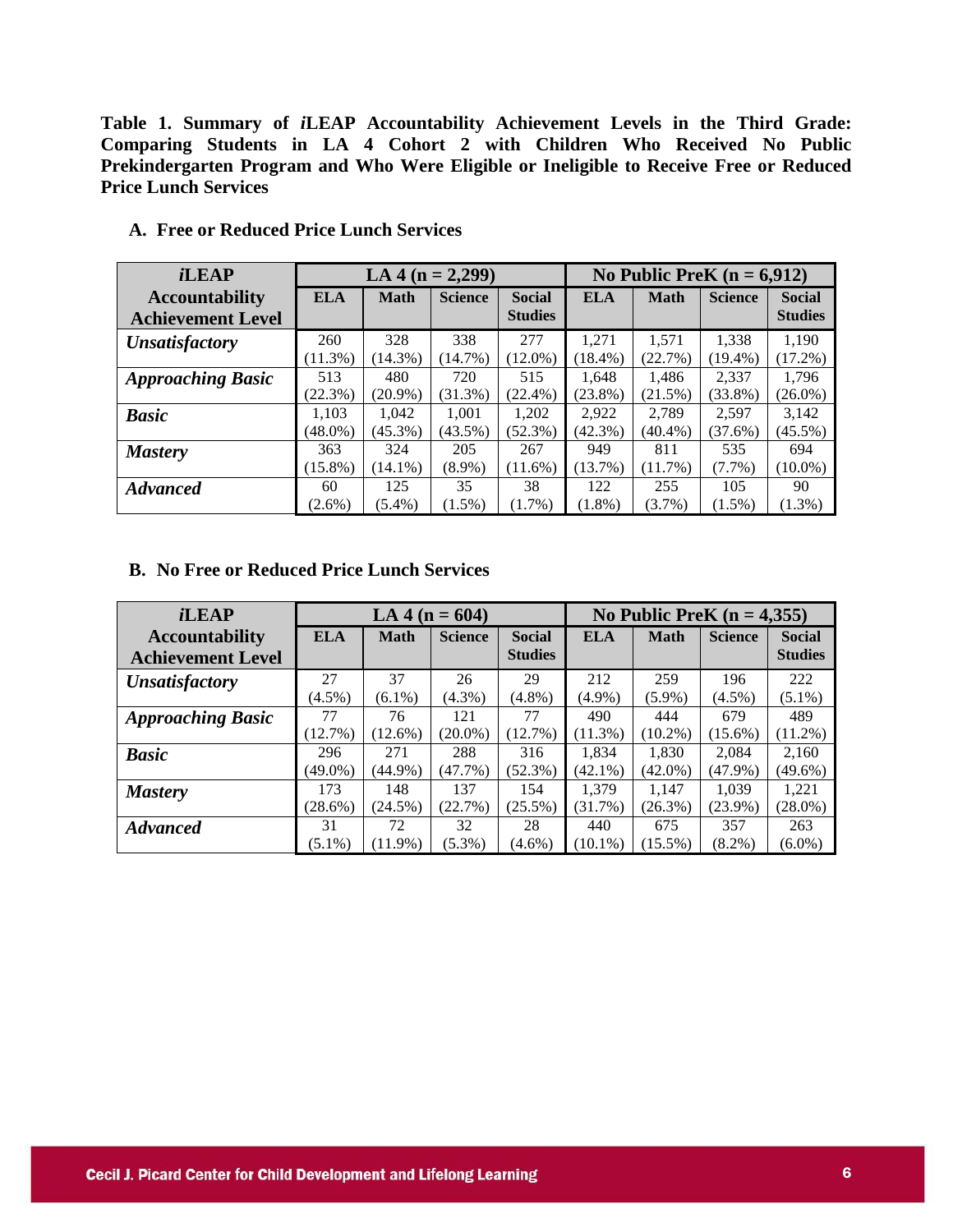

### **A. Free or Reduced Price Lunch Services**





Note: "Statewide" represents students who entered public school kindergarten the same year as cohort 2 students and have completed *i*LEAP tests in the third grade.

**Figure 1. Percentage of students scoring at achievement level** *basic* **and above on the** *i***LEAP as a function of participation in the LA 4 program versus no public prekindergarten program and free or reduced price lunch services eligibility or ineligibility**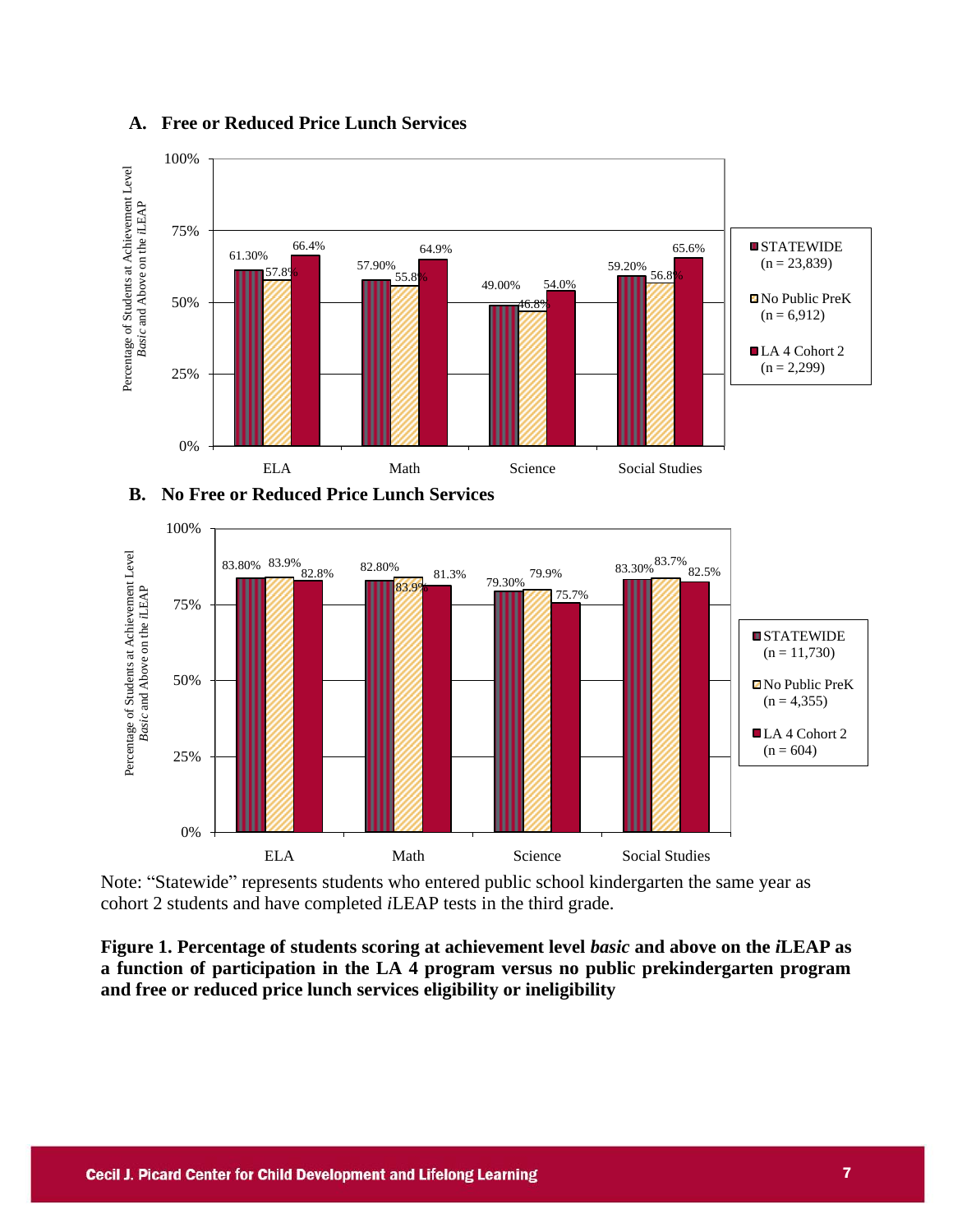### *i*LEAP Accountability Achievement Levels in the Third Grade Related to Demographic Characteristics of Children

### **A. Ethnic Subgroups**

Figure 2 presents findings about the percentage of students at achievement level *basic* and above on third-grade *i*LEAP subtests by ethnic subgroups. For FRL groups, 57% of LA 4 students are African American and 39% are White/non-Hispanic, while 59% of the NPPK students are African American and 36% are White/non-Hispanic. The percentage of LA 4, FRL, African American students who scored at achievement level *basic* and above was 59% on English language arts, 55% on math, 42% on science, and 58% on social studies. In contrast, the percentage of NPPK, FRL, African American students who scored at achievement level *basic* and above was 50% on English language arts, 46% on math, 34% on science, and 48% on social studies. We conducted statistical tests of significance for these NPPK, FRL, African American students by comparing the proportion of students at achievement level *basic* and above on all the *i*LEAP subtests for the LA 4 group versus the NPPK group. The z-test of proportion yielded z-scores of 5.61, 5.50, 4.97, and 6.04 with p values < 0.001 on English language arts, math, science, and social studies, respectively. This indicates that African American students who enrolled in the LA 4 program and qualified for FRL services had statistically higher achievement levels in the third grade than did African Americans who did not participate in any public prekindergarten and qualified for FRL services.

The percentage of LA 4, FRL, White/non-Hispanic students who scored at achievement level *basic*  and above was 78% on English language arts, 79% on math, 73% on science, and 77% on social studies. For the NPPK, FRL students, 70% of the White/non-Hispanic students scored at achievement level *basic* and above on English language arts, 70% on math, 66% on science, and 70% on social studies. We conducted statistical tests of significance for these FRL, White/non-Hispanic students by comparing the proportion of students at achievement level *basic* and above on all *i*LEAP subtests for the LA 4 group versus the NPPK group. The z-test of proportion yielded zscores of 5.03, 5.73, 3.44, and 3.91 with p values  $< 0.001$  on English language arts, math, science, and social studies, respectively. This indicates that FRL, White/non-Hispanic students who enrolled in the LA 4 program had statistically higher achievement levels in the third grade than did FRL, White/non-Hispanics who did not receive any public prekindergarten.

Although a higher percentage of White/non-Hispanic students scored at achievement level *basic* and above than did African American students, there was a significant improvement in the thirdgrade achievement level for African Americans who participated in the LA 4 program.

For the no FRL groups, 19% of LA 4 students are African American and 77% are White/Non-Hispanic, while 11% of NPPK students are African American and 85% are White/Non-Hispanic. No statistical differences in the third-grade *i*LEAP achievement levels were found between African Americans in the LA 4 group and African Americans in the NPPK group or between White/non-Hispanics in the LA 4 group and White/non-Hispanics in the NPPK group.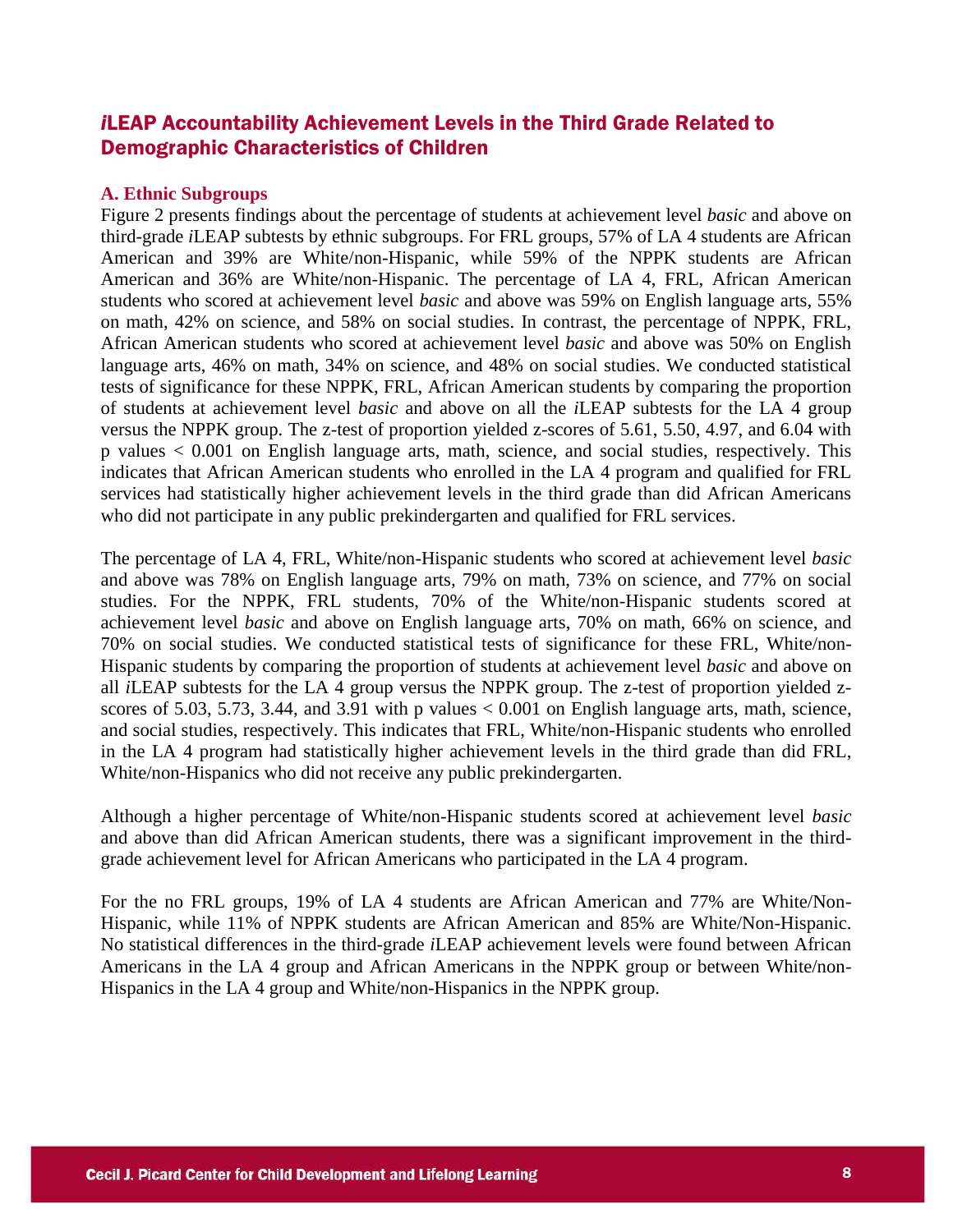

### **A. Free or Reduced Price Lunch Services**

**B. No Free or Reduced Price Lunch Services**

**African American White/non-Hispanic** 



**Figure 2. Percentage of students scoring at achievement level** *basic* **and above on the** *i***LEAP as a function of participation in the LA 4 program versus no public prekindergarten program and free or reduced price lunch services eligibility or ineligibility by ethnic group**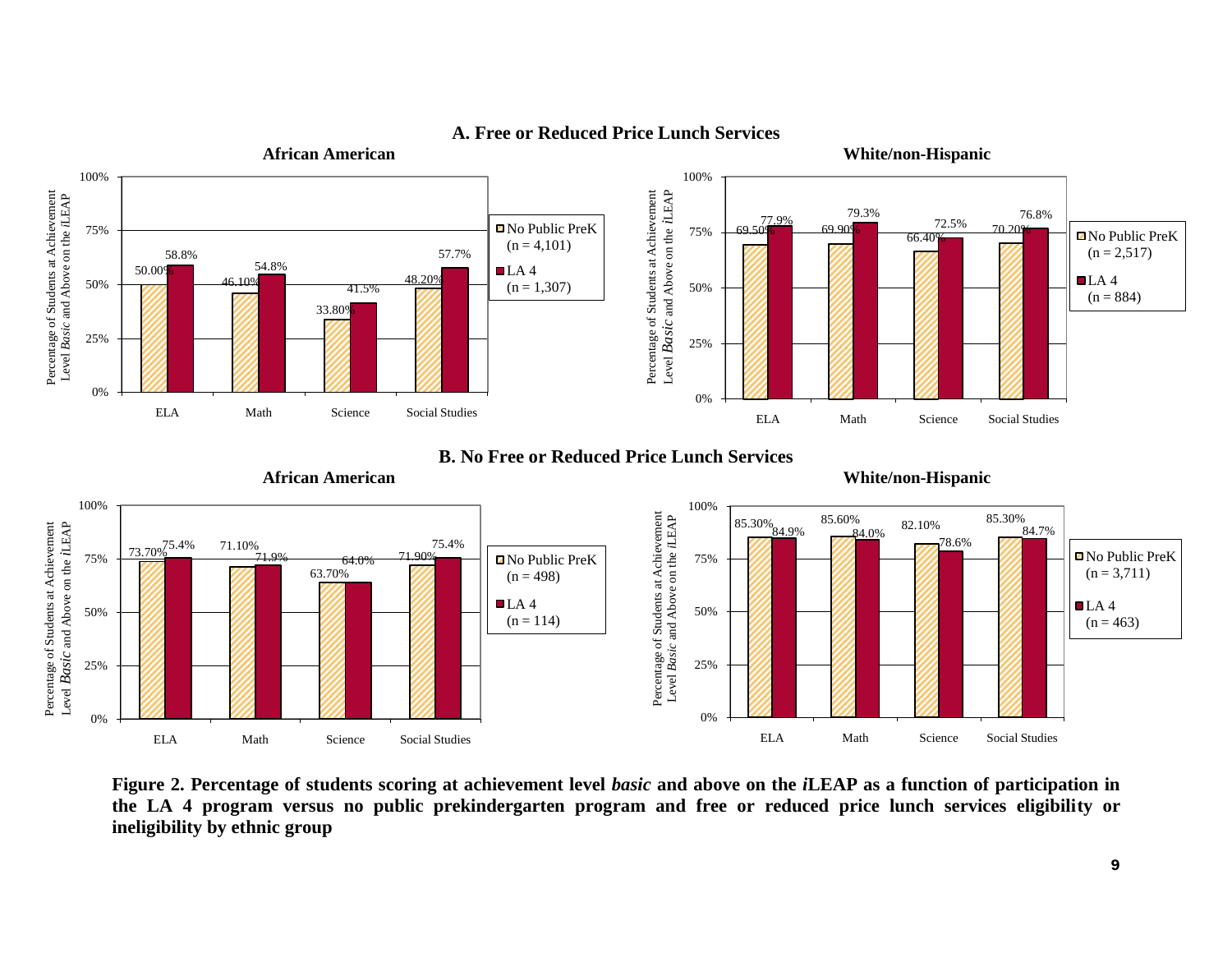### **B. Gender**

Figure 3 presents findings about the percentage of students at achievement level *basic* and above on the third-grade *i*LEAP subtests by gender. For the LA 4, FRL students, the percentage of girls scoring at achievement level *basic* and above was 70% on English language arts, 64% on math, 51% on science, and 66% on social studies. In contrast, for the NPPK, FRL students, 64% of the girls scored at achievement level *basic* and above on English language arts, 58% on math, 46% on science, and 58% on social studies. We conducted statistical tests of significance for these FRL students by comparing proportions of girls at achievement level *basic* and above on all the *i*LEAP subtests for the LA 4 group versus the NPPK group. The z-test of proportion yielded z-scores of 4.03, 4.11, 3.44, and 4.97 with p values < 0.001 in English language arts, math, science, and social studies, respectively. This indicates that girls who enrolled in the LA 4 program had statistically higher achievement levels on the third-grade *i*LEAP than did girls who did not participate in any public prekindergarten and qualified for FRL services.

A similar pattern was found for the LA 4, FRL boys. The percentage of students who scored at achievement level *basic* and above was 62% on English language arts, 66% on math, 57% on science, and 65% on social studies. For the NPPK, FRL boys, 52% scored at achievement level *basic* and above on English language arts, 54% on math, 48% on science, and 55% on social studies. We conducted statistical tests of significance for these FRL students by comparing proportion of boys at achievement level *basic* and above on all *i*LEAP subtests for the LA 4 group versus the NPPK group. The z-test of proportion yielded z-scores of 5.88, 6.99, 5.16, and 5.72 with p values < 0.001 on English language arts, math, science, and social studies, respectively. This indicates that FRL boys who enrolled in the LA 4 program had statistically higher achievement levels on all third-grade *i*LEAP subtests than did FRL boys who did not participate in any public prekindergarten.

A similar analysis was conducted for no FRL groups. The percentage of LA 4, no FRL girls who scored at achievement level *basic* and above was 88% on English language arts, 81% on math, 74% on science, and 83% on social studies. In contrast, for the NPPK, no FRL girls, 88% scored at achievement level *basic* and above on English language arts, 85% on math, 79% on science, and 85% on social studies. We conducted statistical tests of significance for these no FRL students by comparing proportions of girls at achievement level *basic* and above on all the *i*LEAP subtests for the LA 4 group versus the NPPK group. No statistical differences in the third-grade *i*LEAP achievement levels were found between LA 4, no FRL girls and NPPK, no FRL girls or between LA 4, no FRL boys and NPPK, no FRL boys.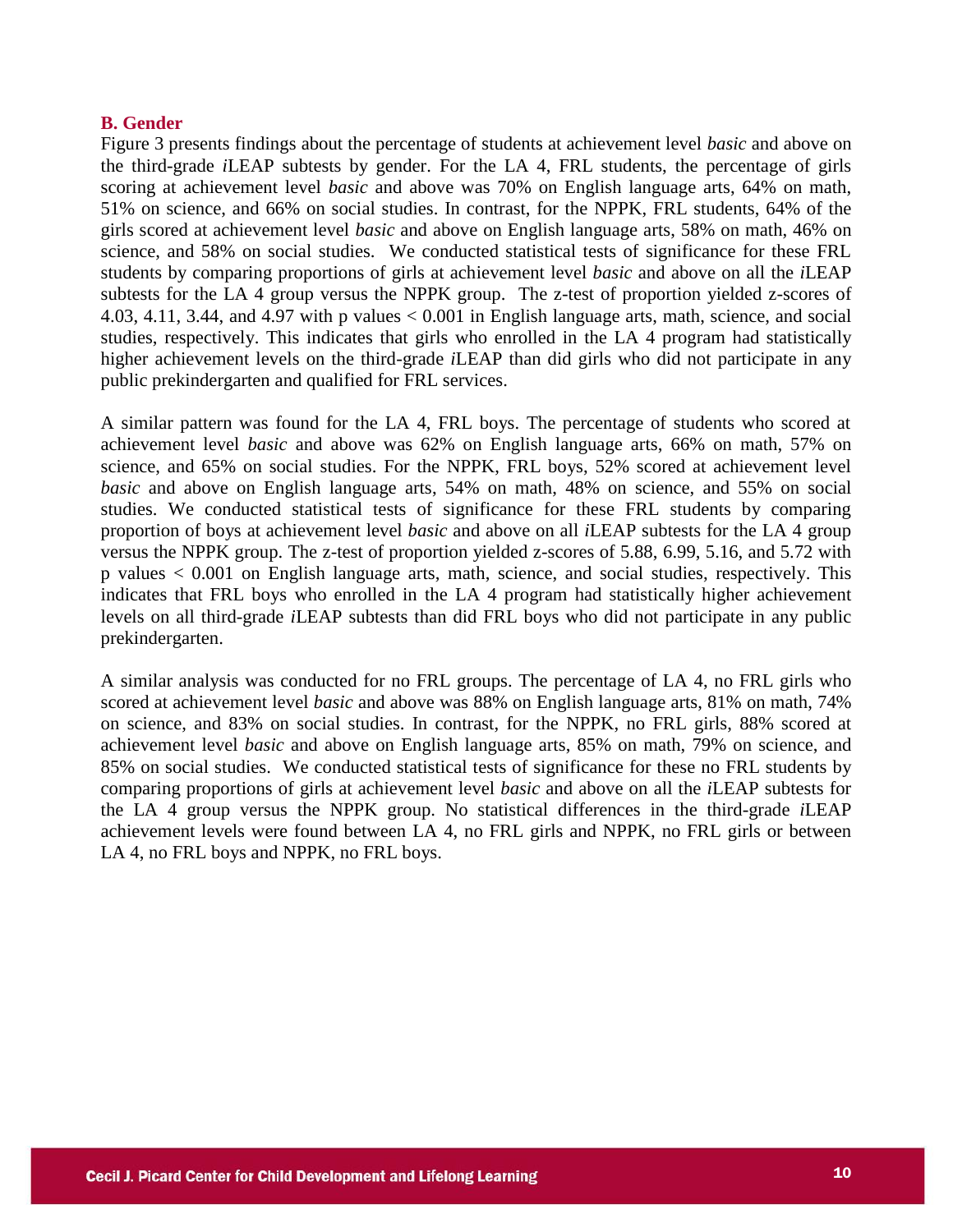

### **A. Free or Reduced Price Lunch Services**

**Figure 3. Percentage of students scoring at achievement level** *basic* **and above on the** *i***LEAP as a function of participation in the LA 4 program versus no public prekindergarten program and free or reduced price lunch services eligibility or ineligibility by gender**

ELA Math Science Social Studies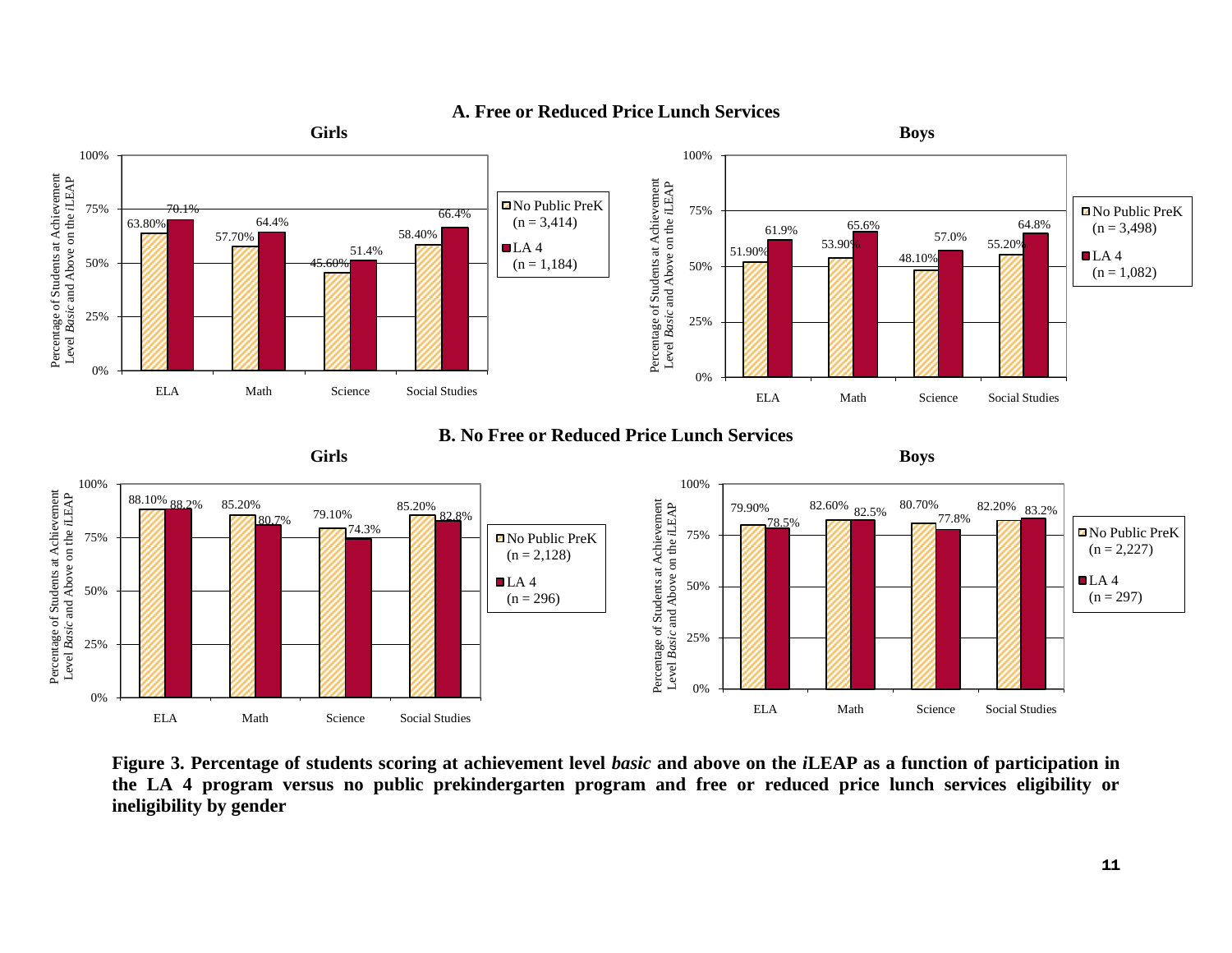Figure 4 (below) displays the distributions of achievement levels *basic* and above on the thirdgrade *i*LEAP for students who received the LA 4 program and qualified for FRL services in 2002-03 (cohort 1) and 2003-04 (cohort 2). For LA 4 cohort 2, FRL students, the percentage of students scoring at achievement level *basic* and above ranged between 54% and 66% compared with 57% and 68% for LA 4 cohort 1, FRL students.



**Figure 4. Percentage of students scoring at achievement level** *basic* **and above on the** *i***LEAP as a function of participation in the LA 4 program versus no public prekindergarten program and free or reduced price lunch services eligibility or ineligibility by cohort**

### **Summary**

Among LA 4 cohort 2 students, there was a statistically significant improvement in third-grade accountability achievement levels for those children who received FRL services in the third grade.

It appears that for children in low income families, as indexed by their FRL participation, the LA 4 program markedly improves their achievement in the third grade. However, for children from higher income families, who are ineligible for FRL services, the LA 4 program did not confer an advantage of improving students' performances in third grade. These findings also apply when analyzing LA 4 student achievement levels by race and gender.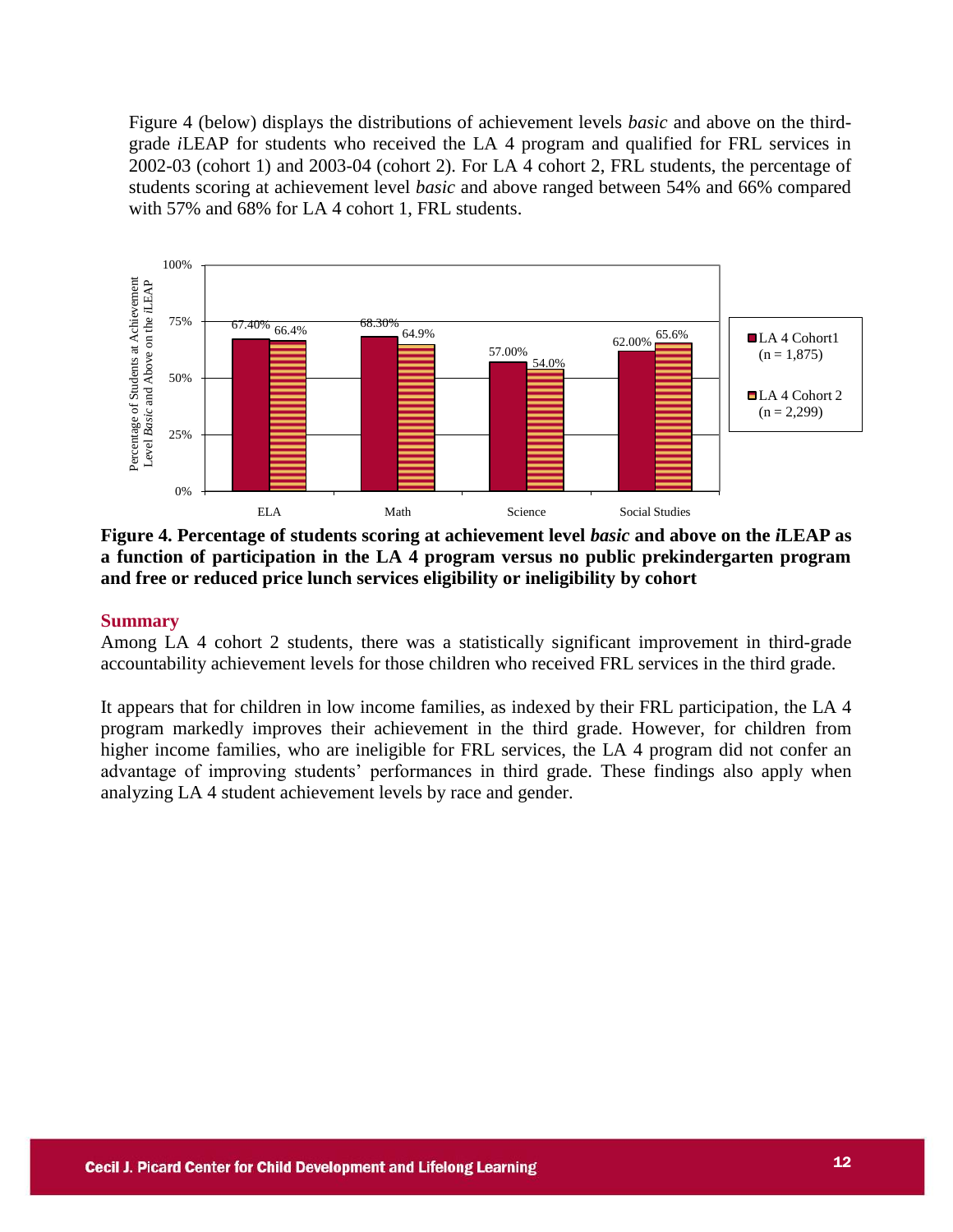### Accountability Achievement Levels in Fourth Grade: A Comparison of Children Who Received the LA 4 Program in Prekindergarten with Those Who Received No Public Prekindergarten

### **Introduction**

This report presents data about the performance of cohort 1 children (those who received the LA 4 full-year program in 2002-03) on the Louisiana Educational Assessment Program (LEAP). Previous findings show that students who received the LA 4 program in prekindergarten and qualified for FRL services showed significant improvement in third-grade accountability levels on the thirdgrade *i*LEAP assessment.

This report provides comparisons of students who participated in LA 4 in their prekindergarten year with those students who did not participate in any public prekindergarten program and who have subsequently been administered the LEAP in their fourth-grade year.

#### **Study Sample**

Scores on the LEAP were examined for all fourth graders taking the test during the spring 2008 semester. We included students who entered public school in 2003-04, were in fourth grade in the spring of 2008, and had complete LEAP scores in the state's student record file. Scores for those children in the LA 4 cohort 1 group ( $n = 2.183$ , of whom 1,764 were eligible for FRL services) were compared with those children who did not participate in LA 4 or any other publicly funded prekindergarten program. The comparison group was enrolled in the same schools as LA 4 cohort 1 students in 2003-04 ( $n = 8,096$ , of whom 5,013 were eligible for FRL services). The LA 4 cohort 1 group and the NPPK group entered public school kindergarten during the 2003-04 school year and subsequently advanced to fourth grade on schedule. These two groups were divided into two subgroups, based on their fourth-grade enrollment status in FRL programs, for the analyses presented here.

#### **Study Findings**

#### **LEAP Accountability Achievement Levels in the Fourth Grade**

Table 2 displays the distribution of achievement levels for each of the four study groups (LA 4, FRL; LA 4, no FRL; and NPPK, FRL) within each major component of the LEAP. Figure 5 displays the distributions of the four groups and Louisiana students statewide based on the proportion of students scoring at the *basic* level and above. For the LA 4, FRL group, the percentage of students scoring at achievement level *basic* and above on the LEAP subtests ranged between 60% and 75%, compared with 54% and 67% for the NPPK, FRL group. The results of the z-test of proportion show that students enrolled in the LA 4 program and eligible for FRL services had higher achievement levels on all LEAP subtests than did their peers who were also eligible for FRL services and did not receive any public prekindergarten program. Z-tests of proportion yielded z-scores of 6.45, 7.65, 4.18, and 3.72 with p values < 0.001 in English language arts, math, science, and social studies, respectively.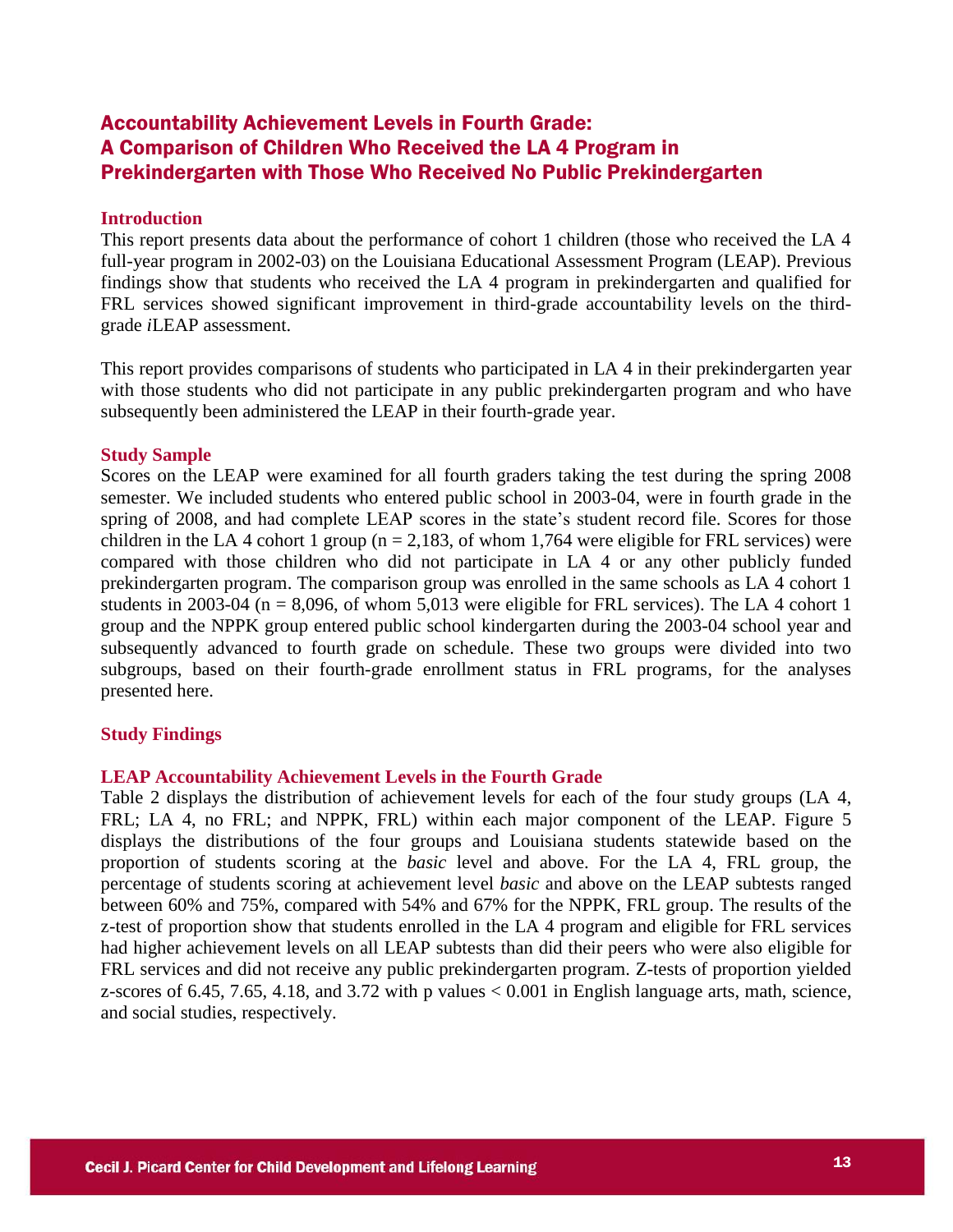For the no FRL groups the z-test of proportion yielded z-scores of 1.79 NS; 1.51 NS; 2.00 with  $p =$ 0.002 on English language arts, math, science, and social studies, respectively. This indicates that NPPK, no FRL students, had statistically higher achievement levels on the fourth-grade English language arts, science, and social studies subtests than did LA 4, no FRL students.

**Table 2. Summary of LEAP Accountability Achievement Levels in the Fourth Grade: Comparing Students in LA 4 Cohort 1 with Children Who Received No Public Prekindergarten Program and Who Were Eligible or Ineligible to Receive Free or Reduced Price Lunch Services** 

| <b>LEAP Accountability</b> |            | LA 4 ( $n = 1,764$ ) |                |                | No Public PreK $(n = 5,013)$ |             |                |                |  |
|----------------------------|------------|----------------------|----------------|----------------|------------------------------|-------------|----------------|----------------|--|
| <b>Achievement Level</b>   | <b>ELA</b> | <b>Math</b>          | <b>Science</b> | <b>Social</b>  | <b>ELA</b>                   | <b>Math</b> | <b>Science</b> | <b>Social</b>  |  |
|                            |            |                      |                | <b>Studies</b> |                              |             |                | <b>Studies</b> |  |
| <b>Unsatisfactory</b>      | 117        | 160                  | 168            | 230            | 675                          | 861         | 748            | 1,013          |  |
|                            | $(6.6\%)$  | $(9.1\%)$            | $(9.5\%)$      | $(13.0\%)$     | $(13.5\%)$                   | $(17.2\%)$  | $(14.9\%)$     | $(20.2\%)$     |  |
| <b>Approaching Basic</b>   | 322        | 313                  | 538            | 419            | 968                          | 964         | 1.543          | 1,081          |  |
|                            | (18.3%)    | $(17.7\%)$           | $(30.5\%)$     | $(23.8\%)$     | $(19.3\%)$                   | $(19.2\%)$  | $(30.8\%)$     | $(21.6\%)$     |  |
| <b>Basic</b>               | 842        | 860                  | 828            | 886            | 2,293                        | 2,242       | 2,124          | 2,351          |  |
|                            | $(47.7\%)$ | $(48.8\%)$           | $(46.9\%)$     | $(50.2\%)$     | $(45.7\%)$                   | $(44.7\%)$  | $(42.4\%)$     | $(46.9\%)$     |  |
| <b>Mastery</b>             | 433        | 353                  | 213            | 213            | 953                          | 800         | 561            | 538            |  |
|                            | (24.5%)    | $(20.0\%)$           | $(12.1\%)$     | $(12.1\%)$     | $(19.0\%)$                   | $(16.0\%)$  | $(11.2\%)$     | $(10.7\%)$     |  |
| <b>Advanced</b>            | 50         | 78                   | 17             | 16             | 124                          | 146         | 37             | 30             |  |
|                            | $(2.8\%)$  | $(4.4\%)$            | $(1.0\%)$      | $(0.9\%)$      | $(2.5\%)$                    | $(2.9\%)$   | $(0.7\%)$      | $(0.6\%)$      |  |

**A. Free or Reduced Price Lunch Services** 

### **B. No Free or Reduced Price Lunch Services**

| <b>LEAP Accountability</b> |            | LA 4 ( $n = 419$ ) |                |                                 |            |             | No Public PreK $(n=3,083)$ |                                 |
|----------------------------|------------|--------------------|----------------|---------------------------------|------------|-------------|----------------------------|---------------------------------|
| <b>Achievement Level</b>   | <b>ELA</b> | <b>Math</b>        | <b>Science</b> | <b>Social</b><br><b>Studies</b> | <b>ELA</b> | <b>Math</b> | <b>Science</b>             | <b>Social</b><br><b>Studies</b> |
| <b>Unsatisfactory</b>      | 16         | 12                 | 10             | 21                              | 85         | 97          | 56                         | 104                             |
|                            | $(3.8\%)$  | $(2.9\%)$          | $(2.4\%)$      | $(5.00\%)$                      | $(2.8\%)$  | $(3.1\%)$   | $(1.8\%)$                  | $(3.4\%)$                       |
| <b>Approaching Basic</b>   | 39         | 42                 | 58             | 53                              | 223        | 220         | 326                        | 256                             |
|                            | $(9.3\%)$  | $(10.0\%)$         | $(13.8\%)$     | $(12.6\%)$                      | $(7.2\%)$  | $(7.1\%)$   | $(10.6\%)$                 | $(8.3\%)$                       |
| <b>Basic</b>               | 187        | 192                | 230            | 236                             | 1.216      | 1.291       | 1.489                      | 1.543                           |
|                            | $(44.6\%)$ | $(45.8\%)$         | (54.9%)        | $(56.3\%)$                      | $(39.4\%)$ | $(41.9\%)$  | $(48.3\%)$                 | $(50.0\%)$                      |
| <b>Mastery</b>             | 153        | 139                | 109            | 106                             | 1.223      | 1.048       | 1.004                      | 1.020                           |
|                            | $(36.5\%)$ | $(33.2\%)$         | $(26.0\%)$     | $(25.3\%)$                      | (39.7%)    | $(34.0\%)$  | (32.6%)                    | $(33.1\%)$                      |
| <b>Advanced</b>            | 24         | 34                 | 12             | 3                               | 336        | 427         | 208                        | 160                             |
|                            | $(5.7\%)$  | $(8.1\%)$          | $(2.9\%)$      | $(0.7\%)$                       | $(10.9\%)$ | $(13.9\%)$  | $(6.7\%)$                  | $(5.2\%)$                       |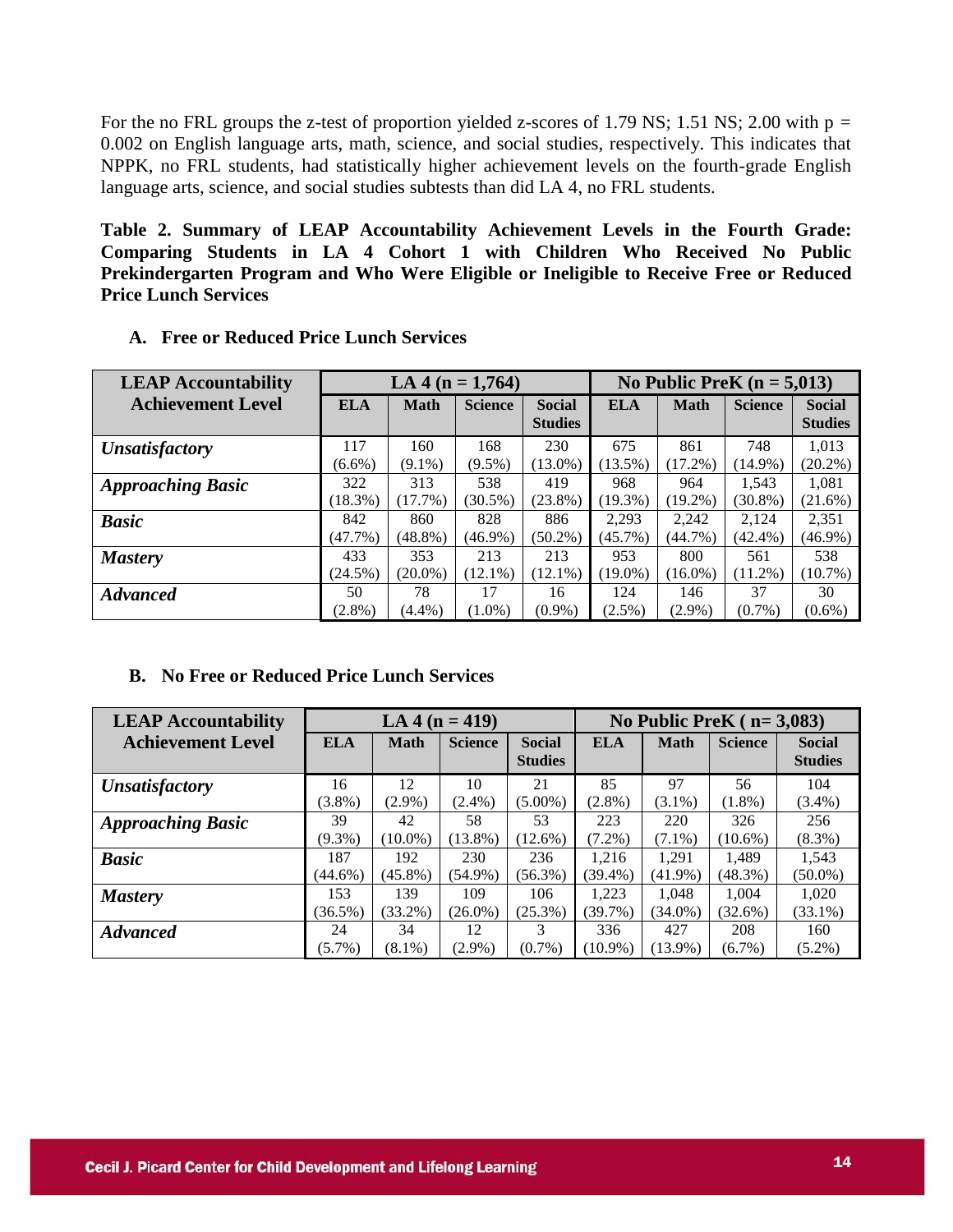

### **A. Free or Reduced Price Lunch Services**

**B. No Free or Reduced Price Lunch Services** 



*Note: Statewide represents students who entered public school kindergarten the same year as cohort 1 students and have completed* LEAP *tests in the fourth grade.*

**Figure 5. Percentage of students scoring at achievement level** *basic* **and above on the LEAP as a function of participation in the LA 4 program versus no public prekindergarten program and free or reduced price lunch services eligibility or ineligibility**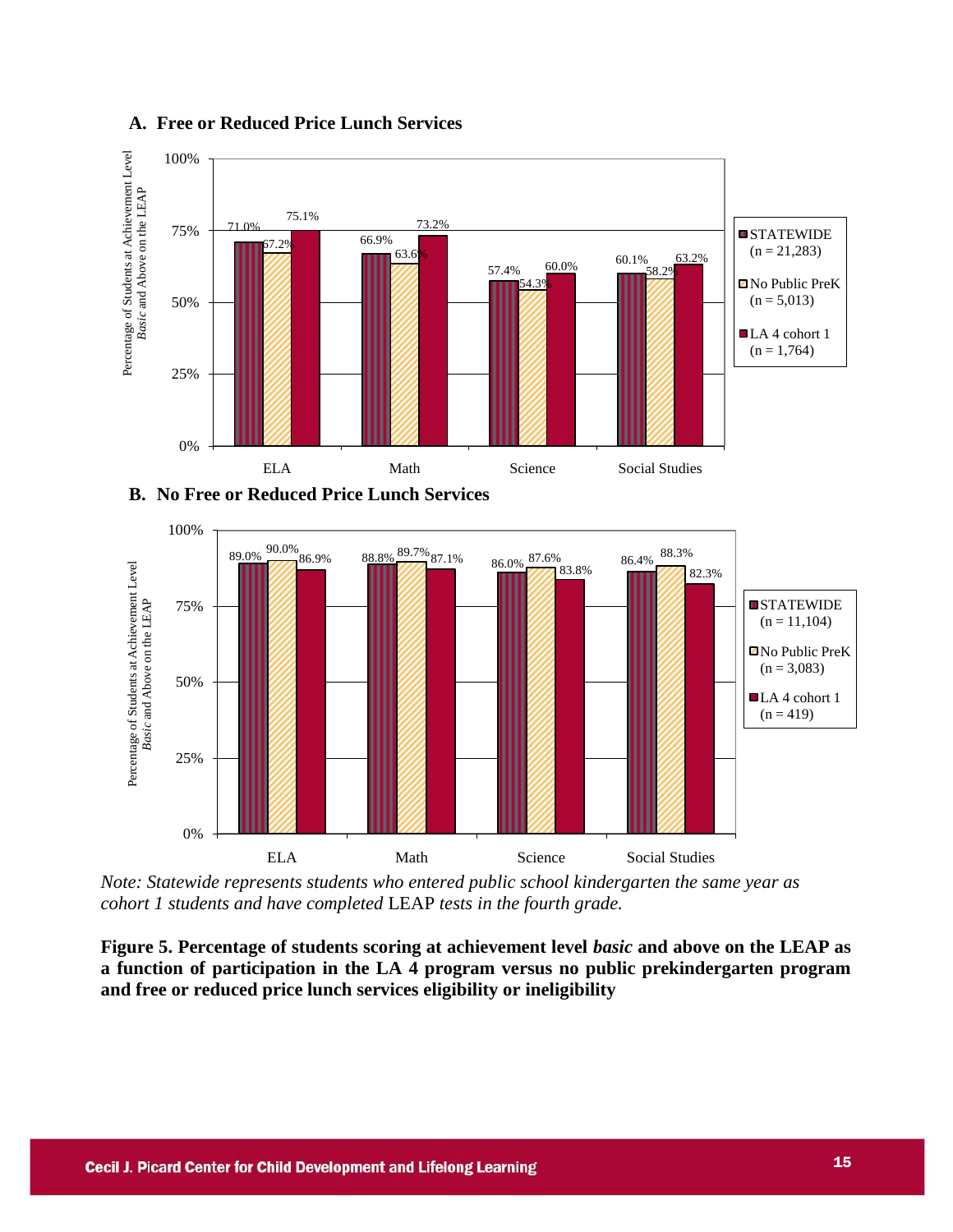### LEAP Accountability Achievement Levels in the Fourth Grade Related to Demographic Characteristics of Children

### **A. Ethnic Subgroups**

Figure 6 presents the findings about the percentage of students scoring at achievement level *basic* and above on fourth-grade LEAP subtests by ethnic subgroups. For FRL groups, 56% of LA 4 students are African American and 39% are White/non-Hispanic, while 60% of the NPPK students are African American and 36% are White/non-Hispanic. The percentage of LA 4, FRL, African American students who scored at achievement level *basic* and above was 70% on English language arts, 66% on math, 50% on science, and 52% on social studies. In contrast, for the NPPK, FRL, African American students who scored at achievement level *basic* and above was 61% on English language arts, 53% on math, 41% on science, and 47% on social studies. We conducted statistical tests of significance for these African American, FRL students by comparing the proportion of students at achievement level *basic* and above on all the LEAP subtests for the LA 4 group versus the NPPK. The z-test of proportion yielded z-scores of 5.62 with p value  $< 0.001, 6.85$  with p value  $< 0.001$ , 4.65 with p value  $< 0.001$ , and 2.78 with p value  $< 0.01$  in English language arts, math, science, and social studies, respectively. This indicates that LA 4, FRL, African American students had statistically higher achievement levels in the fourth grade than did NPPK, FRL, African American students.

For LA 4, FRL students, the percentage of White/non-Hispanic students who scored at achievement level *basic* and above was 81% on English language arts, 83% on math, 73% on science, and 78% on social studies. For the NPPK, FRL students, the percentage of White/non-Hispanic students who scored at achievement level *basic* and above was 77% on English language arts, 79% on math, 75% on science, and 75% on social studies. We conducted statistical tests of significance for these White/non-Hispanic, FRL students by comparing the proportion of students at achievement level *basic* and above on all LEAP subtests for the LA 4 group versus the NPPK group. The z-test of proportion yielded z-scores of 2.12 with  $p = 0.03, 2.37$  with  $p = 0.02, 0.76$  NS, and 1.49 NS in English language arts, math, science, and social studies, respectively. This indicates that LA 4, FRL, White/non-Hispanic students had statistically higher achievement levels in the fourth grade on English language arts and math subtests than did NPPK, FRL, White/non-Hispanic students.

Although a higher percentage of White/non-Hispanic students scored at achievement level *basic* and above than did African American students, there was a significant improvement in the fourthgrade achievement level for African American students who participated in the LA 4 program.

For the no FRL groups, 20% of LA 4 students are African American and 77% are White/non-Hispanic, while 11% of NPPK students are African American and 85% are White/non-Hispanic. No statistical differences in the fourth-grade LEAP achievement levels were found between African Americans in the LA 4 group and African Americans in the NPPK group or between White/non-Hispanics in the LA 4 group and White/non-Hispanics in the NPPK group (with the exception of the social studies subtest).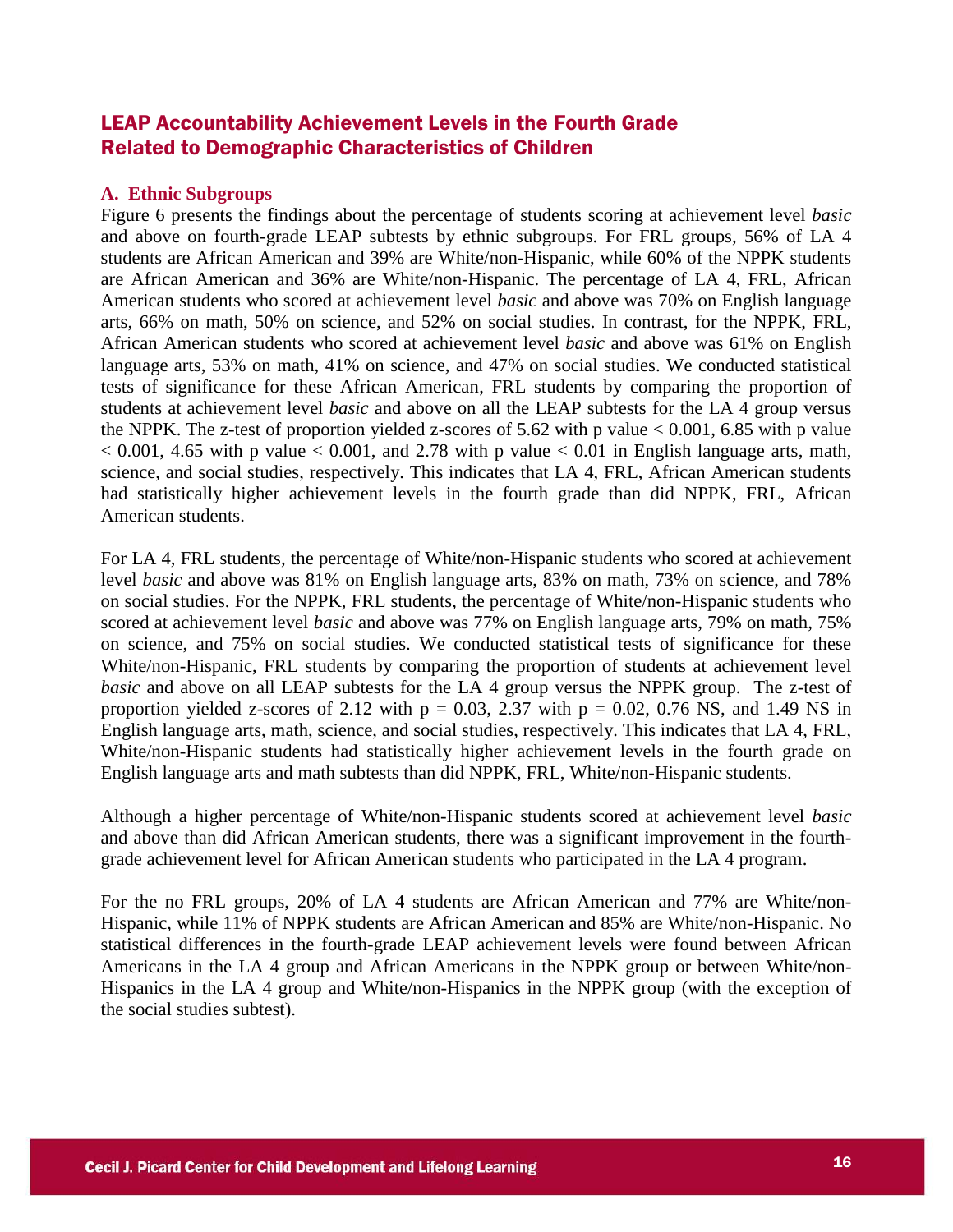

### **A. Free or Reduced Price Lunch Services**

**Figure 6. Percentage of students scoring at achievement level** *basic* **and above on the LEAP as a function of participation in the LA 4 program versus no public prekindergarten program and free or reduced price lunch services eligibility or ineligibility by ethnic subgroup**

0%

ELA Math Science Social Studies

0%

ELA Math Science Social Studies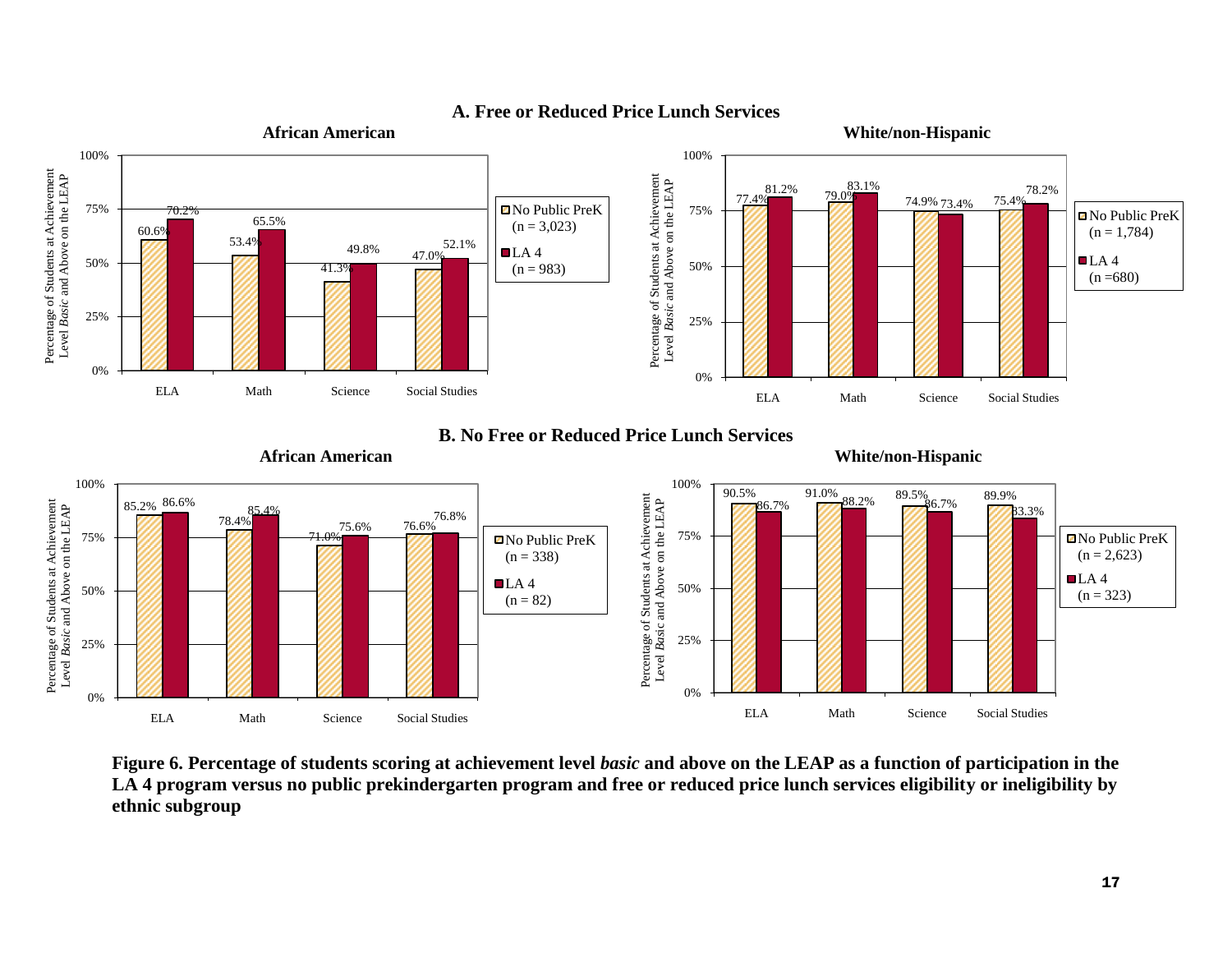### **B. Gender**

Figure 7 presents the findings about the percentage of students scoring at achievement level *basic* and above on the fourth-grade LEAP subtests by gender. For the LA 4, FRL students, the percentage of girls scoring at achievement level *basic* and above was 79% on English language arts, 74% on math, 57% on science, and 63% on social studies. In contrast, for the NPPK, FRL students, 73% of the girls scored at achievement level *basic* and above on English language arts, 64% on math, 53% on science, and 59% on social studies. We conducted statistical tests of significance for these FRL students by comparing the proportion of girls scoring at achievement level *basic* and above on all LEAP subtests for the LA 4 group versus the NPPK group. The z-test of proportion yielded z-scores of 3.57 with  $p < 0.001$ , 5.53 with  $p < 0.001$ , 2.47 with  $p < 0.05$ , and 2.36 with  $p <$ 0.05 on English language arts, math, science, and social studies, respectively. This indicates that girls who enrolled in the LA 4 program and qualified for FRL services had statistically higher achievement levels on the fourth-grade LEAP than did girls who did not participate in any public prekindergarten program and qualified for FRL services.

A similar pattern was found for the LA 4, FRL boys. The percentage of students scoring at achievement level *basic* and above was 70% on English language arts, 73% on math, 63% on science, and 64% on social studies. For the NPPK, FRL boys, 52% scored at achievement level *basic* and above on English language arts, 54% on math, 48% on science, and 55% on social studies. We conducted statistical tests of significance for these FRL students by comparing the proportion of boys at achievement level *basic* and above on all LEAP subtests for the LA 4 group versus the NPPK group. The z-test of proportion yielded z-scores of 4.77 with  $p < 0.001$ , 5.20 with  $p < 0.001$ , 3.66 with  $p < 0.001$ , and 2.87 with  $p < 0.01$  on English language arts, math, science, and social studies, respectively. This indicates that FRL boys who enrolled in the LA 4 program had statistically higher achievement levels on all fourth-grade LEAP subtests than did NPPK, FRL boys.

A similar analysis was conducted for the no FRL groups. The percentage of LA 4, no FRL girls who scored at achievement level *basic* and above was 90% on English language arts, 85% on math, 80% on science, and 83% on social studies. In contrast, for the NPPK, no FRL girls, 93% scored at achievement level *basic* and above on English language arts, 89% on math, 87% on science, and 89% on social studies. We conducted statistical tests of significance for these no FRL students by comparing the proportion of girls scoring at achievement level *basic* and above on all LEAP subtests for the LA 4 group versus the NPPK group. The z-test of proportion yielded z-scores of 1.38 NS, 1.59 NS, 2.17 with  $p < 0.05$ , and 2.26 with  $p < 0.05$  on English language arts, math, science, and social studies, respectively. This indicates that there were no significant differences between LA girls who did not qualify for FRL services and NPPK girls who did not qualify for FRL services on the English language arts and math subtests. However, LA 4, no FRL girls had statistically lower achievement levels than did the NPPK, no FRL girls in the areas of science and social studies. Finally, no significant differences were found between LA 4, no FRL boys and NPPK, no FRL boys in English language arts, math, and science. However, LA 4, no FRL boys had statistically lower achievement levels in social studies than did NPPK, no FRL boys. The z-test of proportion yielded z-scores of 2.09 with  $p < 0.05$ .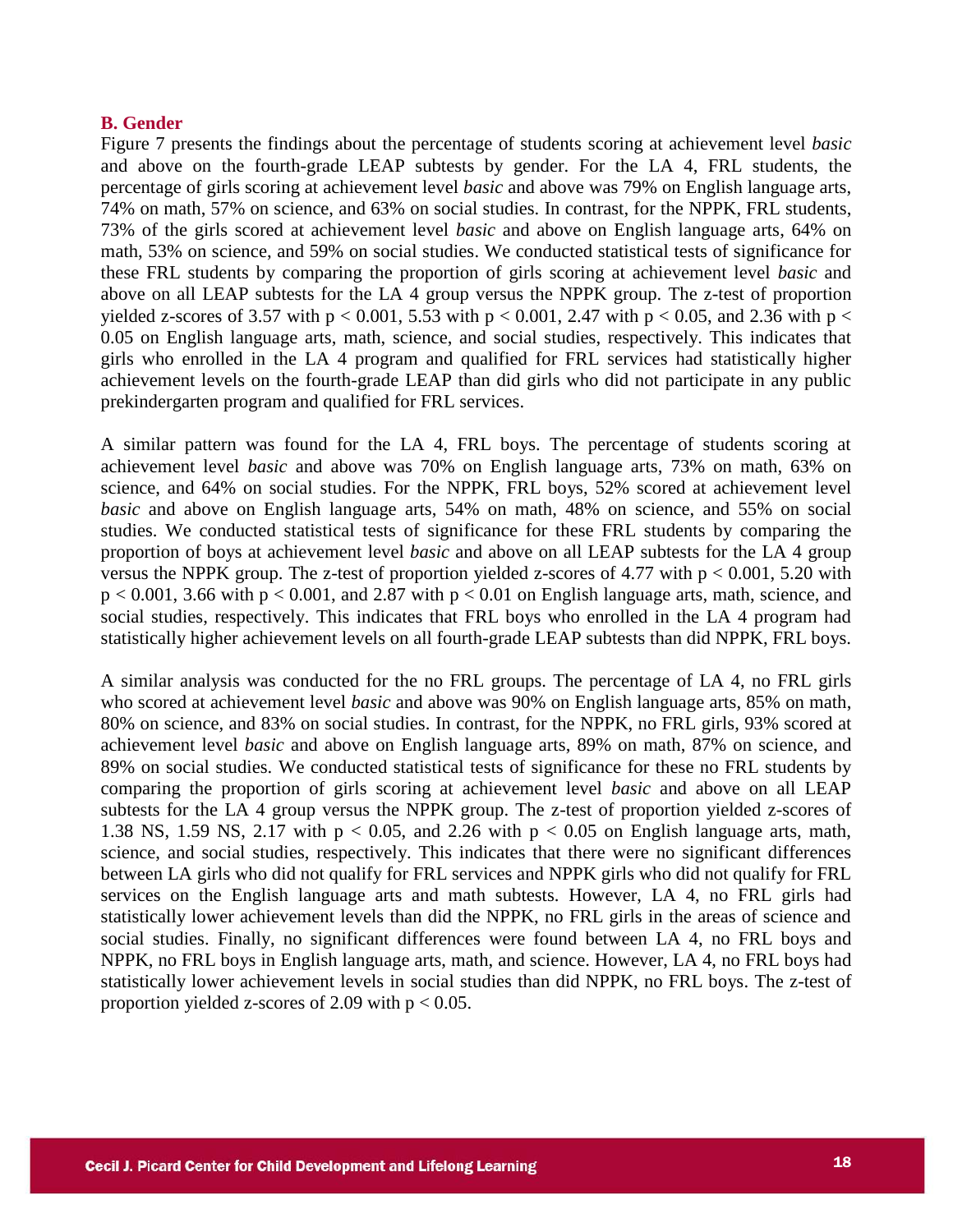

### **A. Free or Reduced Price Lunch Services**

**Figure 7. Percentage of students scoring at achievement level** *basic* **and above on the LEAP as a function of participation in the LA 4 program versus no public prekindergarten program and free or reduced price lunch services eligibility or ineligibility by gender**

ELA Math Science Social Studies

ELA Math Science Social Studies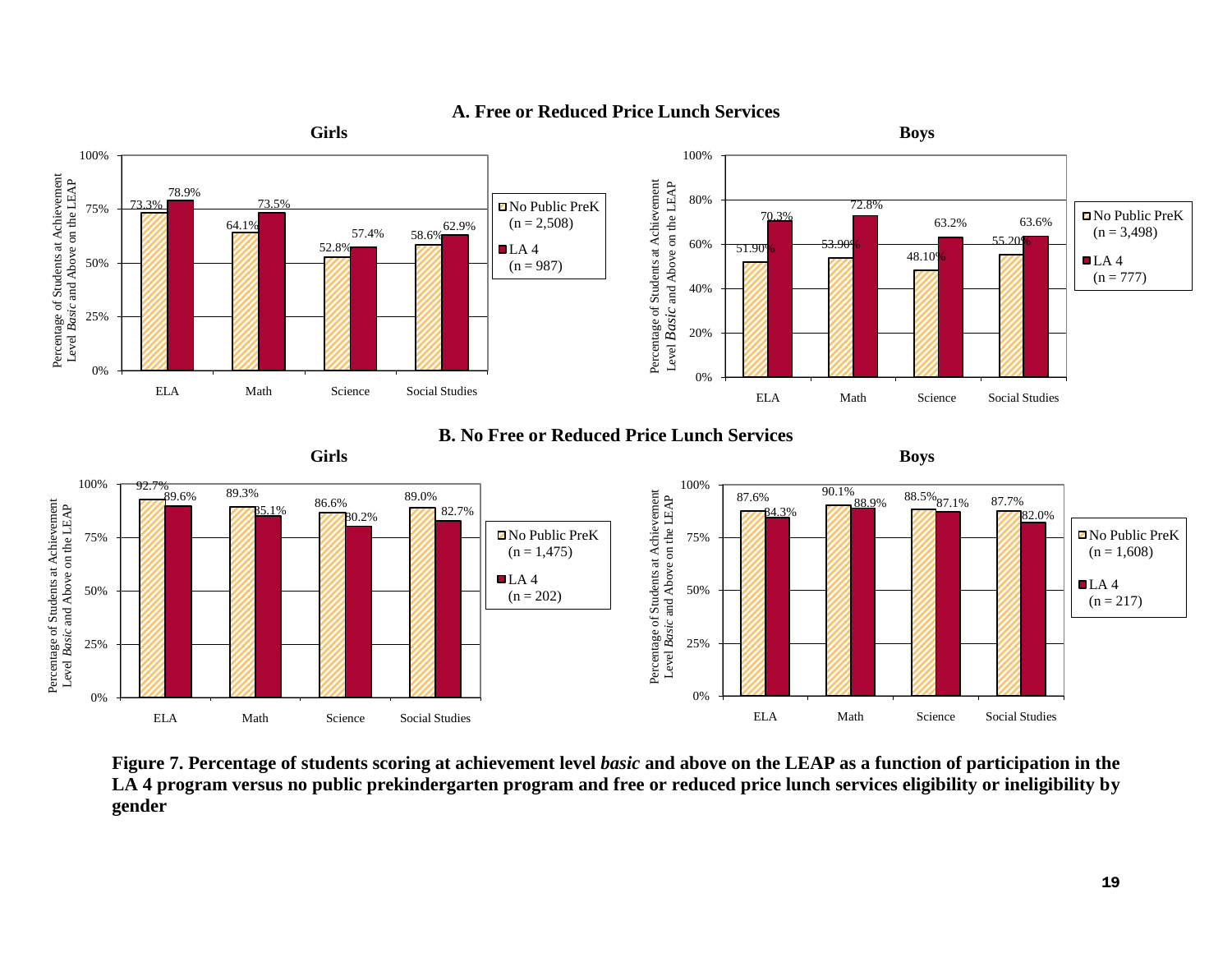#### **Summary**

For LA 4 cohort 1 students qualifying for FRL services, there was a statistically significant improvement in fourth-grade accountability achievement levels.

It appears that for children in low income families, as indexed by their FRL participation, the LA 4 program markedly improves their achievement in the fourth grade. For the LA 4, FRL group, the percentage of students scoring at achievement level *basic* and above on the LEAP subtests ranged between 60% and 75% compared with 54% and 67% for the NPPK, FRL group. These findings also apply when analyzing LA 4 student achievement levels by race and gender.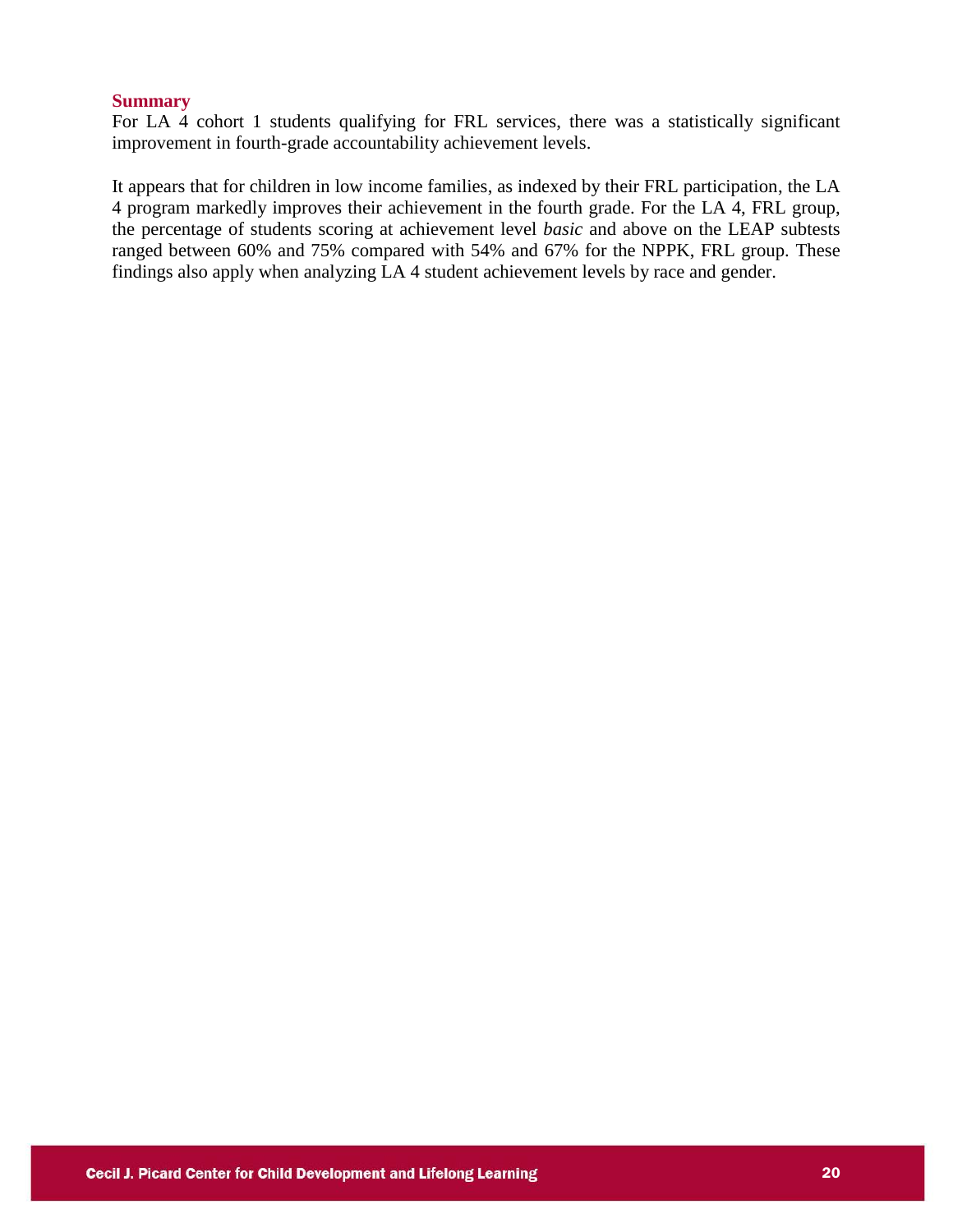### Grade Advancement versus Retention After the Kindergarten Year: A Comparison of Children Who Received the LA 4 Program in 2005-06 with Those Who Received No Public Prekindergarten

### **Introduction**

This report presents data about the progress of children who received the LA 4 program in 2005- 06 (referred to as LA 4 cohort 4). Previous findings regarding children in the LA 4 cohorts 1, 2, and 3 showed that there was a statistically significant reduction in overall rates of retention in kindergarten. For children who received free or reduced price lunch services (FRL) in kindergarten, the kindergarten grade retention rate for the LA 4 group, relative to the comparison group was reduced by approximately 35.8%, 35.9%, and 38.8% for cohorts 1, 2, and 3, respectively.

This report presents data about children's promotion rates from kindergarten to first grade, as well as rates of kindergarten repetition for LA 4 cohort 4 children.

#### **Study Design**

We selected two major groups of children to compare with the LA 4 children. Both of the comparison groups include children whose coding in the state database designates that they did not participate in any public prekindergarten program but attended the same schools as LA 4 cohort 4 children in the kindergarten school year. The first comparison group includes children who were eligible for FRL services in kindergarten. This group is compared directly with those LA 4 children who were also eligible for FRL services in kindergarten (comprises 80.6% of LA 4 cohort 4). This first comparison group is labeled "no public PreK and FRL."

The second major comparison group includes children who did not receive any public prekindergarten program and who were ineligible to receive FRL services—that is, children from higher income families. This second comparison group is labeled "no public PreK and no FRL."

Finally, we conduct several additional analyses for this report that consider whether specific characteristics place children at significantly elevated risk for repeating kindergarten. We focused on two characteristics of children that historically have been strongly associated with higher rates of grade retention, namely, (1) child gender, with boys at a higher risk than girls for early grade retention and (2) child race, with African American children being at higher risk than White/non-Hispanic children. The policy issue we address is twofold: first, if these historical patterns of differential risk for grade retention are still occurring, and second, if participation in the LA 4 program is associated with significant benefits resulting in a reduction in relative risk for retention of boys, for African American children, or for both groups.

### **Study Sample**

Retention in the LA 4 program was examined by tracking students who received the LA 4 program during the first two years they were in public school in Louisiana. We included the LA 4 cohort 4 ( $n = 7.139$ ) who entered public kindergarten in the 2006-07 school year. An additional 659 LA 4 students were lost to follow-up in kindergarten (due to families moving out of state or children transferring outside of the public school system). They are not included in the analysis.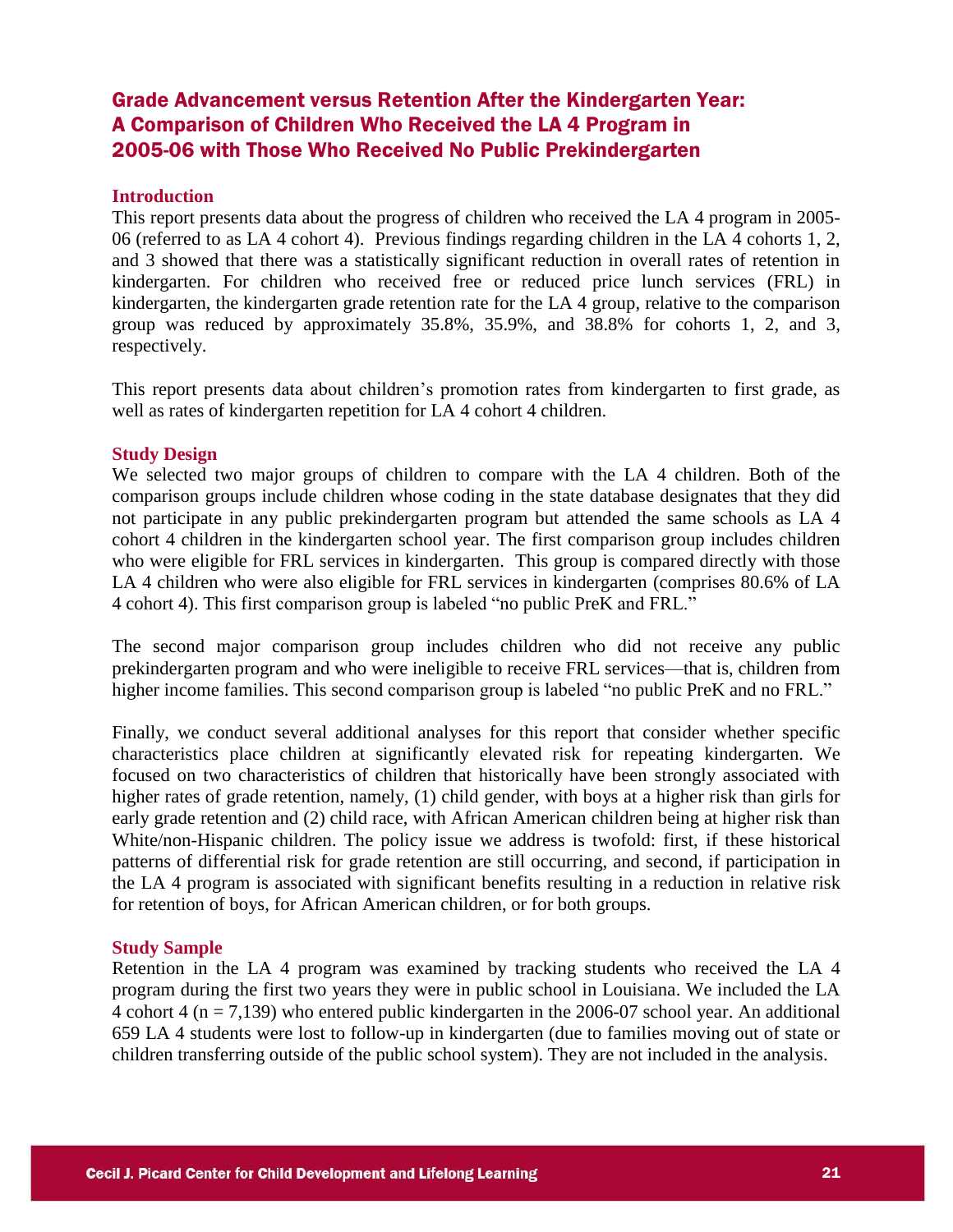### **Study Findings: Children Retained in Kindergarten**

Table 3 presents findings about the number and percentage of children who were retained in kindergarten (i.e., did not advance to first grade as expected). Because we hypothesized that children eligible for FRL services represent a group of children at elevated risk for poor school achievement, we conducted separate analyses to account for this variable, which serves as a marker for family income.

For the LA 4, FRL children who entered kindergarten in 2006-07, 7.4% were grade retained. In contrast, for the NPPK, FRL children who enrolled in the same schools as LA 4 students, their rate of kindergarten grade retention was 11.0%.

We conducted statistical tests of significance for these children by comparing rates of grade retention for the LA 4 group versus the NPPK group. The z-test of proportion yielded a z-score of 8.05, with  $p < 0.001$ , indicating that the difference was statistically significant.

Similarly, we compared rates of kindergarten grade retention for the no FRL children. For the LA 4, non FRL children, 4.3% were grade retained. In contrast, for the NPPK, no FRL children who enrolled in the same schools as LA 4 students, their rate of kindergarten grade retention was  $6.0\%$ .

We conducted statistical tests of significance for these no FRL children by comparing rates of grade retention for the LA 4 group versus the NPPK group. The z-test of proportion yielded a zscore of 2.75, with  $p < 0.01$ , indicating that the difference was statistically significant.

| Table 3. Summary of Kindergarten Grade Retention Rates Comparing Children in LA 4  |
|------------------------------------------------------------------------------------|
| With Children Who Received No Public Prekindergarten Program and Who Were Eligible |
| or Ineligible to Receive Free or Reduced Price Lunch (FRL) Services                |

|                  |                   | Free or Reduced Price |           |             |           | No Free or Reduced Price |           |            | Total  |            |  |
|------------------|-------------------|-----------------------|-----------|-------------|-----------|--------------------------|-----------|------------|--------|------------|--|
|                  | Lunch Services in |                       |           |             |           | Lunch Services in        |           |            |        |            |  |
|                  | Kindergarten      |                       |           |             |           | Kindergarten             |           |            |        |            |  |
| Cohort 4         | Total n           | Lost to               | Final     | K Grade     | Total     | Lost to                  | Final     | K Grade    | n      | K Grade    |  |
|                  | in $K$            | follow-               | n         | Retention   | n in K    | follow-                  | n         | Retention  |        | Retention  |  |
|                  | $(2006 -$         | up                    | $(2007 -$ |             | $(2006 -$ | up                       |           |            |        |            |  |
|                  | (07)              | in $1st$              | (08)      |             | (07)      | in $1st$                 | $(2007 -$ |            |        |            |  |
|                  |                   | $(2007-08)$           |           |             |           | $(2007-08)$              | (08)      |            |        |            |  |
| Participation in | 5,754             | 237                   | 5,517     | 410         | 1,385     | 89                       | 1,296     | 56         | 6,813  | 466        |  |
| LA 4 (in 2005-   |                   | $(4.12\%)$            |           | $(7.43\%)$  |           | $(6.43\%)$               |           | $(4.32\%)$ |        | $(6.84\%)$ |  |
| (06)             |                   |                       |           |             |           |                          |           |            |        |            |  |
| No Public        | 15,896            | 1,233                 | 14,663    | 1,606       | 9,428     | 905                      | 8,523     | 514        | 23,186 | 2,120      |  |
| Prekindergarten  |                   | $(7.76\%)$            |           | $(10.95\%)$ |           | $(9.60\%)$               |           | $(6.03\%)$ |        | $(9.14\%)$ |  |
| Program          |                   |                       |           |             |           |                          |           |            |        |            |  |

Figure 8 (below) displays graphically the above findings about the difference in kindergarten repetition rates for children who received the LA 4 program compared to children who did not receive any public prekindergarten program, for both the FRL and no FRL subgroups.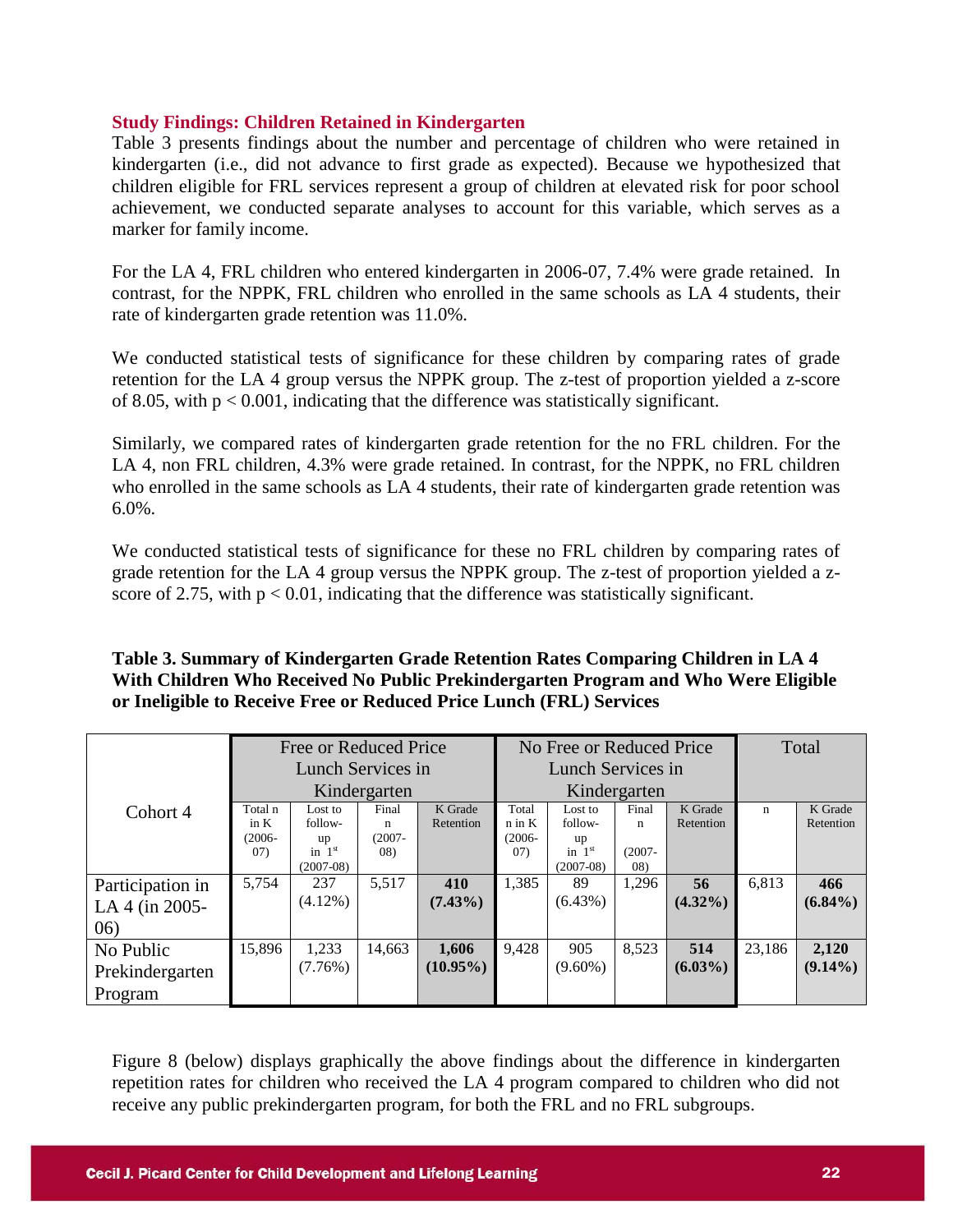

**Figure 8. Kindergarten grade retention rates as a function of participation in the LA 4 program versus no public prekindergarten program and free or reduced price lunch services eligibility or ineligibility** 

### Kindergarten Grade Retention Related to Demographic Characteristics of Children

### **A. Gender**

Table 4 presents findings about the number and percentage of children who were retained in kindergarten, by gender. For the LA 4, FRL girls, 5.6% were grade retained. In contrast, for the NPPK, FRL girls, 8.9% were retained in kindergarten. We conducted statistical tests of significance for these FRL girls by comparing rates of grade retention for the LA 4 group versus the NPPK group. The z-test of proportion yielded a z-score of 5.78, with  $p < 0.001$ , indicating that the kindergarten retention rate for girls who participated in the LA 4 program was statistically less than their peers who enrolled in the same schools but did not participate in any public prekindergarten program.

Although boys were at higher risk than girls for grade retention, there was a significant reduction in kindergarten grade retention for boys who participated in the LA 4 program. For the LA 4, FRL boys, 9.3% were grade retained. In contrast, for the NPPK, FRL boys, 12.7% were retained in kindergarten. We conducted statistical tests of significance for these FRL boys by comparing rates of grade retention for the LA 4 group versus the no public prekindergarten group. The z-test of proportion yielded a z-score of 5.11, with  $p < 0.001$ , indicating that kindergarten retention rate for boys who participated in LA 4 was statistically less than their peers who enrolled in the same schools but did not participate in any public prekindergarten program.

For the no FRL children, no statistical differences in kindergarten grade retention were found between girls in the LA 4 group and girls in the NPPK group. However, boys who participated in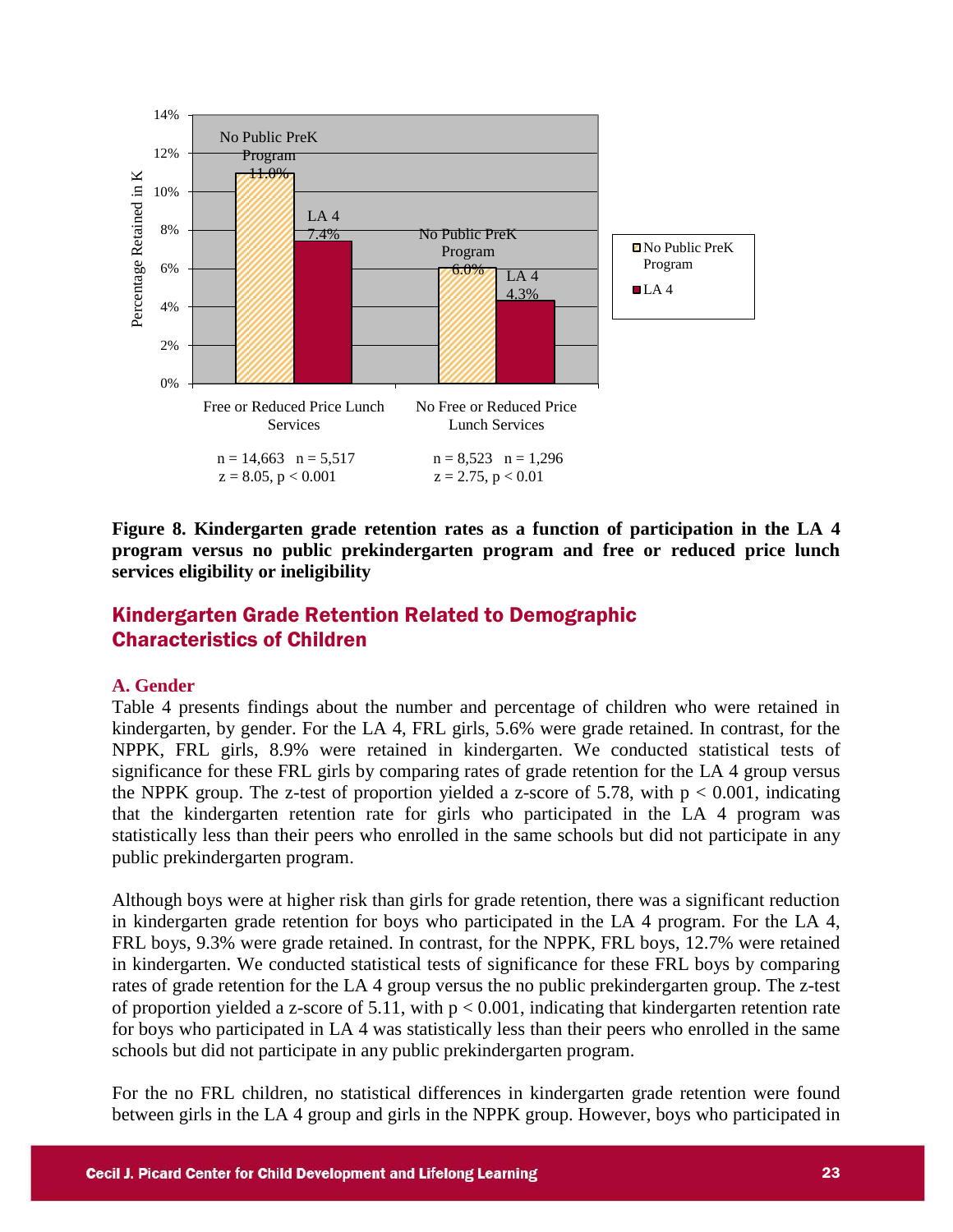LA 4 had statistically lower kindergarten retention rates than boys who received NPPK. The ztest of proportion yielded a z-score of 3.26 with  $p < 0.001$ .

**Table 4. Summary of Kindergarten Grade Retention Rates Comparing Children in LA 4 with Children Who Received No Public Prekindergarten Program and Who Were Eligible or Ineligible to Receive Free or Reduced Price Lunch Services by Gender**

|                   |              | <b>Free or Reduced Price Lunch</b><br><b>Services in Kindergarten</b> |           |             | <b>No Free or Reduced Price Lunch</b><br><b>Services in Kindergarten</b> |              |             |            |  |
|-------------------|--------------|-----------------------------------------------------------------------|-----------|-------------|--------------------------------------------------------------------------|--------------|-------------|------------|--|
| Cohort 4          | <b>Girls</b> |                                                                       |           | <b>Boys</b> |                                                                          | <b>Girls</b> | <b>Boys</b> |            |  |
|                   | Final        | K Grade                                                               | Final     | K Grade     | Final                                                                    | K Grade      | Final       | K Grade    |  |
|                   | n            | Retention                                                             | n         | Retention   | n                                                                        | Retention    | n           | Retention  |  |
|                   | $(2007 -$    |                                                                       | $(2007 -$ |             | $(2007 -$                                                                |              | $(2007 -$   |            |  |
|                   | (08)         |                                                                       | 08)       |             | 08)                                                                      |              | (08)        |            |  |
| LA 4 (in 2005-06) | 2,763        | 155                                                                   | 2,754     | 255         | 603                                                                      | 24           | 693         | 32         |  |
|                   |              | $(5.61\%)$                                                            |           | $(9.26\%)$  |                                                                          | $(3.98\%)$   |             | $(4.62\%)$ |  |
| No Public         | 6,584        | 583                                                                   | 8,079     | 1,023       | 4,029                                                                    | 176          | 4.494       | 338        |  |
| Prekindergarten   |              | $(8.85\%)$                                                            |           | $(12.66\%)$ |                                                                          | $(4.37\%)$   |             | $(7.52\%)$ |  |
| Program           |              |                                                                       |           |             |                                                                          |              |             |            |  |

Figure 9 below displays graphically the above findings about the differences in kindergarten retention rates for children who received the LA 4 program compared with those who did not participate in any public prekindergarten program and who were eligible or ineligible for FRL services by gender.



### **A. Girls**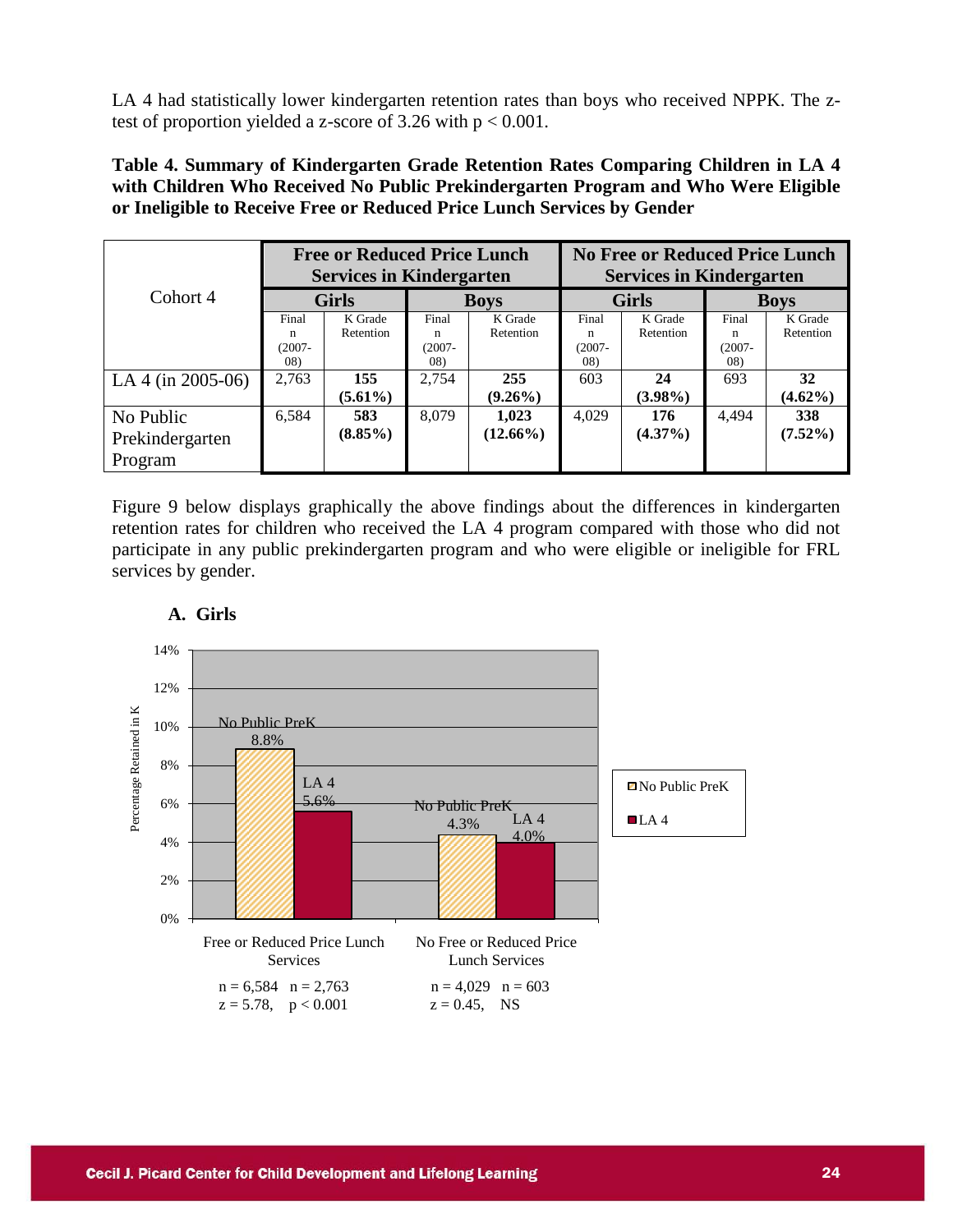

**Figure 9. Kindergarten retention rates as a function of participation in the LA 4 program versus no public prekindergarten program and free or reduced price lunch services eligibility or ineligibility by gender** 

### **B. Ethnic Subgroups**

Table 5 presents the findings about the number and percentage of children who were retained in kindergarten by ethnic subgroups. For the LA 4, FRL children, 7.7% of African American children were grade retained. In contrast, for the NPPK, FRL children, 11.0% of the African American children were retained in kindergarten. We conducted statistical tests of significance for these FRL, African American children by comparing rates of grade retention for the LA 4 group versus the NPPK group. The z-test of proportion yielded a z-score of 5.72, with  $p < 0.001$ , indicating that the kindergarten retention rate for African American children who participated in LA 4 was statistically less than their peers who enrolled in the same schools but did not participate in any public prekindergarten programs.

For the LA 4, FRL, White/non-Hispanic children, 7.7% were grade retained. In contrast, for the NPPK, FRL, White/non-Hispanic children, 11.4% were retained in kindergarten. We conducted statistical tests of significance for these FRL, White/non-Hispanic children by comparing rates of grade retention for the LA 4 group versus the NPPK group. The z-test of proportion yielded a zscore of 5.02, with  $p < 0.001$ , indicating that the kindergarten retention rate for White/non-Hispanic children who participated in LA 4 was statistically less than their peers who enrolled in the same schools, but did not participate in any public prekindergarten programs.

For the no FRL children, no statistical differences in kindergarten grade retention were found between African Americans in the LA 4 group and African Americans in the NPPK group. However, LA 4, no FRL, White/non-Hispanic children, were grade retained at lower rates than their NPPK, no FRL, White/non-Hispanic peers. The z-test of proportion yielded a z-score of 2.29 with  $p < 0.05$ .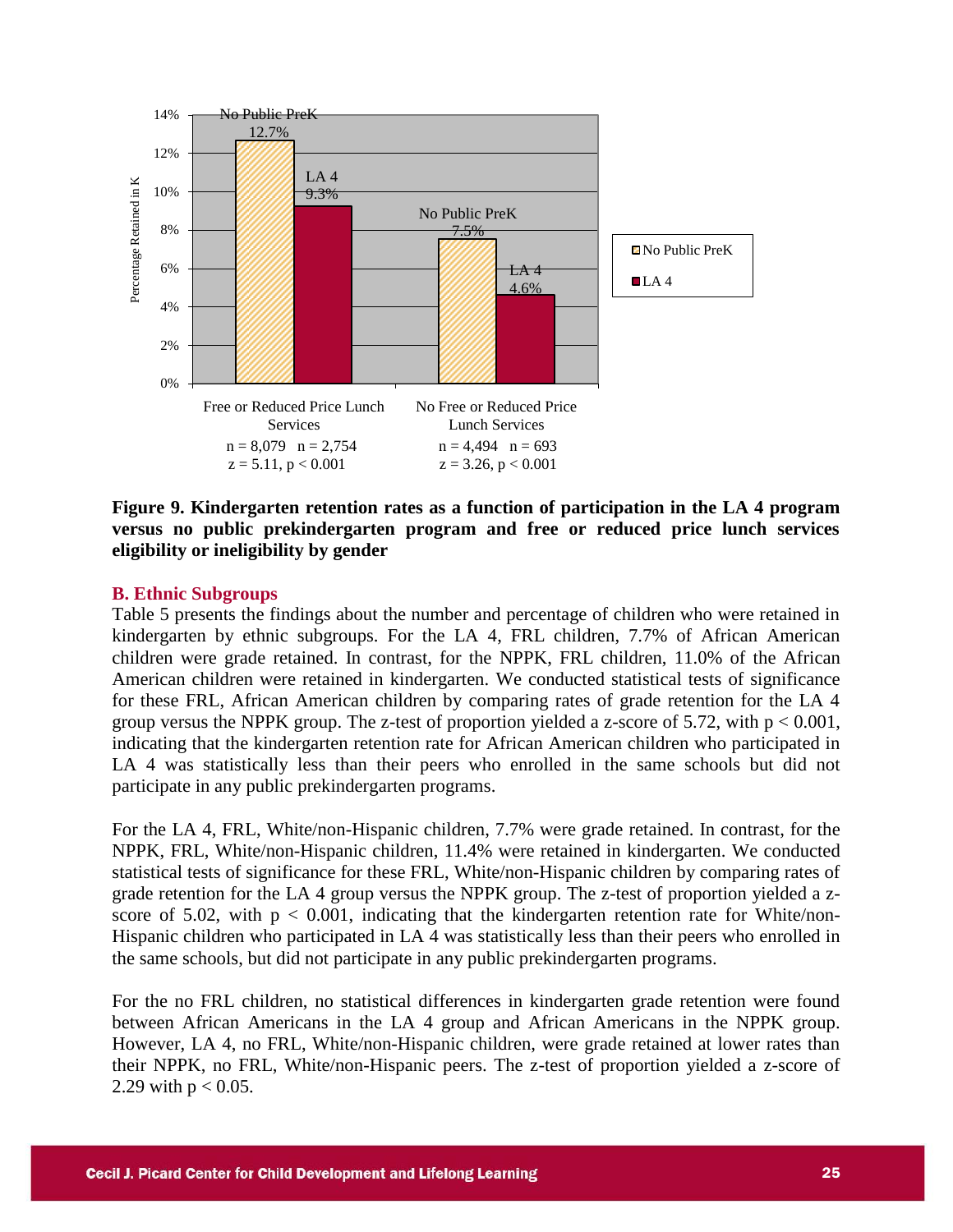**Table 5. Summary of Kindergarten Grade Retention Rates Comparing Children in LA 4 with No Public PreK Program Groups Who Did and Did Not Receive Free or Reduced Price Lunch Services (FRL) by Ethnic Subgroups**

|                   |             | <b>Free or Reduced Price</b><br><b>Lunch Services in</b><br>Kindergarten |             |                               | <b>No Free or Reduced Price</b><br><b>Lunch Services in</b><br>Kindergarten |                         |                               |            |  |
|-------------------|-------------|--------------------------------------------------------------------------|-------------|-------------------------------|-----------------------------------------------------------------------------|-------------------------|-------------------------------|------------|--|
|                   |             | <b>African American</b>                                                  |             | White/non-<br><b>Hispanic</b> |                                                                             | <b>African American</b> | White/non-<br><b>Hispanic</b> |            |  |
|                   |             |                                                                          |             |                               |                                                                             |                         |                               |            |  |
|                   | Final       | K Grade                                                                  | Final       | K Grade                       | Final                                                                       | K Grade                 | Final                         | K Grade    |  |
|                   | N           | Retention                                                                | N           | Retention                     | N                                                                           | Retention               | N                             | Retention  |  |
|                   | $(2007-08)$ |                                                                          | $(2007-08)$ |                               | $(2007-08)$                                                                 |                         | $(2007-08)$                   |            |  |
| LA 4 (in 2005-06) | 3.091       | 237                                                                      | 2,163       | 167                           | 296                                                                         | 19                      | 927                           | 34         |  |
|                   |             | $(7.67\%)$                                                               |             | $(7.72\%)$                    |                                                                             | $(6.42\%)$              |                               | $(3.67\%)$ |  |
| No Public PreK    | 8,934       | 983                                                                      | 5.114       | 581                           | 1,682                                                                       | 157                     | 6.491                         | 339        |  |
| Program           |             | $(11.00\%)$                                                              |             | $(11.36\%)$                   |                                                                             | $(9.33\%)$              |                               | $(5.22\%)$ |  |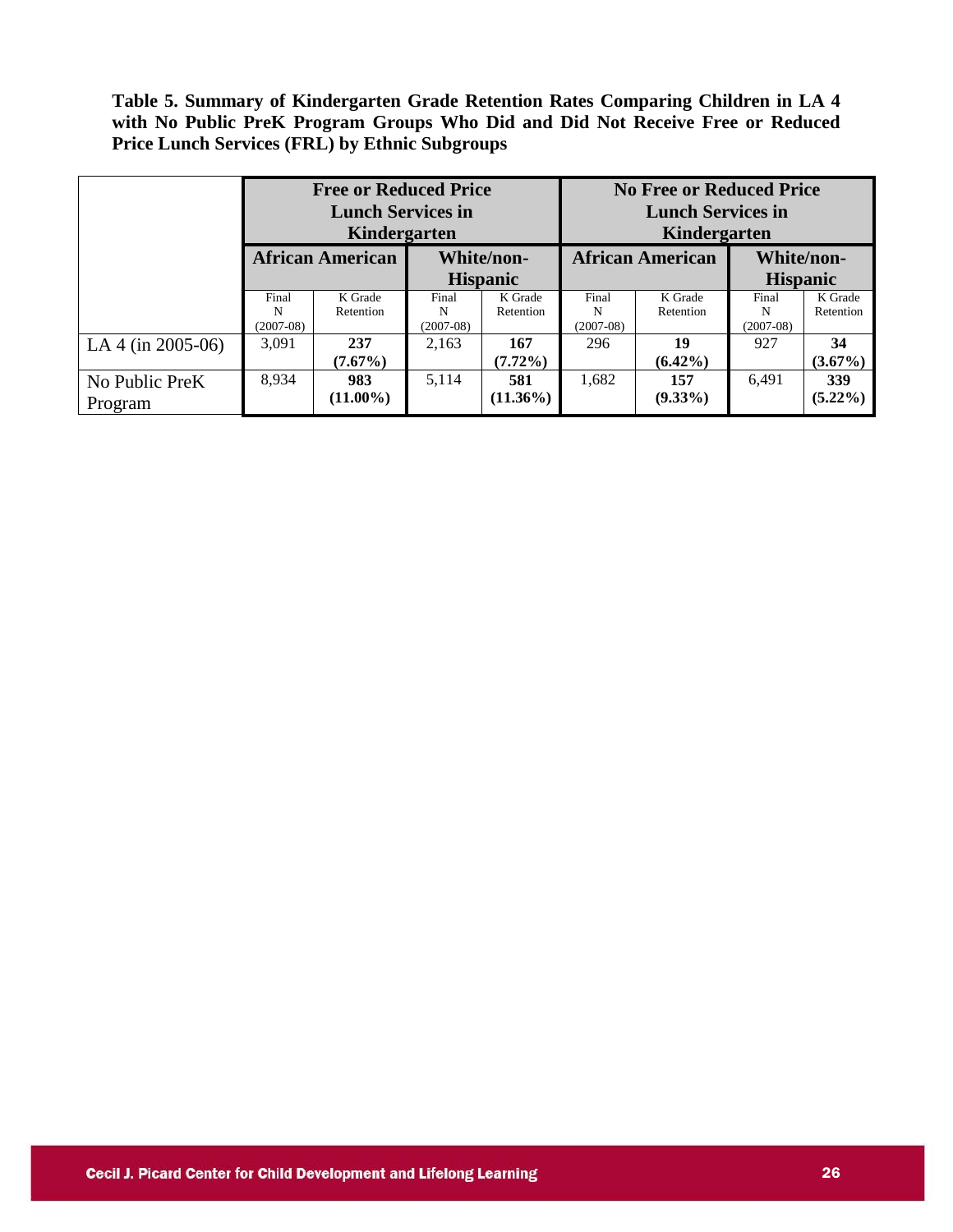Figure 10 (below) displays graphically the above findings about the difference in kindergarten retention rates for children who received the LA 4 program compared with those children who did not receive any public prekindergarten program for both the FRL and no FRL subgroups.



### **A. African American**



### **Figure 10. Kindergarten retention rates as a function of participation in the LA 4 program versus no public prekindergarten program and free or reduced price lunch services eligibility or ineligibility by ethnic subgroups**

# **B. White/Non-Hispanic**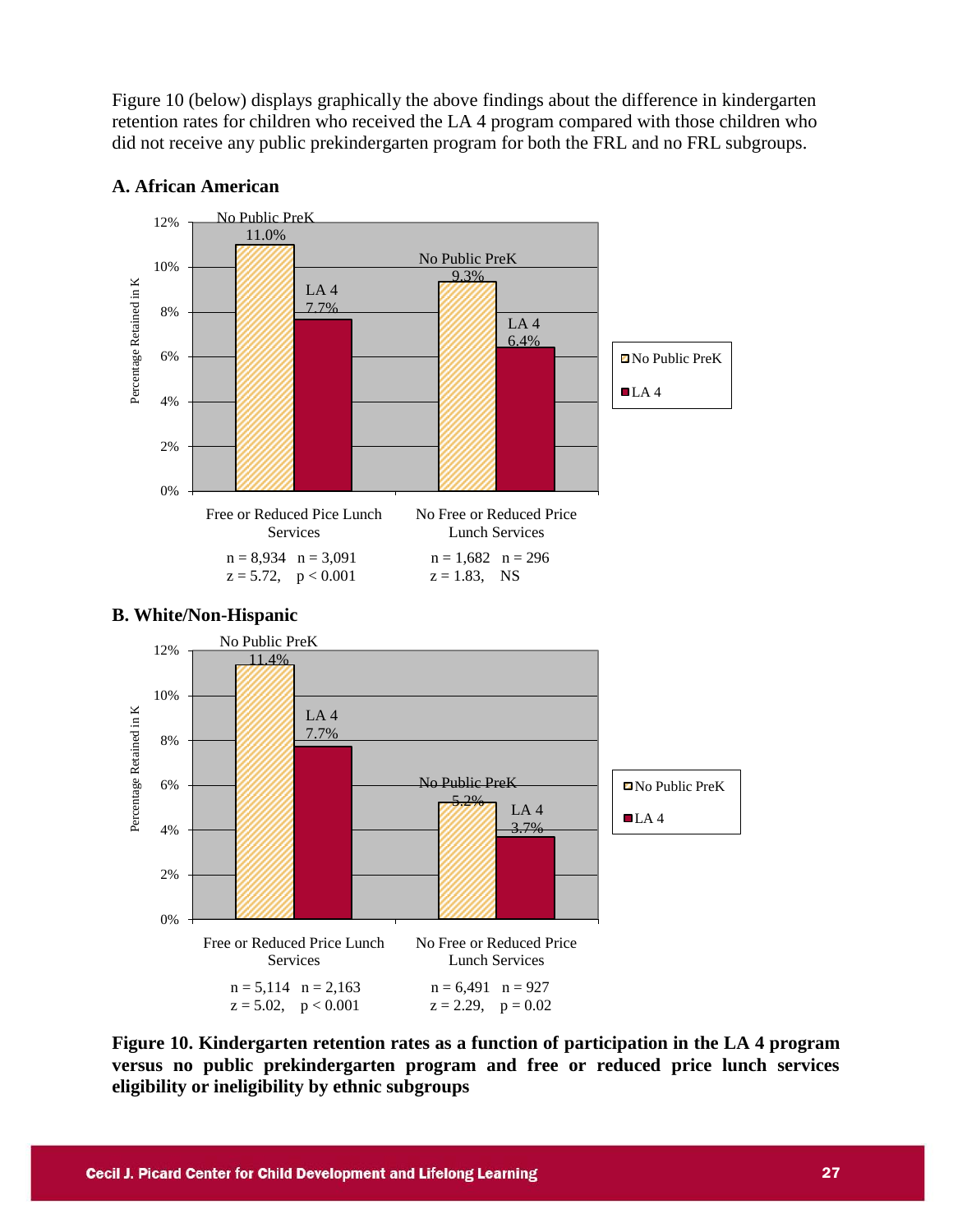### **Summary**

For children who received the LA 4 program in 2005-06, there was a statistically significant reduction in overall rates of kindergarten grade retention. For children who received FRL services in kindergarten, kindergarten grade retention was reduced by approximately 32.1% for the LA 4 group relative to the NPPK group.

For children who did not receive FRL in kindergarten, the kindergarten grade retention rate for the LA 4 group relative to the comparison group were reduced by approximately 28.4%.

Finally, for children who received the LA 4 program and were eligible for FRL services in kindergarten, there was a significant reduction in kindergarten grade retention for both girls and boys and for African American and White/non-Hispanic children.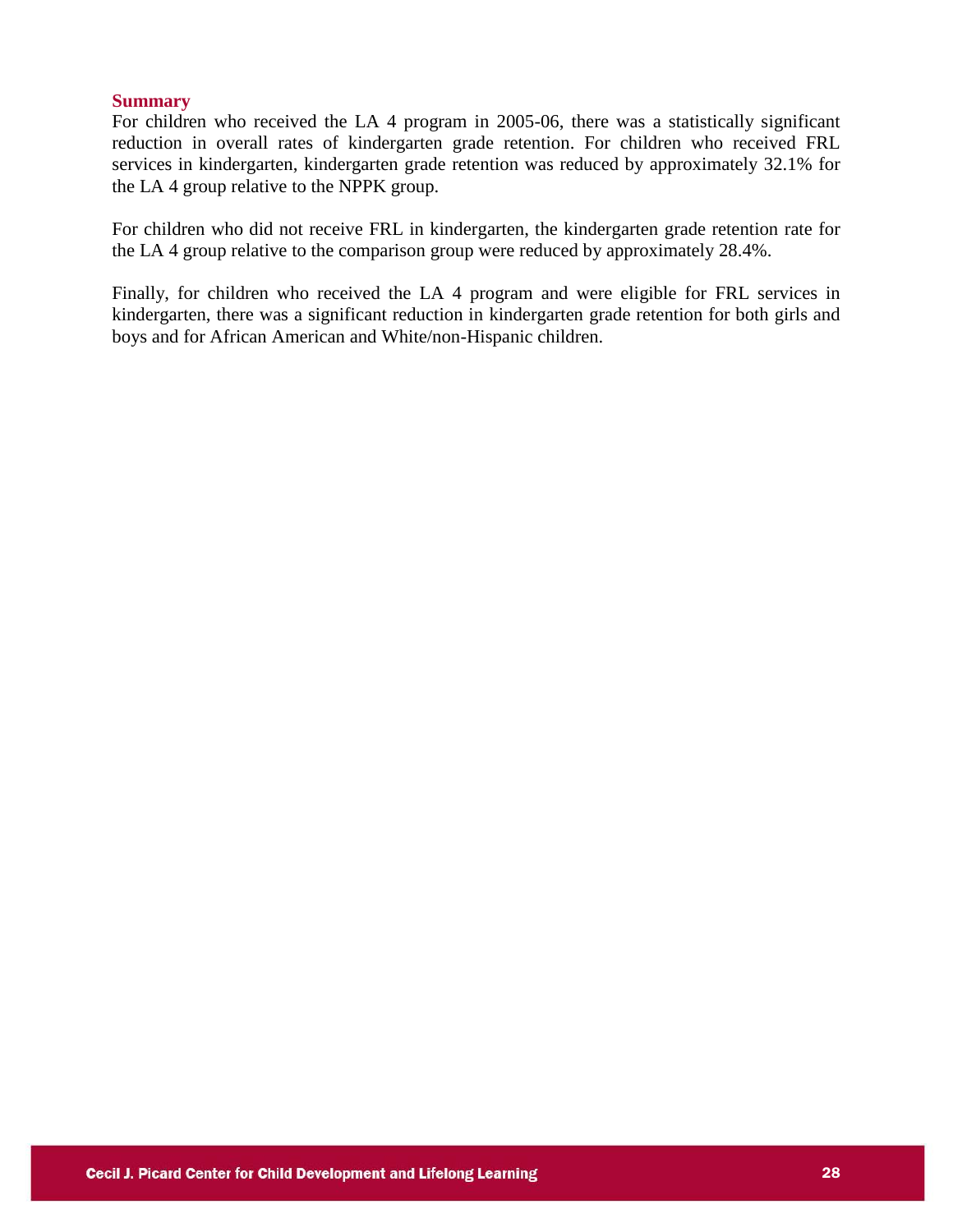### Special Education: A Comparison of Children Who Received the LA 4 Program in 2005-06 with Those Who Received No Public Prekindergarten

### **Introduction**

This report presents data about the progress of children who received the LA 4 program in 2005- 06 (referred to as LA 4 cohort 4). Previous findings regarding children in LA 4 cohorts 1, 2, and 3 showed that there was a statistically significant reduction in the overall percentage of children placed in special education in their kindergarten or first-grade year. For children who received FRL services, their risk of being placed in special education for the LA 4 group relative to the comparison group was reduced by approximately 33% to 49% in subsequent school years for the three cohorts.

In this report, we present data about placement in special education in kindergarten and firstgrade school years for LA 4 cohort 4 children.

### **Study Design**

We selected two major groups of children to compare with the LA 4 children. Both of the comparison groups include children whose coding in the state database designates that they did not participate in any public prekindergarten program and went to the same schools as LA 4 cohort 4 children in the kindergarten school year. The first comparison group includes children who were eligible for FRL services in kindergarten. This group is directly compared with those LA 4 children who also were eligible for FRL services in kindergarten. This first comparison group is labeled "no public preK and FRL."

The second major comparison group includes children who did not participate in any public prekindergarten program and who were ineligible to receive FRL services—that is, children from higher income families. This second comparison group is labeled "no public preK and no FRL."

### **Study Sample**

Special education placement in kindergarten and first grade was examined by tracking students who received the LA 4 program in the 2005-06 school year within the state of Louisiana. We included LA 4 cohort 4 ( $n = 7,139$ ) students that entered public schools in the 2006-07 school year. As there are students that leave the Louisiana schools, the students who were lost to followup will be subtracted from the original denominator to yield comparable statistics for analysis for LA 4 children and comparison children from the same kindergarten cohort (659 of LA 4 students were lost to follow-up in kindergarten, and they are not included in the analysis).

#### **Study Findings**

Table 6 presents findings about the number and percentage of children who were placed in special education in kindergarten and first grade. For the LA 4, FRL children who entered kindergarten in 2006-07, 9.4% were placed in special education in their kindergarten year, and 10.8% were placed in special education in first grade. In contrast, for the NPPK, FRL children enrolled in the same schools as LA 4 cohort 4, the percentage of children who were placed in special education was 16.5% and 20.3% in kindergarten and first grade, respectively.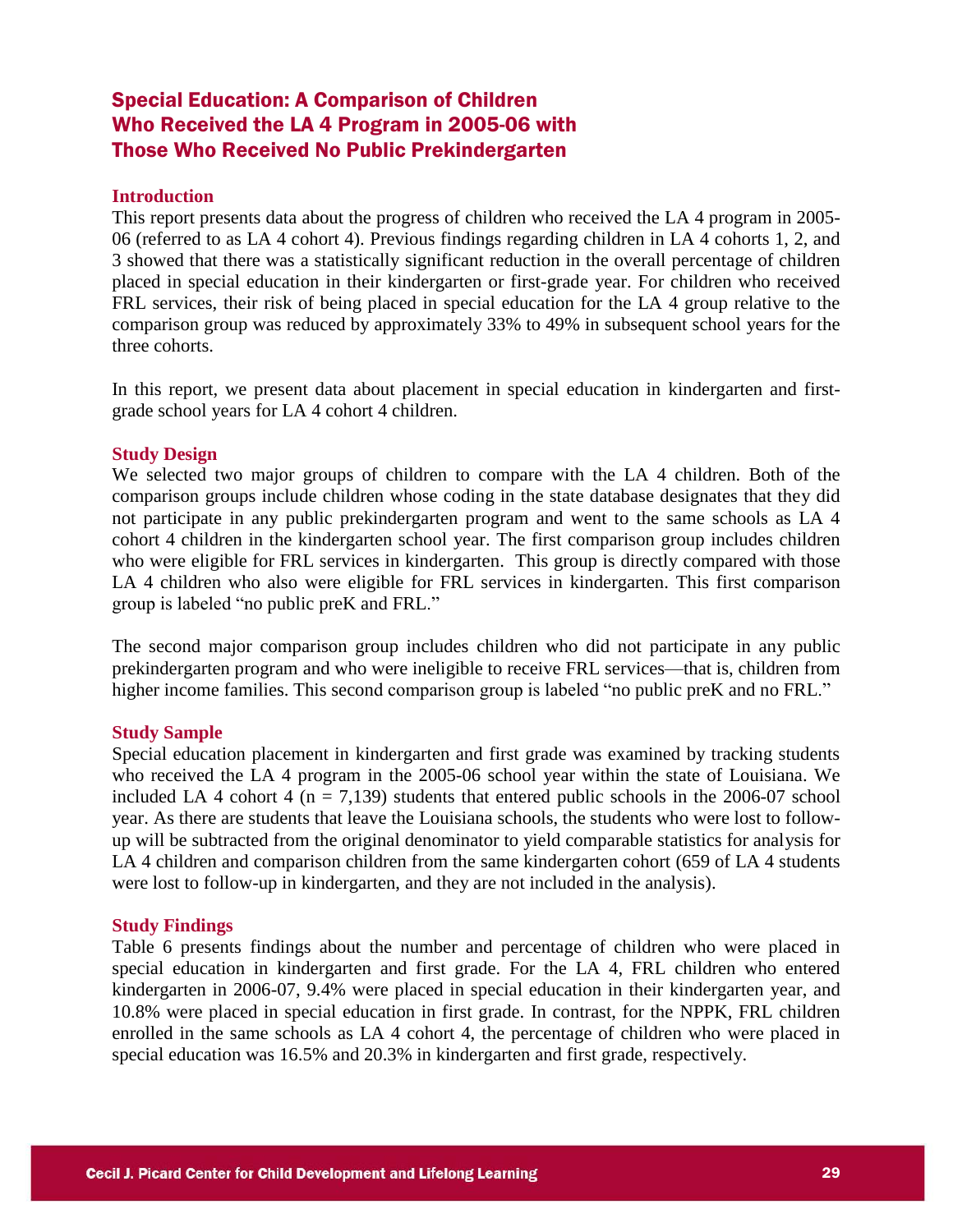We conducted statistical tests of significance for these FRL children by comparing the percentage of children placed in special education for the LA 4 group versus the NPPK group across the two subsequent years of school. The z-tests of proportion in kindergarten and first grade yielded z- scores of 14.74 and 17.81 respectively, with p values  $< 0.001$ . The reduction in relative risk of being placed in special education was 43% in kindergarten and 47% in first grade.

For the LA 4, no FRL children who entered kindergarten in 2006-07, 10.6% were placed in special education in their kindergarten year, and 11.8% were placed in special education in the first-grade year. In contrast, for the NPPK, no FRL children enrolled in the same schools as LA 4 cohort 4, the percentage of children placed in special education was 11.4% and 14.7% in kindergarten and first grade, respectively.

We conducted statistical tests of significance for these no FRL children by comparing the percentage of children placed in special education for the LA 4 group versus the NPPK group across the two subsequent years of school. The z-tests of proportion in kindergarten and first grade yielded z-scores of 0.91 NS and 3.00,  $p = 0.003$ , respectively. The reduction in relative risk of being placed in special education was 7% in kindergarten and 20% in first grade.

**Table 6. Summary of Kindergarten and First Grade Special Education Placements Comparing Children in LA 4 with Children Who Received No Public Prekindergarten Program and Who Were Eligible or Ineligible to Receive Free or Reduced Price Lunch Services**

|                                        |                             | Free or Reduced Price Lunch<br><b>Services</b> |                                   |                      | No Free or Reduced Price Lunch<br><b>Services</b> |                             |                                   |                      |  |
|----------------------------------------|-----------------------------|------------------------------------------------|-----------------------------------|----------------------|---------------------------------------------------|-----------------------------|-----------------------------------|----------------------|--|
| Cohort 4                               | Kindergarten<br>$(2006-07)$ |                                                | <b>First Grade</b><br>$(2007-08)$ |                      |                                                   | Kindergarten<br>$(2006-07)$ | <b>First Grade</b><br>$(2007-08)$ |                      |  |
|                                        | Total n                     | Special<br>education                           | Total n                           | Special<br>education | Total n                                           | Special<br>education        | Total n                           | Special<br>education |  |
| Participation in LA4<br>$(in 2005-06)$ | 5,754                       | 538<br>$(9.35\%)$                              | 5.517                             | 594<br>(10.77%)      | 1,385                                             | 147<br>$(10.61\%)$          | 1.296                             | 153<br>$(11.81\%)$   |  |
| No Public Prekindergarten<br>Program   | 15.896                      | 2,620<br>$(16.48\%)$                           | 14.663                            | 2.972<br>(20.27%)    | 9,428                                             | 1.077<br>$(11.42\%)$        | 8.523                             | 1,256<br>(14.74%)    |  |

Figures 11 and 12 below display the above findings about differences in special education placement for children who received the LA 4 program, compared with those who did not participate in any public prekindergarten program, for both the FRL and no FRL subgroups in kindergarten and first grade.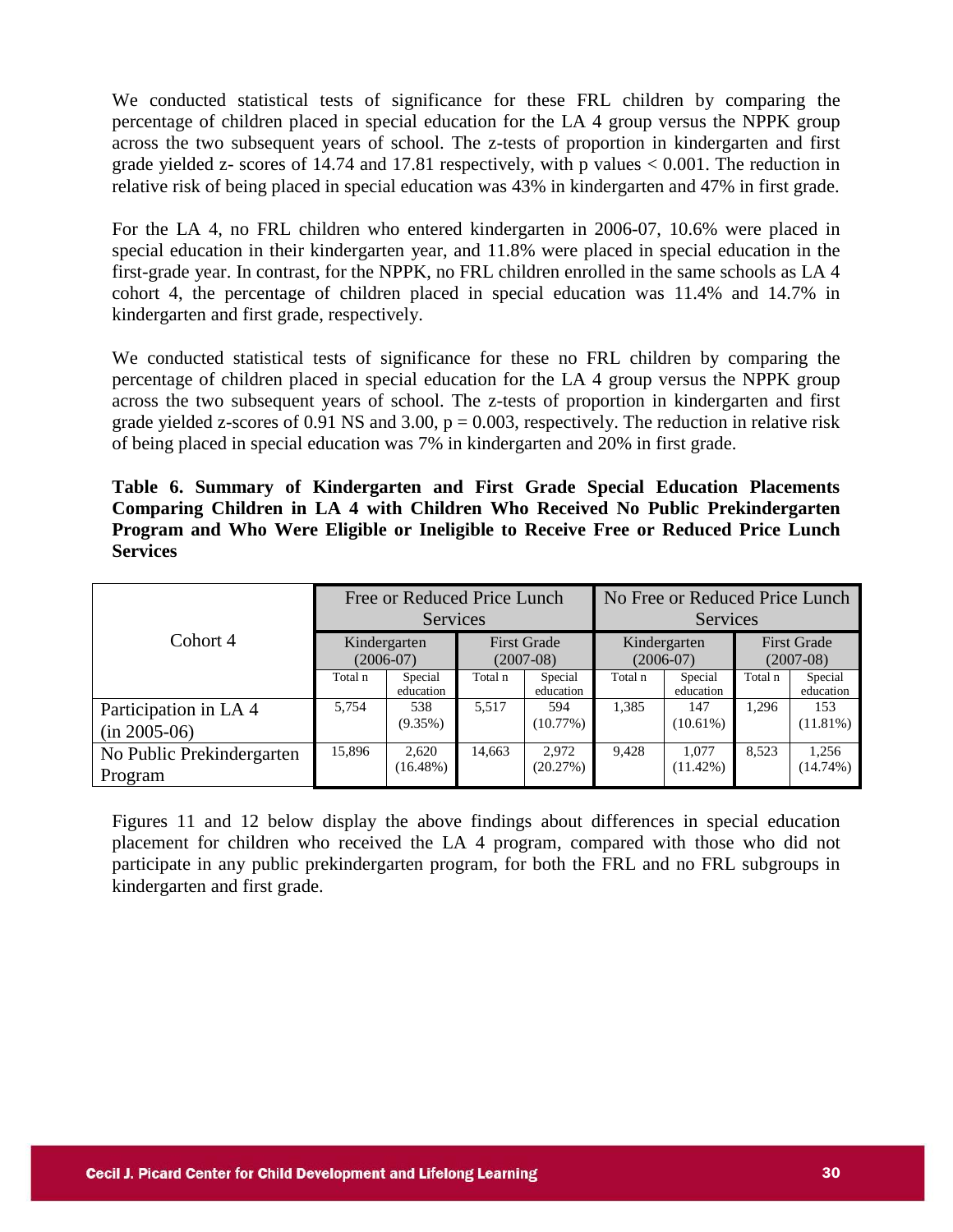

**Figure 11. Percentage of children placed in special education in kindergarten as a function of participation in the LA 4 program versus no public prekindergarten program and free or reduced price lunch services eligibility or ineligibility**



**Figure 12. Percentage of children placed in special education in first grade as a function of participation in the LA 4 program versus no public prekindergarten program and free or reduced price lunch services eligibility or ineligibility**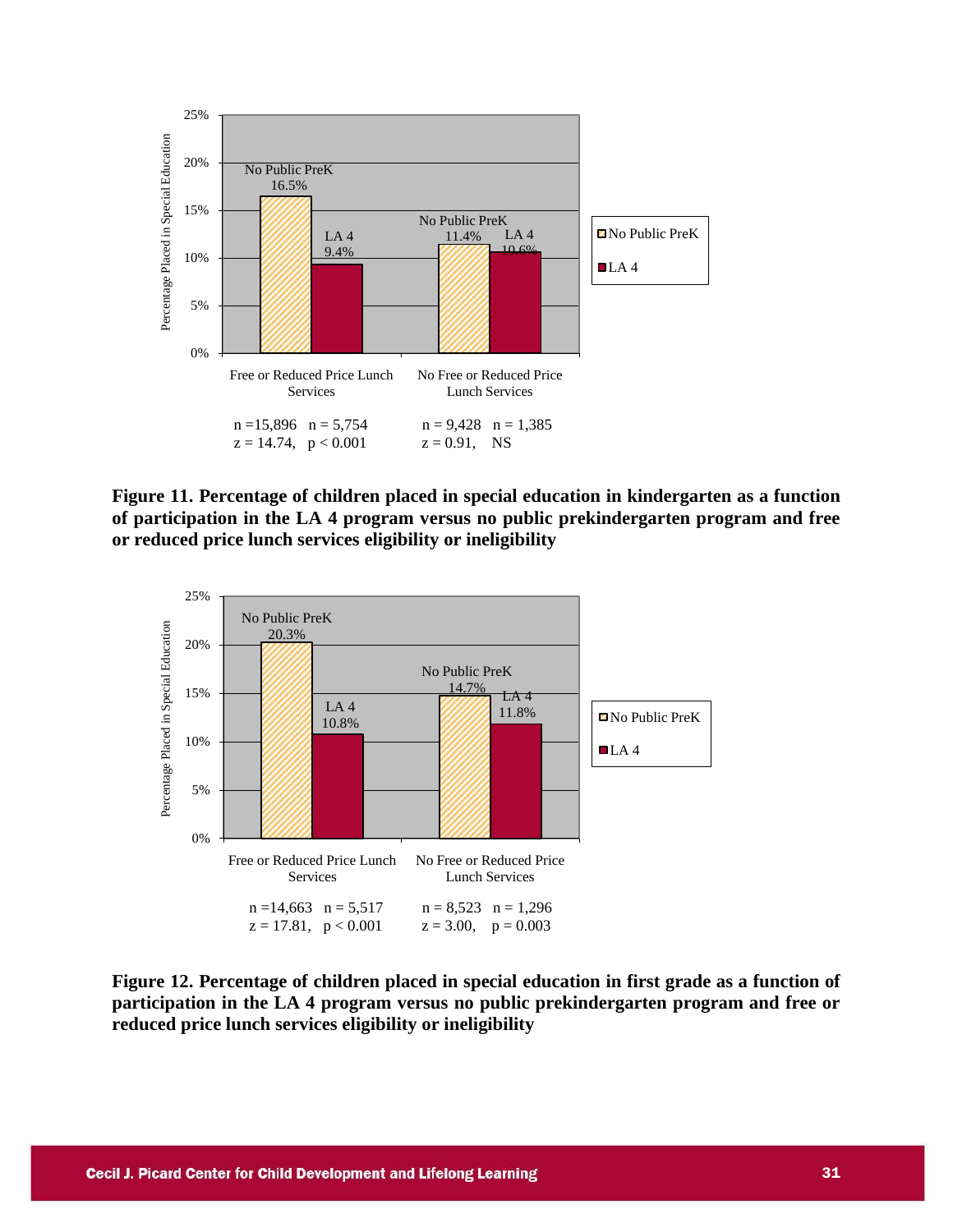#### **Summary**

For children who received the full-year LA 4 program in 2005-06, there was a statistically significant reduction in the overall percentage of children placed in special education in kindergarten and first grade. For LA 4 children who were eligible for FRL services in kindergarten, their risk of being placed in special education relative to the NPPK group was reduced by approximately 43% and 47% in kindergarten and first grade, respectively. For LA 4 children ineligible to receive FRL services in kindergarten, their risk of being placed in special education relative to the NPPK group was reduced by approximately 7% and 20% in kindergarten and first grade, respectively.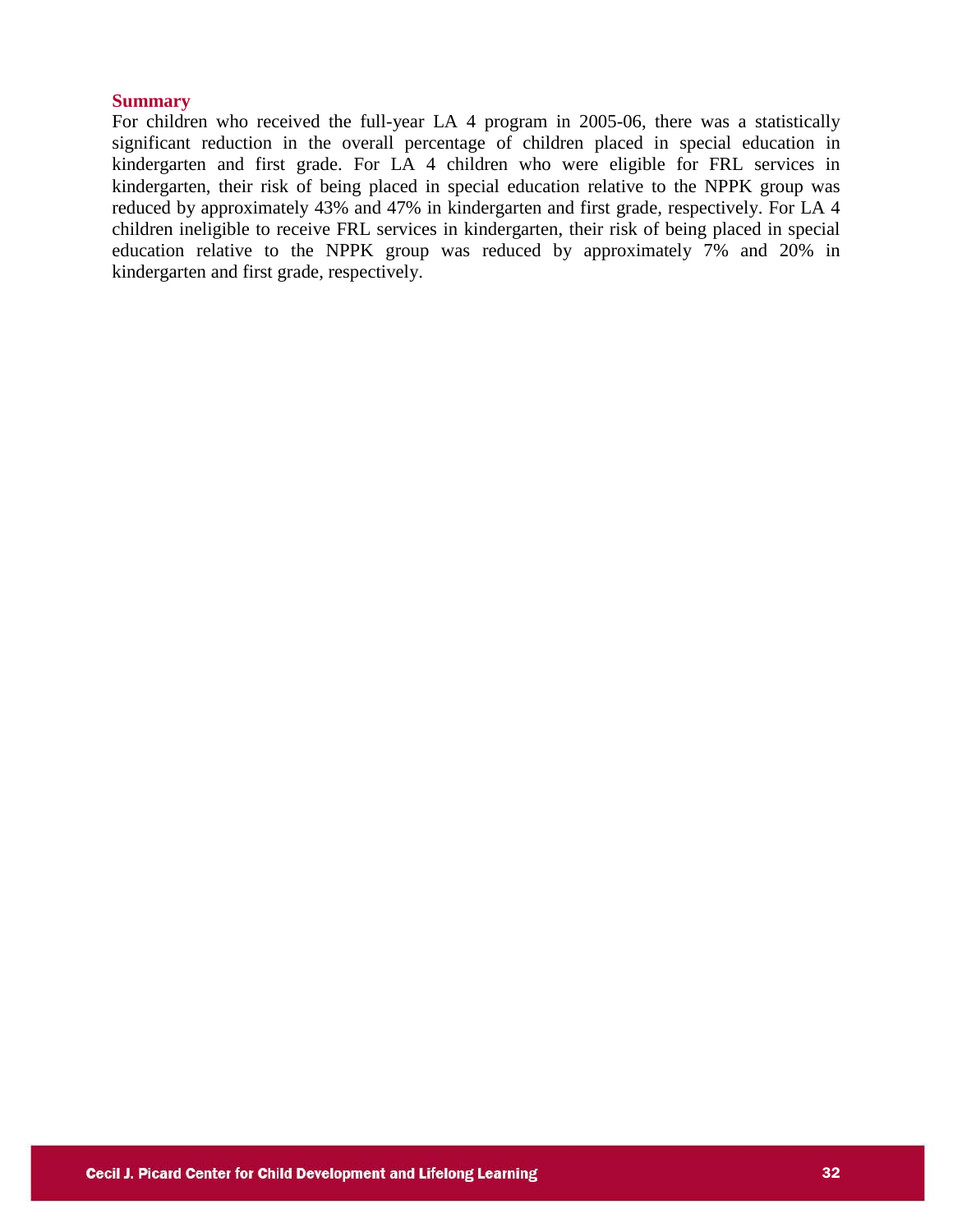### The Effect of Participation in the LA 4 Program on Literacy Performance

#### **Introduction**

This report presents data about the progress of children who received Louisiana's Reading First (RF) program and had previously participated in the LA 4 prekindergarten program as four-yearolds. In particular, this report focuses on four consecutive cohorts of children—those who received the LA 4 program in 2003-04 (referred to as LA 4 cohort 2), 2004-05 (referred to as LA 4 cohort 3), 2005-06 (referred to as LA 4 cohort 4), and 2006-07 (referred to as LA 4 cohort 5). During the 2007-08 school year these cohorts of children were enrolled in the Louisiana public school system as kindergarten, first, second, and third-graders.

### **Study Design**

Louisiana's RF program was selected to investigate the short-term academic effects of participation in a high-quality prekindergarten program—the LA 4 program, which exposes children to a rich language and literacy environment. The RF program provides a well-defined and consistent early literacy environment that includes frequent and regular assessments of student progress through the administration of the Dynamic Indicators of Basic Early Literacy Skills (DIBELS) three times (fall, winter, spring) during each academic year from kindergarten through third grade. These assessments provide a rich source of data within which the students' performance and growth can be evaluated. Finally, the frequent measurement of early literacy skills using DIBELS is the only widely available measure of academic achievement in kindergarten, first, and second grade. As children progress to grades three and four, the State of Louisiana begins administering standardized tests to all public school students (including the *i*LEAP test in third grade and the LEAP test in fourth grade).

Student performance in the RF program is measured by assessing the literacy skills of individuals using DIBELS, which are a set of standardized, individually administered measures of early literacy development. By design, they are administered as short (one minute) fluency measures for regular monitoring of children's pre-reading and early reading skills development. The specific literacy skills are assessed in the following domains: phonological awareness, alphabetic understanding, and accuracy and fluency within a connected text. Each measure is designed to be an indicator of early literacy development, as a predictor of later reading proficiency, and used to aid in the early identification of students who are not progressing as expected.

#### **DIBELS Performance Categories**

The DIBELS assessment measures results in performance labels corresponding to a score that is achieved on each measure. While the rationale behind the labels is consistent, the labels themselves change depending on the time of year at which the assessment is administered. Most often, DIBELS scores result in labels of *low risk*, *some risk* or *at risk*. These labels are designed to indicate the probability of future reading difficulties. For example, a student with a score of 90 words per minute on the DIBELS Oral Reading Fluency (ORF) measure at the end of second grade would be considered to have a *low risk* of future reading difficulties, a score of 80 words per minute would place the student in the *some risk* of future reading difficulties category, and a score of 65 words per minute would indicate that the student was *at risk* of future reading difficulties. ORF is the measure used for the first, second, and third grade analyses presented in this report. The measure, Phoneme Segmentation Fluency (PSF), is the skill considered to be the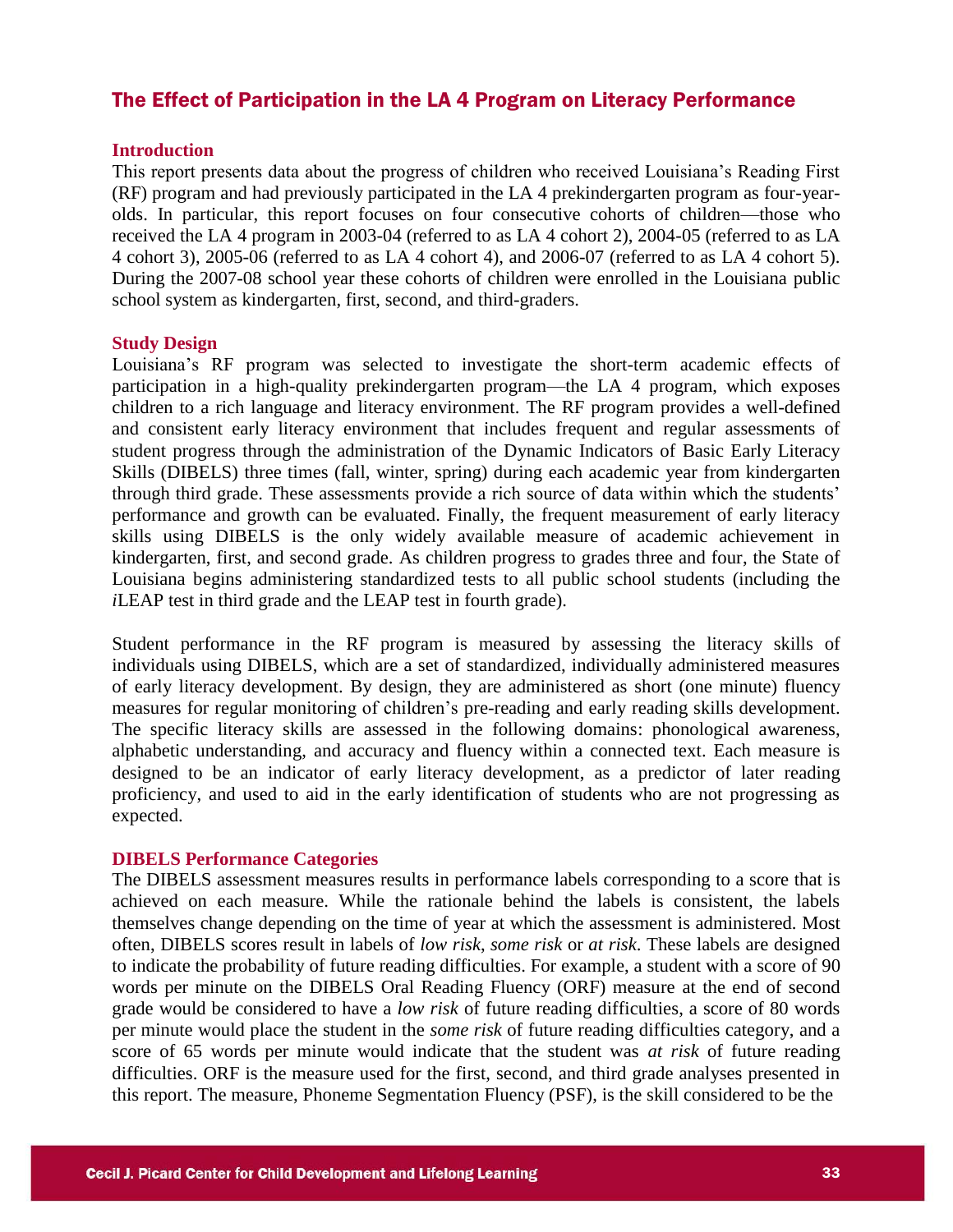most important predictor of future reading ability in kindergarten. At the end of the kindergarten year, this measure is considered to have reached the final terminating benchmark levels, so the terminology changes from "risk" to ability. Specifically, the labels become *established*, *emerging*, and *deficit* which are analogous to the *low risk*, *some risk*, and *at risk* labels, respectively.

### **Study Sample**

Performance on DIBELS testing was examined for students enrolled in kindergarten, first, second, and third grades in Louisiana's RF schools in the DeSoto, East Baton Rouge, Iberia, Jefferson, Tangipahoa, Vermilion, and Washington parishes during the 2007-08 school year. Included in the analysis were LA 4 cohort 2 students (373 students attended a RF school), LA 4 cohort 3 students (347 students attended a RF school), LA 4 cohort 4 students (571 students attended a RF school), and LA 4 cohort 5 students (743 students attended a RF school). The DIBELS performance of LA 4, RF children was directly compared with the DIBELS performance of no LA 4, RF children.

### **Study Findings**

The goal of the RF program is to have all children reading on grade-level by the end of the third grade. Evaluations of the RF program show that steady progress is being made, and the results detailed in this report indicate that LA 4 participation significantly enhances student performance, thereby increasing the percentage of students having a low risk of future reading difficulties and decreasing the percentage of students considered at risk for future reading difficulties. Children who participated in the LA 4 program and the RF program performed at higher levels on the DIBELS assessment than children who participated in RF only.

### **DIBELS Assessment Performance**

The results presented in tables 7-10 and figure 13 show the performance of students within the study sample for kindergarten, first, second, and third grades, respectively. In all cases, there was a higher percentage of students scoring in the *low risk* or *established* category and a lower percentage of students scoring in the *at risk* or *deficit* category.

For the LA 4 cohort 5, RF students, who were enrolled in kindergarten during the 2007-08 school year, 84.3% performed in the *established* category on the DIBELS PSF test as compared with 78.6% of the no LA 4, RF students (table 7). Conversely, 3.9% of the LA 4 cohort 5, RF students scored in the *deficit* category compared with 7.3% of the no LA 4, RF students. A chisquare test of significance resulted in a value of 12.75,  $p = 0.002$ . This indicates that fewer LA 4, RF students were identified as *at risk* for future reading difficulties and more students were identified as *low risk* for future reading difficulties on the PSF test (in kindergarten) when compared with their no LA 4, RF peers.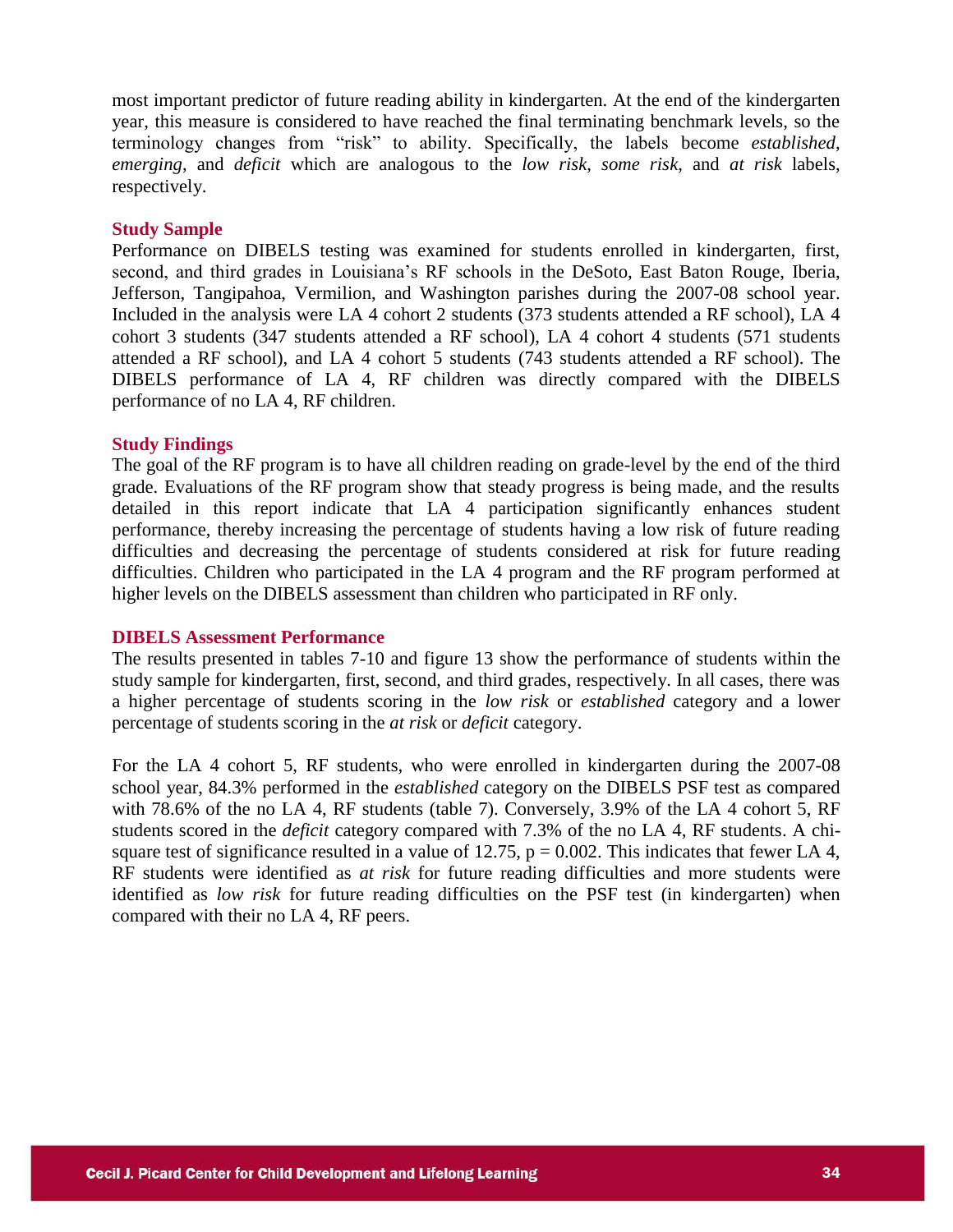|                       |             | PSF Test Kindergarten |           |       |  |  |  |  |
|-----------------------|-------------|-----------------------|-----------|-------|--|--|--|--|
| Participation in LA 4 |             | Spring 2008           |           | Total |  |  |  |  |
|                       | Established | Emerging              | Deficit   |       |  |  |  |  |
| LA 4 and Reading      | 626         | 88                    | 29        | 743   |  |  |  |  |
| First                 | $(84.3\%)$  | $(11.8\%)$            | $(3.9\%)$ |       |  |  |  |  |
| No LA 4 and           | 1,053       | 188                   | 98        | 1,339 |  |  |  |  |
| <b>Reading First</b>  | $(78.6\%)$  | $(14.0\%)$            | $(7.3\%)$ |       |  |  |  |  |
| Total                 | 1,679       | 276                   | 127       | 2,082 |  |  |  |  |
|                       | $(80.6\%)$  | $(13.3\%)$            | $(6.1\%)$ |       |  |  |  |  |

**Table 7. Comparison of LA 4 and Reading First Students with No LA 4 and Reading First Students on the Phoneme Segmentation Fluency Test in Kindergarten**

For the LA 4 cohort 4, RF students, who were enrolled in first grade during the 2007-08 school year, 63.0% were identified as *low risk* for future reading difficulties on the ORF test as compared with 54.2% of the no LA 4, RF students (table 8). Conversely, 16.6% of the LA 4 cohort 4, RF students were identified as being *at risk* of future reading difficulties compared with 21.7% of the no LA 4, RF students. A chi-square test of significance resulted in a value of 14.01, p = 0.001. This indicates that fewer LA 4, RF students were identified as *at risk* for future reading difficulties and more students were identified as *low risk* for future reading difficulties on the ORF test (in first grade) when compared with their no LA 4, RF peers.

|  |  | Table 8. Comparison of LA 4 and Reading First Students with No LA 4 and Reading |  |  |
|--|--|---------------------------------------------------------------------------------|--|--|
|  |  | First Students on the Oral Reading Fluency Test in First Grade                  |  |  |

|                       | <b>ORF Test First Grade</b> |            |            |       |
|-----------------------|-----------------------------|------------|------------|-------|
| Participation in LA 4 | Spring 2008                 |            |            | Total |
|                       | Low Risk                    | Some Risk  | At Risk    |       |
| LA 4 and Reading      | 360                         | 116        | 95         | 571   |
| First                 | $(63.0\%)$                  | $(20.3\%)$ | $(16.6\%)$ |       |
| No LA 4 and           | 918                         | 410        | 367        | 1,695 |
| <b>Reading First</b>  | $(54.2\%)$                  | $(24.2\%)$ | (21.7%)    |       |
| Total                 | 1,278                       | 526        | 462        | 2,266 |
|                       | $(56.4\%0)$                 | $(23.2\%)$ | $(20.4\%)$ |       |

For the LA 4 cohort 3, RF students, who were enrolled in second grade during the 2007-08 school year, 64.0% were identified as *low risk* for future reading difficulties on the ORF test as compared with 45.2% of the no LA 4, RF students (table 9). Conversely, 19.3% of the LA 4 cohort 3, RF students were identified as being *at risk* of future reading difficulties compared with 34.2% of the no LA 4, RF students. A chi-square test of significance resulted in a value of 44.12, p < 0.001. This indicates that fewer LA 4, RF students were identified as *at risk* for future reading difficulties and more students were identified as *low risk* for future reading difficulties on the ORF test (in second grade) when compared with their no LA 4, RF peers.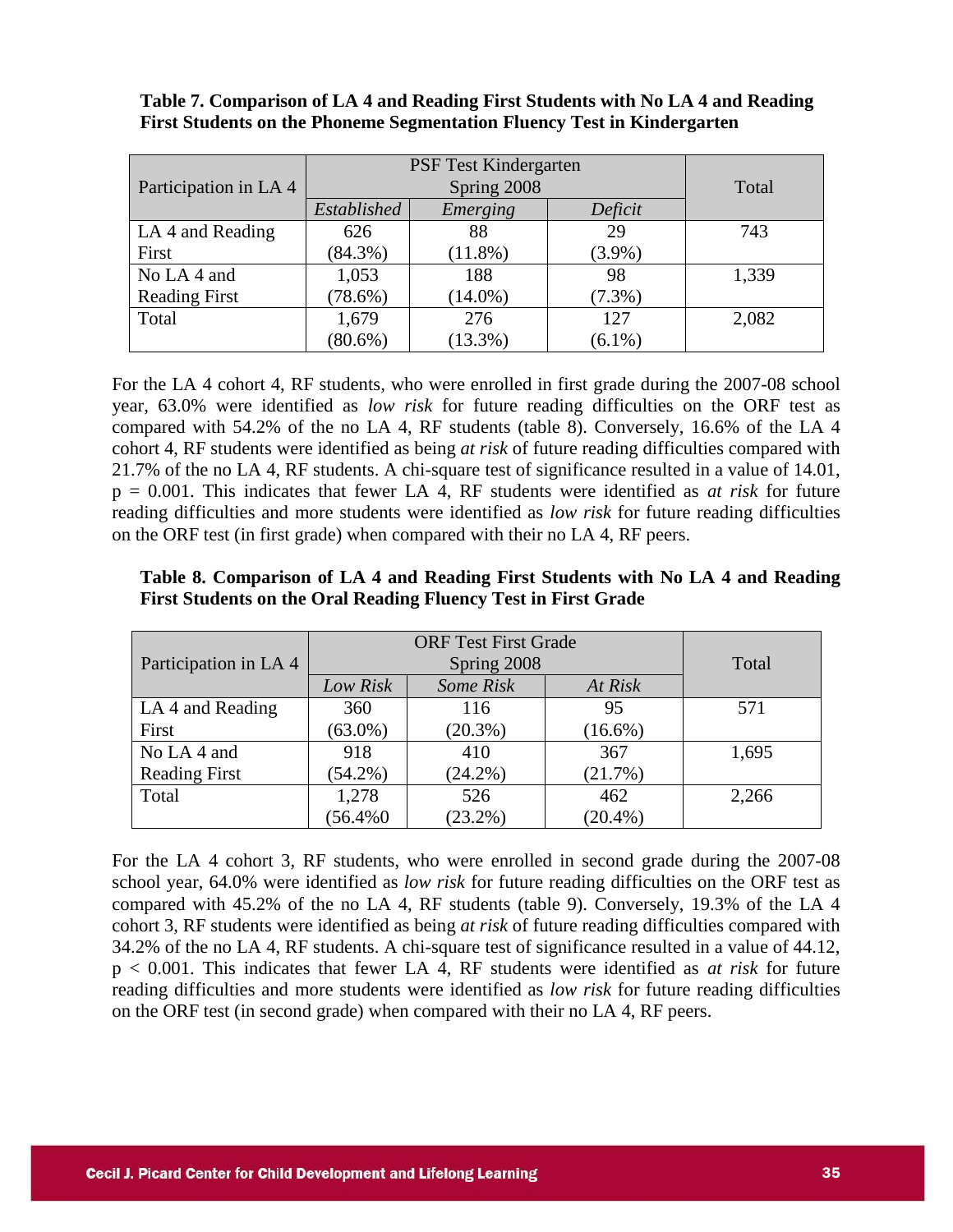| Participation in LA 4 | <b>ORF Test Second Grade</b> | Total                    |            |       |
|-----------------------|------------------------------|--------------------------|------------|-------|
|                       | Low Risk                     | Spring 2008<br>Some Risk | At Risk    |       |
| LA 4 and Reading      | 222                          | 58                       | 67         | 347   |
| First                 | $(64.0\%)$                   | (16.7%)                  | $(19.3\%)$ |       |
| No LA 4 and           | 876                          | 397                      | 663        | 1,936 |
| <b>Reading First</b>  | $(45.2\%)$                   | $(20.5\%)$               | $(34.2\%)$ |       |
| Total                 | 1,098                        | 455                      | 730        | 2,283 |
|                       | $(48.1\%0)$                  | $(19.9\%)$               | $(32.0\%)$ |       |

**Table 9. Comparison of LA 4 and Reading First Students with No LA 4 and Reading First Students on the Oral Reading Fluency Test in Second Grade**

For the LA 4 cohort 2 students who were enrolled in third grade during the 2007-08 school year, 53.6% of the students were identified as *low risk* for future reading difficulties on the ORF test as compared with 41.4% of the no LA 4, RF students (table 10). Conversely, 12.6% of the LA 4 cohort 3, RF students were identified as being *at risk* for future reading difficulties compared with 22.8% of the no LA 4, RF students. A chi-square test of significance resulted in a value of 26.15, p < 0.001. This indicates that fewer LA 4, RF students were identified as *at risk* for future reading difficulties and more students were identified as *low risk* for future reading difficulties on the PSF test (in third grade) when compared with their no LA 4, RF peers.

### **Table 10. Comparison of LA 4 and Reading First Students with No LA 4 and Reading First Students on the Oral Reading Fluency Test in Third Grade**

|                       | <b>ORF Test Third Grade</b> |            |            |       |
|-----------------------|-----------------------------|------------|------------|-------|
| Participation in LA 4 | Spring 2008                 |            |            | Total |
|                       | Low Risk                    | Some Risk  | At Risk    |       |
| LA 4 and Reading      | 200                         | 126        | 47         | 373   |
| First                 | $(53.6\%)$                  | $(33.8\%)$ | $(12.6\%)$ |       |
| No LA 4 and           | 697                         | 603        | 385        | 1,685 |
| <b>Reading First</b>  | $(41.4\%)$                  | $(35.8\%)$ | $(22.8\%)$ |       |
| Total                 | 897                         | 729        | 432        | 2,058 |
|                       | $(43.6\%)$                  | $(35.4\%)$ | $(21.0\%)$ |       |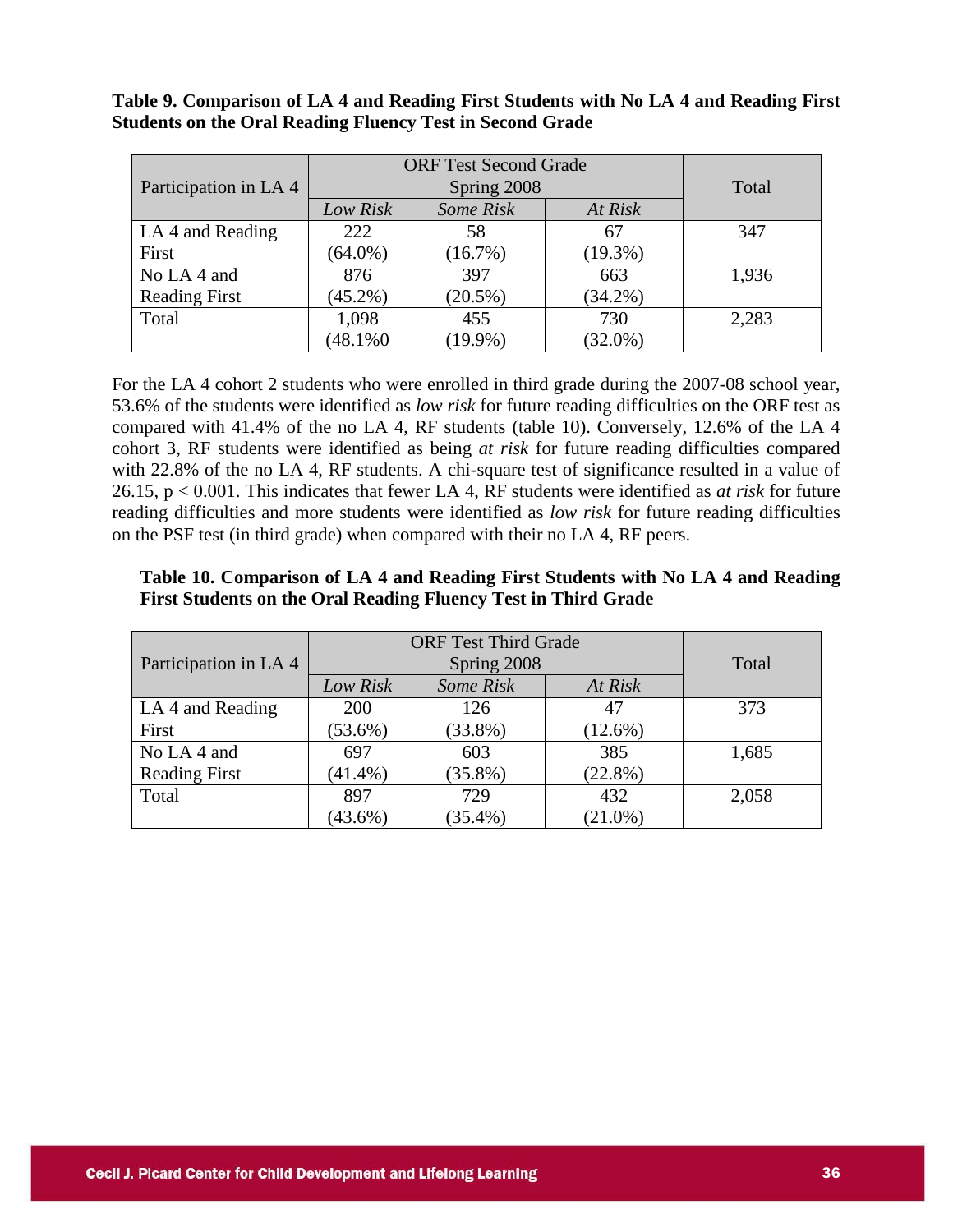

**Figure 13. Kindergarten, first, second, and third grade DIBELS scores as a function of participation in LA 4 and Reading First versus no LA 4 and Reading First**